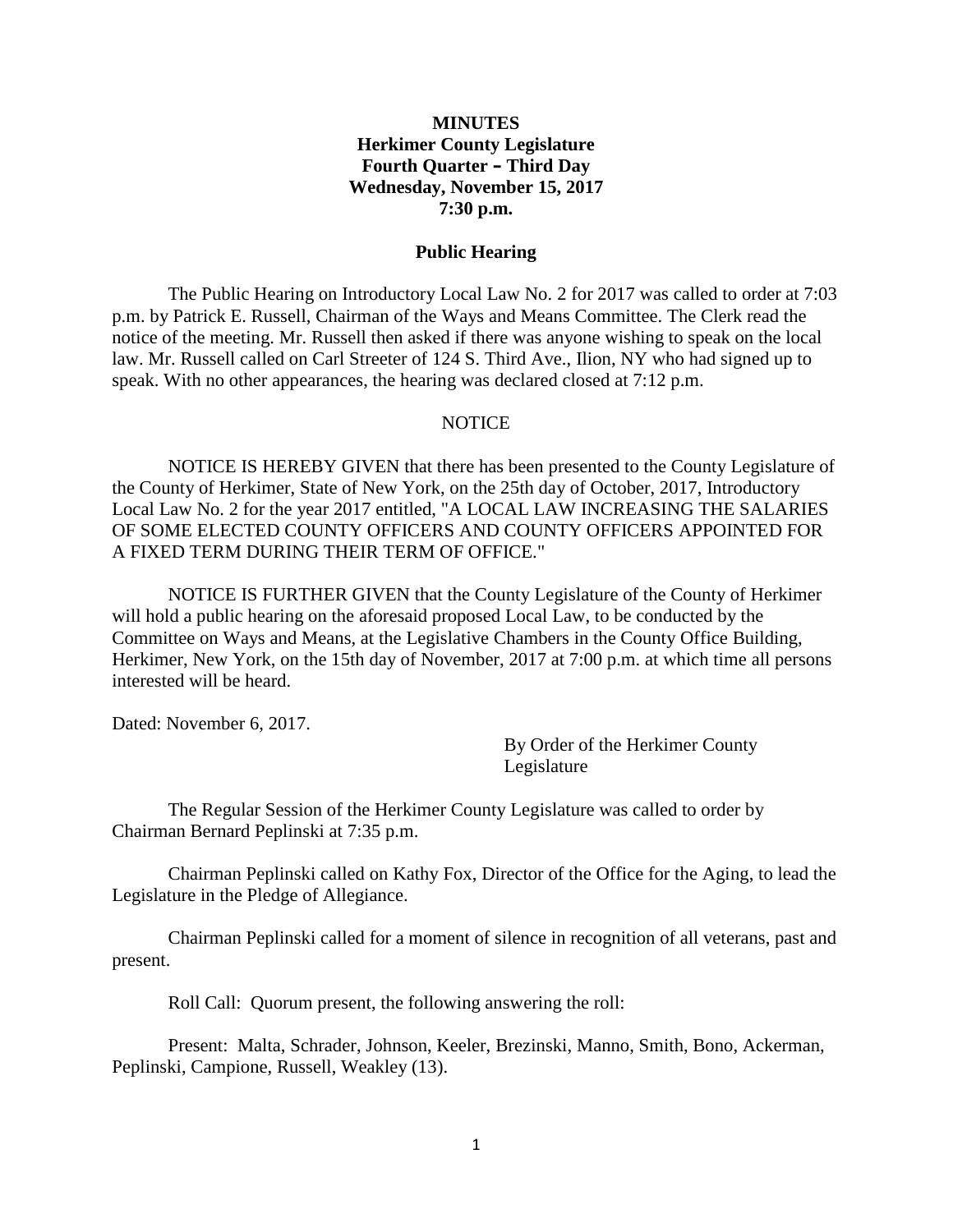Absent: Markwardt, Wellington, Stephens, Shaw (4).

Quorum present.

Pursuant to Rule 8 of the Rules of the County Legislature, Chairman Peplinski asked if there were any objections or corrections to the minutes of October 25, 2017. There were none, and the Chairman ordered them approved.

Pursuant to Rule 11 Chairman Peplinski opened the floor for public comment. (1) Carl Streeter, 124 S. Third Ave., Ilion, N.Y. Mr. Streeter commented on Introductory Local Law No. 2 for 2017.

Pursuant to Rule 6, Chairman Peplinski then proceeded with Reports of Standing Committees. Mr. Russell spoke about the Press Conference on the 2018 Budget and thanked all that were involved.

Chairman Peplinski stated that the communications received by the Legislature and the committees to which they were referred were as listed on the agenda and asked if any member of the Legislature requested mention of any particular communication. There were no requests.

No. 370 – A communication was received from NYMIR submitting appreciation for Snow and Ice Course. Placed on file.

No. 371 – A communication was received from the Canal Corporation submitting copy of letter regarding Erie Canalway Trail. Placed on file.

No. 372 – A communication was received from the Governor's Traffic Safety Committee regarding recent STOP-DWI audit. Placed on file.

No. 373 – A communication was received from The Solid Waste Authority submitting copy of proposed budget for 2018. Placed on file.

No. 374 – A communication was received from the Warren County Board of Supervisors submitting copy of Resolution. Placed on file.

No. 375 – A communication was received from the Town of Lewis submitting copy of Resolution. Placed on file.

No. 376 – A communication was received from the Herkimer County Soil and Water Conservation District advising of Hydroseeding Program. Placed on file.

No. 377 – A communication was received from the County Treasurer submitting revised report of cancelled taxes. Referred to the Committee on Ways & Means.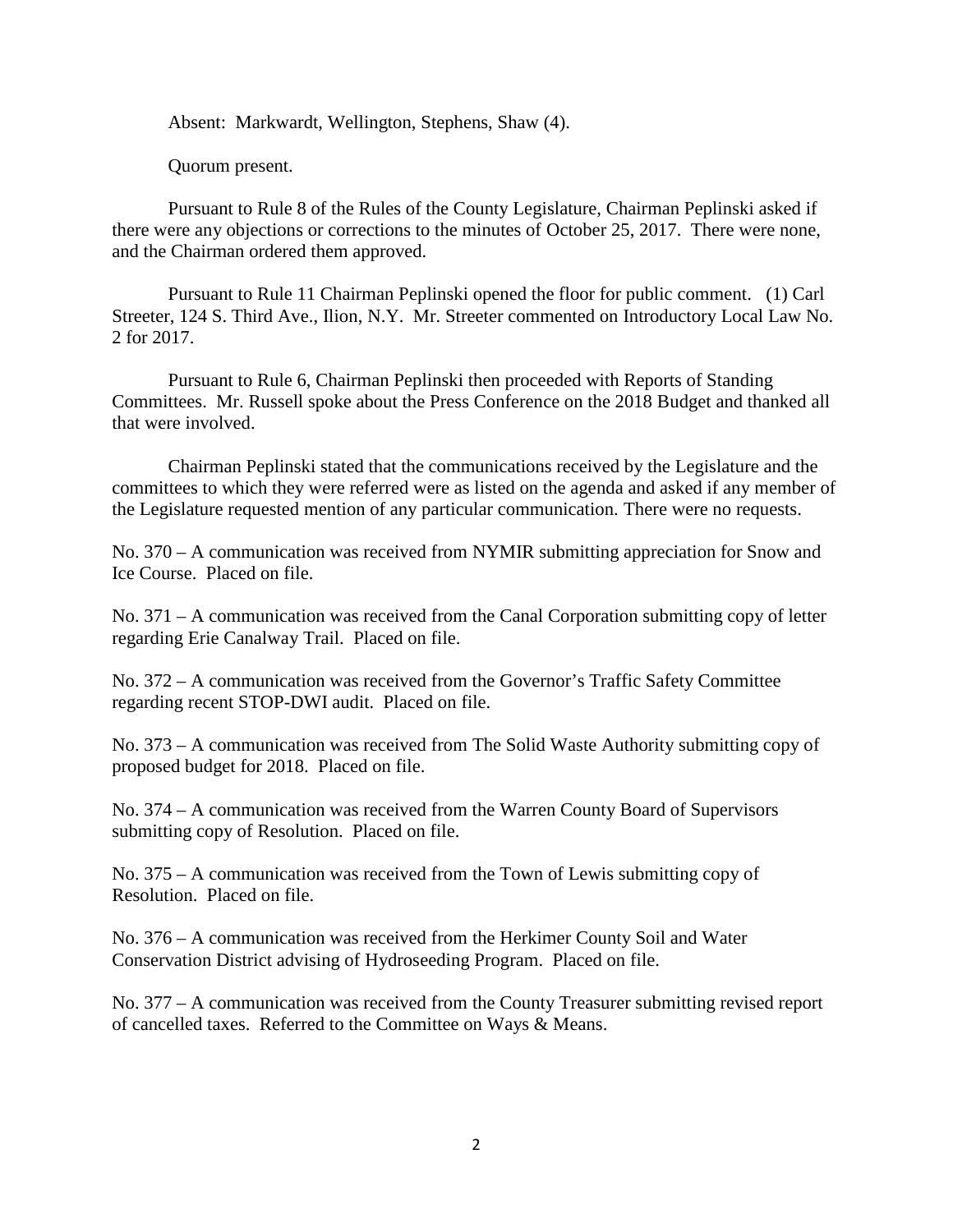No. 378 – A communication was received from the Chairman of the Sewer Board submitting assessment roll. Referred to the Committee on Natural Resources and the Committee on Ways & Means.

No. 379 – A communication was received from the Budget Officer submitting request for printing of tentative budget. Referred to the Committee on Ways & Means.

No. 380 – A communication was received from the Real Property Tax Director requesting approval of assessment contracts. Referred to the Committee on Ways & Means.

No. 381 – A communication was received from the Frankfort Center Fire Department thanking County for response. Placed on file.

No. 382 – A communication was received from the Budget Officer submitting request to renew insurance coverages for 2018. Referred to the Committee on Ways & Means.

No. 383 – A communication was received from the Director of Real Property requesting County Auditor to process Refunds and Corrections for 2018, under \$2,500. Referred to the Committee on Ways & Means.

No. 384 – A communication was received from the Herkimer County Clerk submitting Mortgage Tax Apportionment Report. Referred to the Committee on Ways & Means.

No. 385 – A communication was received from the County Treasurer submitting Mortgage Tax Apportionment Report. Referred to the Committee on Ways & Means.

No. 386 – A communication was received from the Director of the Office for the Aging requesting contract renewal. Placed on file.

No. 387 – A communication was received from the Director of the Office for the Aging requesting contract renewal. Placed on file.

No. 388 – A communication was received from the Director of the Office for the Aging requesting acceptance of grant from the Community Foundation to establish Revenue Account and amend budget. Referred to the Committee on Human Resources and the Committee on Ways & Means.

No. 389 – A communication was received from the Budget Officer requesting budget amendment for OFA grant. Referred to the Committee on Human Resources and the Committee on Ways & Means.

No. 390 – A communication was received from the Budget Officer requesting transfers of funds. Referred to the Committee on Ways & Means.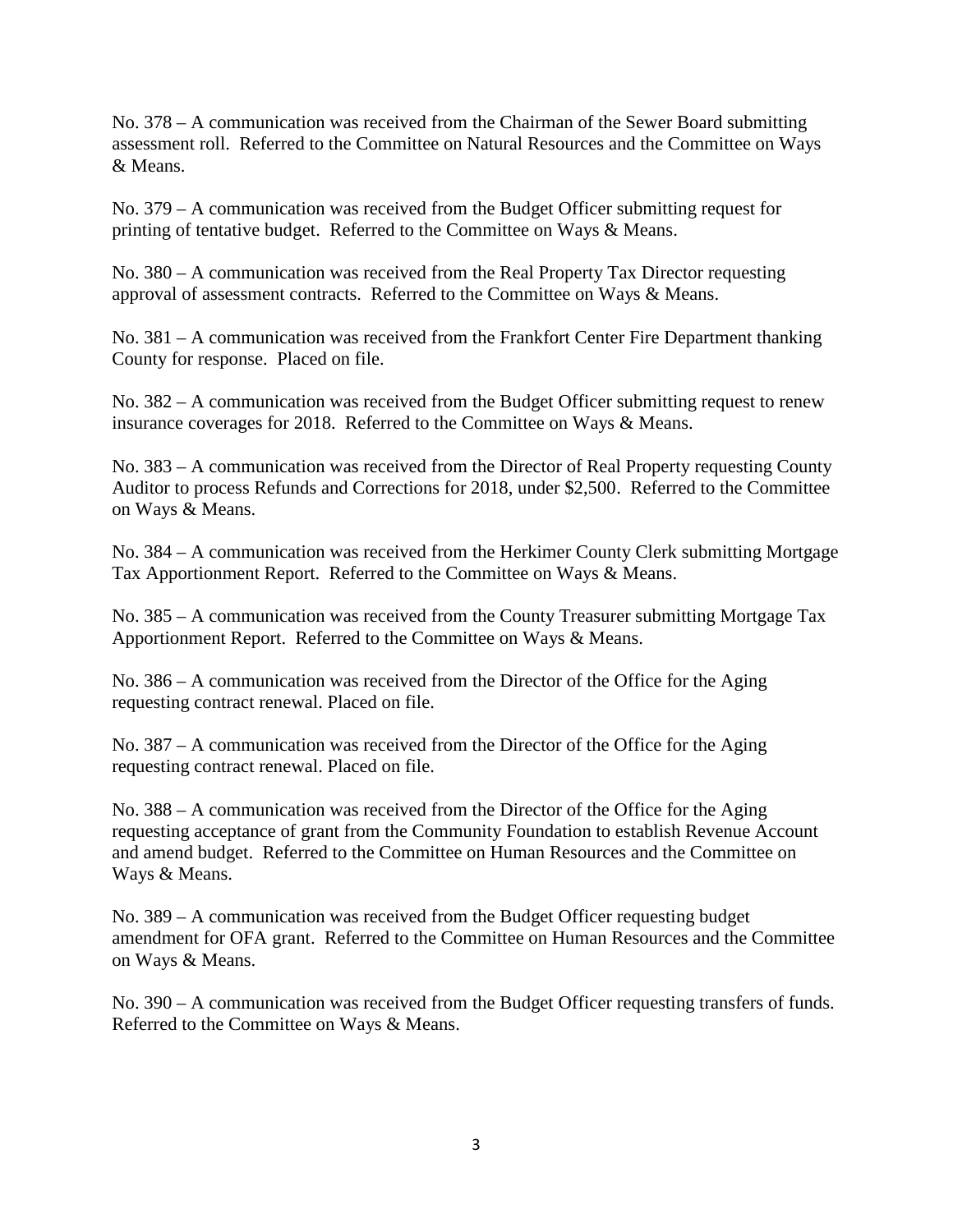No. 391 – A communication was received from the Budget Officer/Purchasing Agent advising of Meals on Wheels bids. Referred to the Committee on Human Resources and the Committee on Ways & Means.

No. 392 – A communication was received from the Director of the Office for the Aging advising of Meals on Wheels bid award for Newport, Middleville and Ohio areas. Referred to the Committee on Human Resources and the Committee on Ways & Means.

No. 393 – A communication was received from the Director of the Office for the Aging advising of Meals on Wheels bid award for Old Forge area. Referred to the Committee on Human Resources and the Committee on Ways & Means.

No. 394 – A communication was received from the Director of the Office for the Aging advising of Meals on Wheels bid award for Dolgeville and Little Falls areas. Referred to the Committee on Human Resources and the Committee on Ways & Means.

No. 395 – A communication was received from the Nicholas F. Laino, Senior VP for Admin. & Finance, HCCC requesting approval of College Resolution for roof projects. Referred to the Committee on Education and the Committee on Ways & Means.

No. 396 – A communication was received from the Budget Officer requesting appropriation for College roof project. Referred to the Committee on Education and the Committee on Ways & Means.

No. 397 – A communication was received from the Personnel Officer requesting a contract with Excellus Health Plan for Stop Loss Coverage. Referred to the Committee on Ways & Means.

No. 398 – A communication was received from the Personnel Officer requesting a contract with Excellus Health Plan for Administrative Services. Referred to the Committee on Ways & Means.

No. 399 – A communication was received from the Personnel Officer requesting a contract with Benefit Resource, Inc., for Administration of a Health Reimbursement Account Plan. Referred to the Committee on Ways & Means.

No. 400 – A communication was received from the Director of Emergency Services requesting CAD purchase and server. Referred to the Committee on Public Safety and Emergency Management and the Committee on Ways & Means.

No. 401 – A communication was received from the Budget Officer requesting transfer for CAD purchase. Referred to the Committee on Ways & Means.

No. 402 – A communication was received from the Budget Officer submitting bid award for Sewer District Lime. Referred to the Committee on Natural Resources and the Committee on Ways & Means.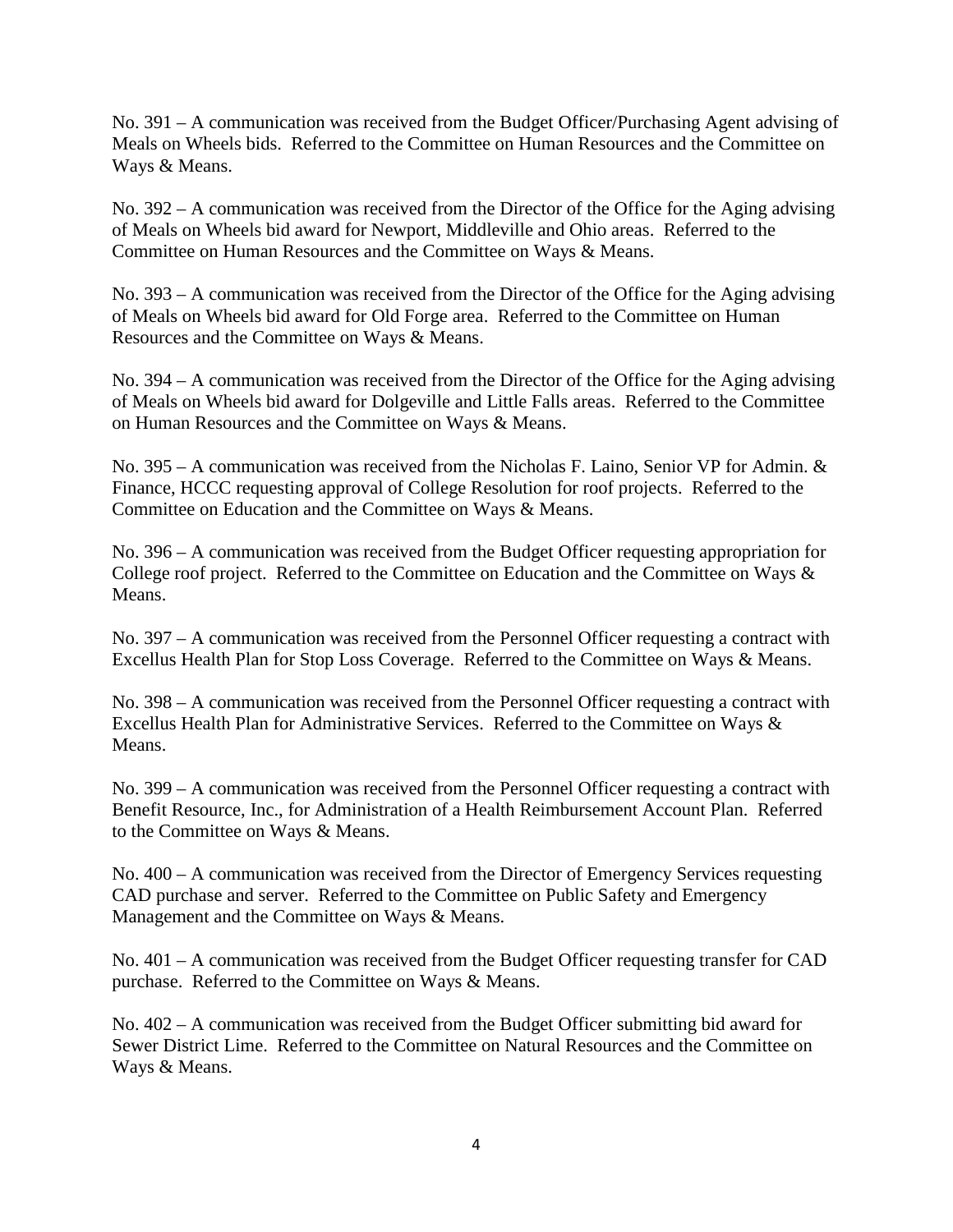No. 403 – A communication was received from the Herkimer County Sewer District requesting approval of Sewer District Resolution. Referred to the Committee on Natural Resources and the Committee on Ways & Means.

No. 404 – A communication was received from the Director of Public Health requesting a contract with Kids Oneida for Healthy Families Grant. Referred to the Committee on Human Resources and the Committee on Ways & Means.

No. 405 – A communication was received from the Director of Public Health requesting acceptance of grant for maternal child issues. Referred to the Committee on Human Resources and the Committee on Ways & Means.

No. 406 – A communication was received from the Director of Public Health requesting contract and budget amendment for grant. Referred to the Committee on Human Resources and the Committee on Ways & Means.

No. 407 – A communication was received from the Director of Public Health requesting acceptance of Emergency Preparedness Grant and budget amendment. Referred to the Committee on Human Resources and the Committee on Ways & Means.

No. 408 – A communication was received from the Budget Officer submitting budget amendment for Public Health. Referred to the Committee on Ways & Means.

No. 409 – A communication was received from the Herkimer County Clerk submitting letter from Assistant County Attorney. Placed on file.

No. 410 – A communication was received from the County Administrator requesting amendment of Part Time Salary Schedule for 2018. Referred to the Committee on Ways & Means.

No. 411 – A communication was received from the Personnel Officer requesting resolution for appointment of Information Services Director. Referred to the Committee on Information Services and the Committee on Ways & Means.

No. 412 – A communication was received from the County Treasurer requesting resolution for Independent County Audit. Referred to the Committee on Ways & Means.

No. 413 – A communication was received from the County Treasurer requesting resolution for Professional Cash Management Investment Consultation Services to Herkimer County. Referred to the Committee on Ways & Means.

Chairman Peplinski continued with the Regular Agenda.

On motion of Mr. Johnson, seconded by Mr. Russell, Report and Resolution No. 256 sponsored by the Committee on Ways & Means approving contract for Third Party Claims was brought forward from the table by voice vote: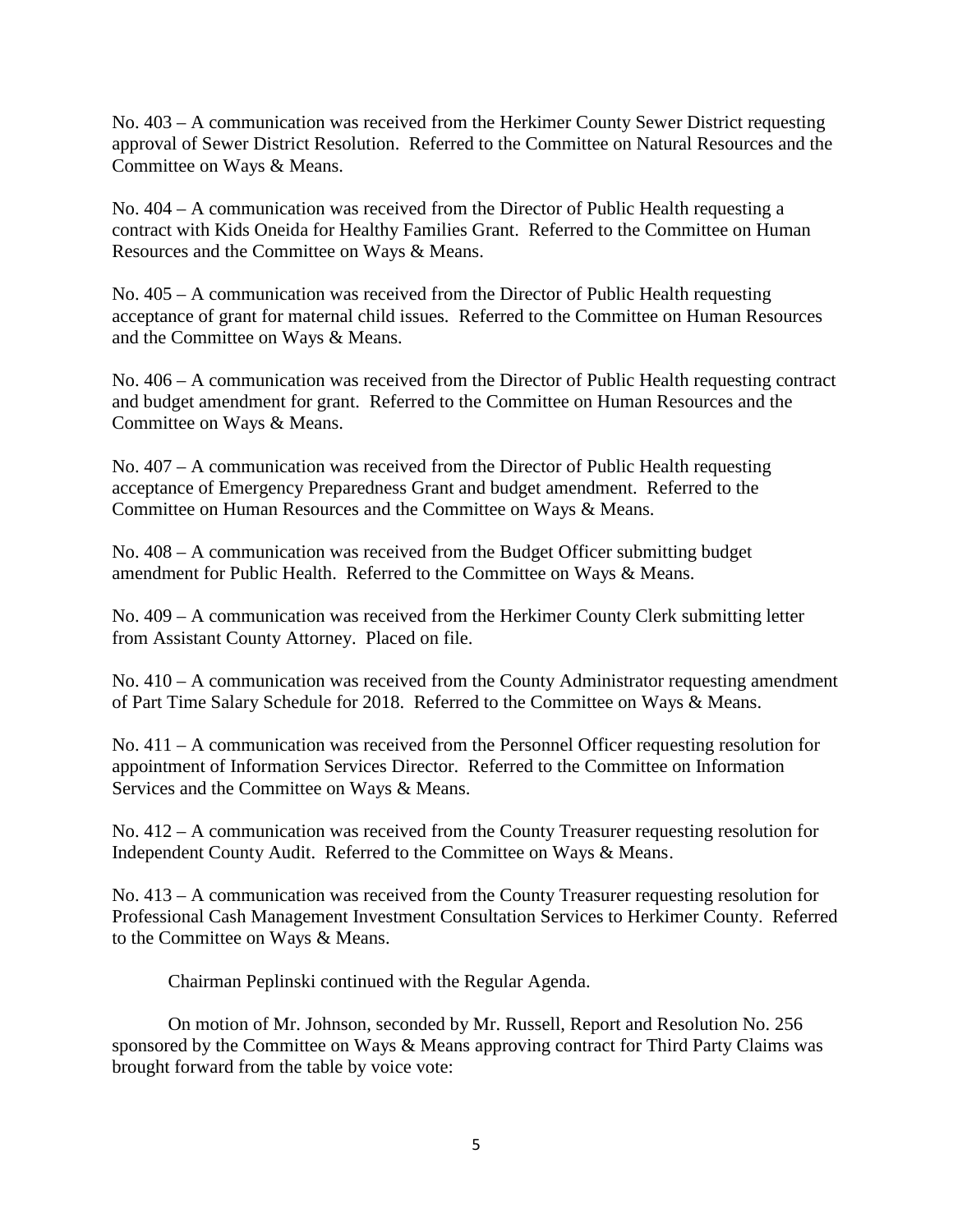For: Ayes (13). Against: None.

Absent: Markwardt, Wellington, Stephens, Shaw (4).

Resolution No. 256 was then voted on and adopted by voice vote:

For: Ayes (13). Against: None.

Absent: Markwardt, Wellington, Stephens, Shaw (4).

On motion of Mr. Russell, seconded by Mr. Bono, Report and Resolution No. 257 sponsored by the Committee on Ways & Means adopting Introductory Local Law No. 2 of 2017 was handed up; voted on and adopted by a roll call vote:

For: Malta, Schrader, Johnson, Keeler, Brezinski, Manno, Smith, Bono, Ackerman, Peplinski, Campione, Russell, Weakley (13).

Against: None. Absent: Markwardt, Wellington, Stephens, Shaw (4).

On motion of Mr. Ackerman, seconded by Mr. Russell, Report and Resolution No. 258 sponsored by the Committee on Ways and Means approving revised cancelled and rejected taxes was handed up; voted on and adopted by voice vote:

For: Ayes (13). Against: None.

Absent: Markwardt, Wellington, Stephens, Shaw (4).

On motion of Mr. Manno, seconded by Mr. Campione, Report and Resolution No. 259 sponsored by the Committee on Natural Resources and the Committee on Ways & Means setting Public Hearing for Assessment Roll was handed up; voted on and adopted by voice vote:

For: Ayes (13). Against: None.

Absent: Markwardt, Wellington, Stephens, Shaw (4).

On motion of Mr. Russell, seconded by Mr. Bono, Report and Resolution No. 260 sponsored by the Committee on Ways & Means setting Public Hearing on 2018 Budget of Herkimer County was handed up; voted on and adopted by voice vote:

For: Ayes (13). Against: None.

Absent: Markwardt, Wellington, Stephens, Shaw (4).

On motion of Mr. Bono, seconded by Mr. Weakley, Report and Resolution No. 261 sponsored by the Committee on Ways & Means authorizing copies of tentative budget was handed up; voted on and adopted by voice vote: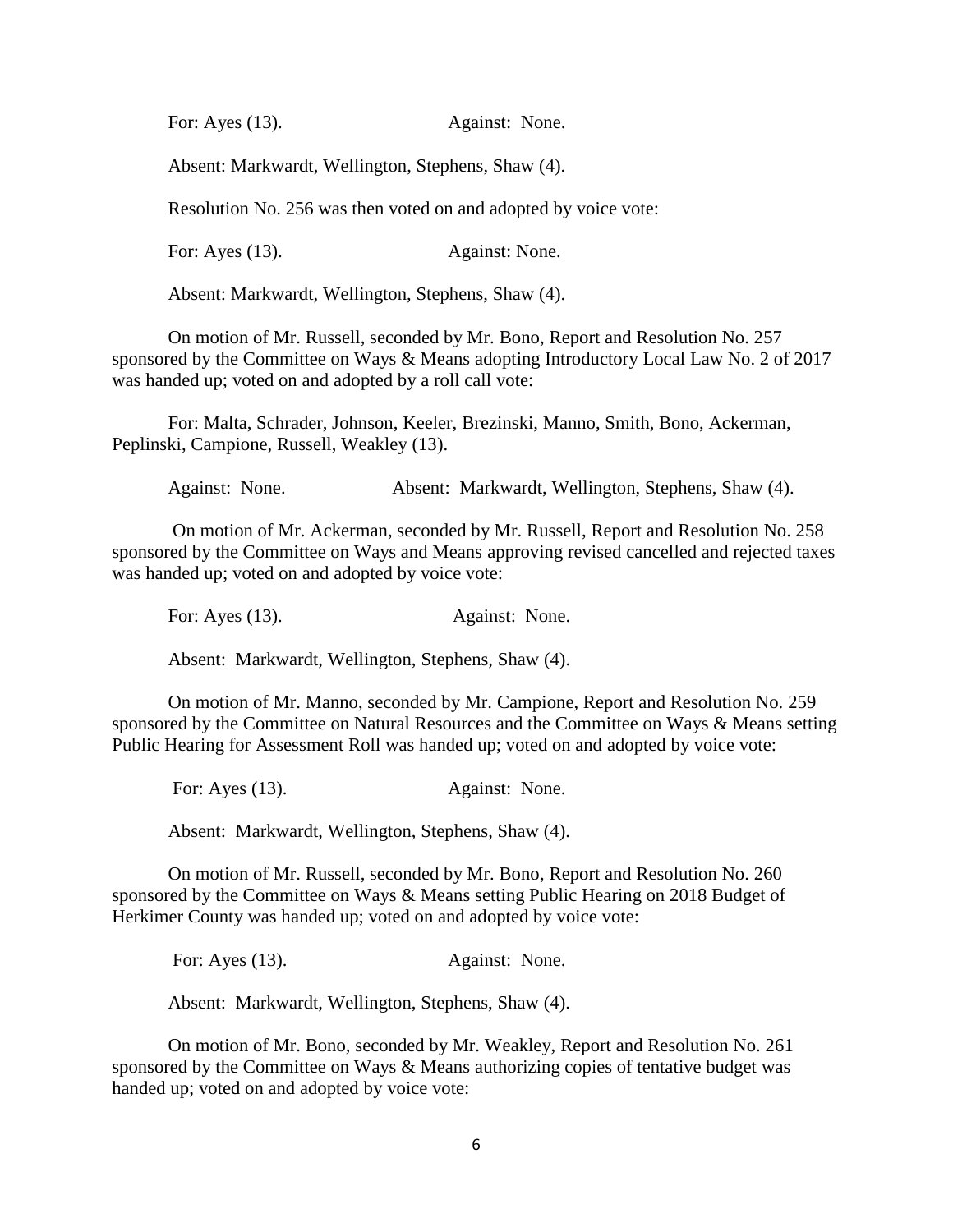| For: Ayes $(13)$ . | Against: None. |
|--------------------|----------------|
|--------------------|----------------|

Absent: Markwardt, Wellington, Stephens, Shaw (4).

On motion of Mr. Russell, seconded by Mr. Bono, Report and Resolution No. 262 sponsored by the Committee on Ways & Means authorize contracts for assessment services was handed up; voted on and adopted by voice vote:

For: Ayes (13). Against: None.

Absent: Markwardt, Wellington, Stephens, Shaw (4).

On motion of Mr. Russell, seconded by Mr. Smith, Report and Resolution No. 263 sponsored by the Committee on Ways & Means authorizing insurance coverages was handed up; voted on and adopted by voice vote:

For: Ayes (13). Against: None.

Absent: Markwardt, Wellington, Stephens, Shaw (4).

On motion of Mr. Russell, seconded by Mr. Ackerman, Report and Resolution No. 264 sponsored by the Committee on Ways and Means authorizing County Auditor to process errors was handed up; voted on and adopted by voice vote:

For: Ayes (13). Against: None.

Absent: Markwardt, Wellington, Stephens, Shaw (4).

On motion of Mr. Russell, seconded by Mr. Bono, Report and Resolution No. 265 sponsored by the Committee on Ways & Means apportioning mortgage tax was handed up; voted on and adopted by roll call vote:

For: Malta, Schrader, Johnson, Keeler, Brezinski, Manno, Smith, Bono, Ackerman, Peplinski, Campione, Russell, Weakley (13).

Against: None. Absent: Markwardt, Wellington, Stephens, Shaw (4).

On motion of Mr. Smith, seconded by Mr. Johnson, Report and Resolution No. 266 sponsored by the Committee on Human Resources and the Committee on Ways and Means amending budget for grant in OFA was handed up; was voted on and adopted by voice vote:

For: Ayes (13). Against: None.

Absent: Markwardt, Wellington, Stephens, Shaw (4).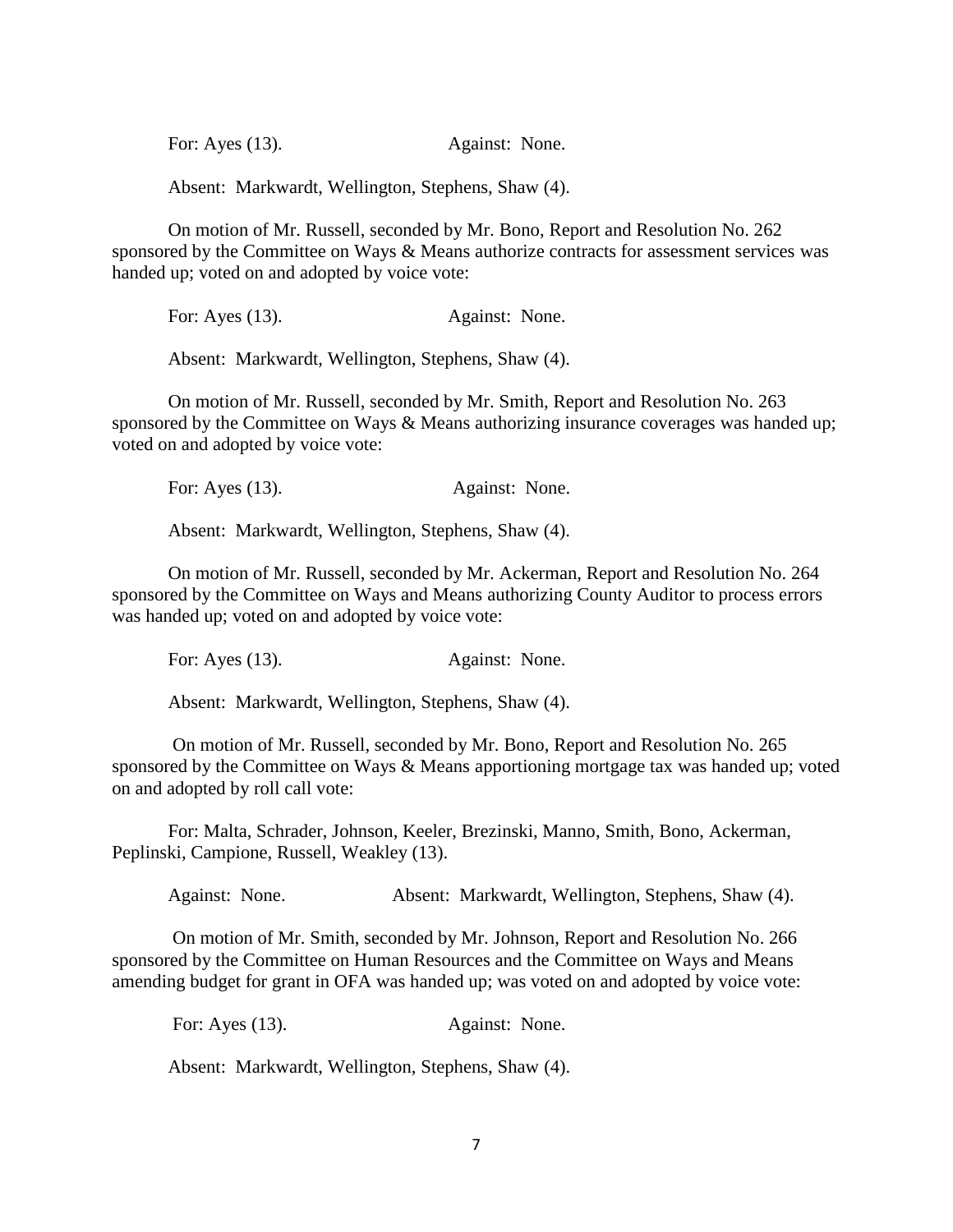On motion of Mr. Smith, seconded by Mr. Ackerman, Report and Resolution No. 267 sponsored by the Committee on Ways and Means approving transfers of funds was handed up; voted on and adopted by voice vote:

For: Ayes (13). Against: None.

Absent: Markwardt, Wellington, Stephens, Shaw (4).

On motion of Mr. Smith, seconded by Mr. Campione, Report and Resolution No. 268 sponsored by the Committee on Human Resources and the Committee on Ways & Means awarding a contract for Meals on Wheels through OFA for Newport, Middleville and Ohio areas was handed up; voted on and adopted by voice vote:

For: Ayes (13). Against: None.

Absent: Markwardt, Wellington, Stephens, Shaw (4).

On motion of Mr. Russell, seconded by Mr. Weakley, Report and Resolution No. 269 sponsored by the Committee on Human Resources and the Committee on Ways & Means awarding contract for Meals on Wheels through OFA for Old Forge area was handed up; voted on and adopted by voice vote:

For: Ayes (13). Against: None.

Absent: Markwardt, Wellington, Stephens, Shaw (4).

On motion of Mr. Smith, seconded by Mr. Ackerman, Report and Resolution No. 270 sponsored by the Committee on Human Resources and the Committee on Ways & Means awarding contract for Meals on Wheels through OFA for Dolgeville and Little Falls areas was handed up; voted on and adopted by voice vote:

For: Ayes (13). Against: None.

Absent: Markwardt, Wellington, Stephens, Shaw (4).

On motion of Mr. Bono, seconded by Mr. Ackerman, Report and Resolution No. 271 sponsored by the Committee on Ways & Means Approving HCCC resolution for roof replacement and appropriating funding was handed up; voted on and adopted by a roll call vote:

For: Malta, Schrader, Johnson, Keeler, Brezinski, Manno, Smith, Bono, Ackerman, Peplinski, Campione, Russell, Weakley (13).

Against: None. Absent: Markwardt, Wellington, Stephens, Shaw (4).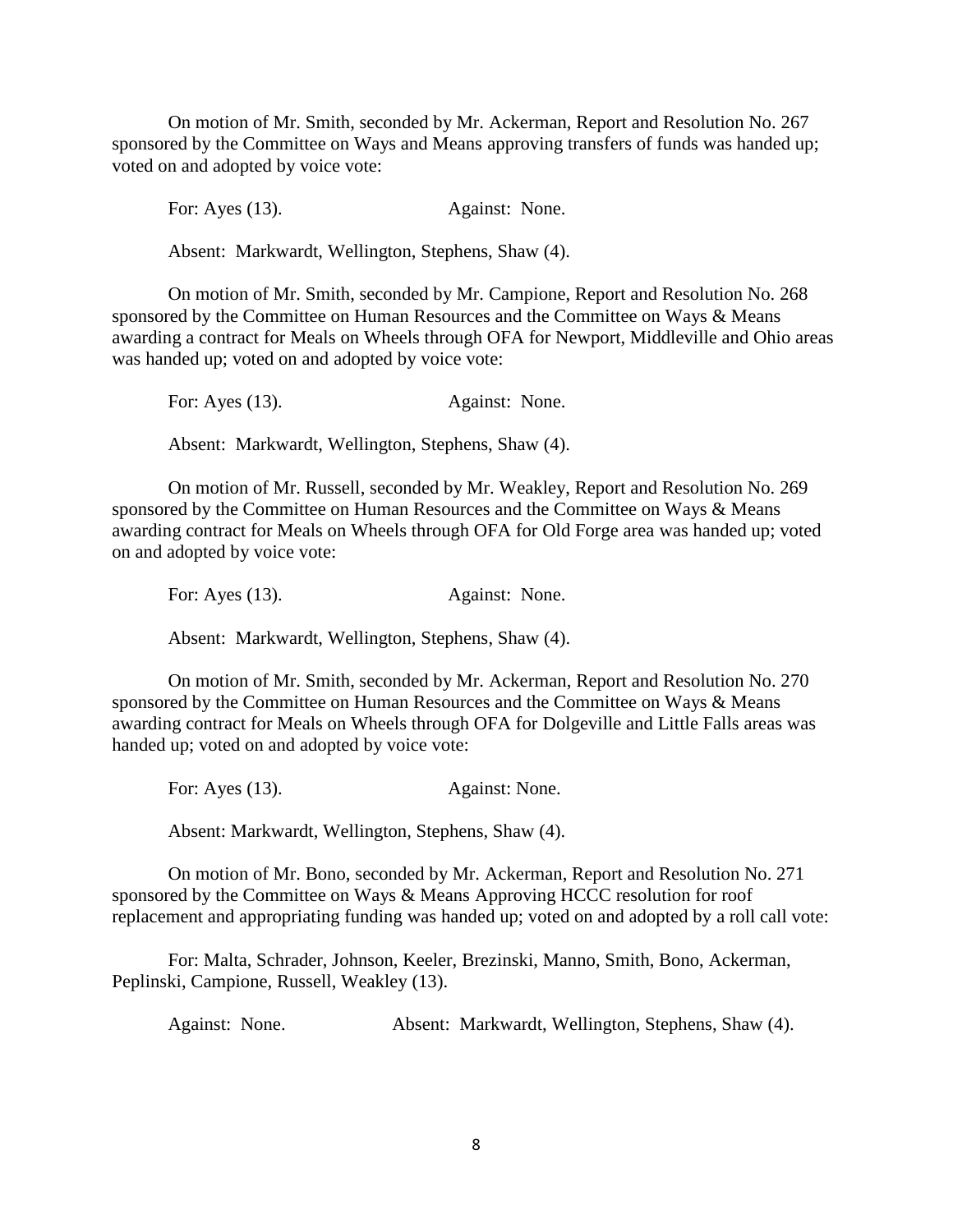On motion of Mr. Ackerman, seconded by Mr. Weakley, Report and Resolution No. 272 sponsored by the Committee on Ways & Means concerning Stop Loss Coverage for Health Insurance was handed up; voted on and adopted by voice vote:

For: Ayes (13). Against: None.

Absent: Markwardt, Wellington, Stephens, Shaw (4).

On motion of Mr. Russell, seconded by Mr. Ackerman, Report and Resolution No. 273 sponsored by the Committee on Ways & Means approving contract with Excellus Health Plan, Inc. for Administrative Services was handed up; voted on and adopted by voice vote:

For: Ayes (13). Against: None.

Absent: Markwardt, Wellington, Stephens, Shaw (4).

Chairman Peplinski asked that the Government Interns attending the meeting, stand and state which school they were representing.

On motion of Mr. Johnson, seconded by Mr. Malta, Report and Resolution No. 274 sponsored by the Committee on Ways & Means concerning services under Health Reimbursement Account Plan was handed up; voted on and adopted by voice vote:

For: Ayes (13). Against: None.

Absent: Markwardt, Wellington, Stephens, Shaw (4).

On motion of Mr. Smith, seconded by Mr. Bono, Report and Resolution No. 275 sponsored by the Committee on Human Resources and the Committee on County Planning & Development approving application to NACO for the Rural Impact Challenge was handed up; voted on and adopted by voice vote:

For: Ayes (13). Against: None.

Absent: Markwardt, Wellington, Stephens, Shaw (4).

On motion of Mr. Bono, seconded by Mr. Keeler, Report and Resolution No. 276 sponsored by the Public Safety & Emergency Management and the Committee on Ways & Means approving utilization of grant funding and transfer of funds in Emergency Services was handed up; voted on and adopted by voice vote:

For: Ayes (13). Against: None.

Absent: Markwardt, Wellington, Stephens, Shaw (4).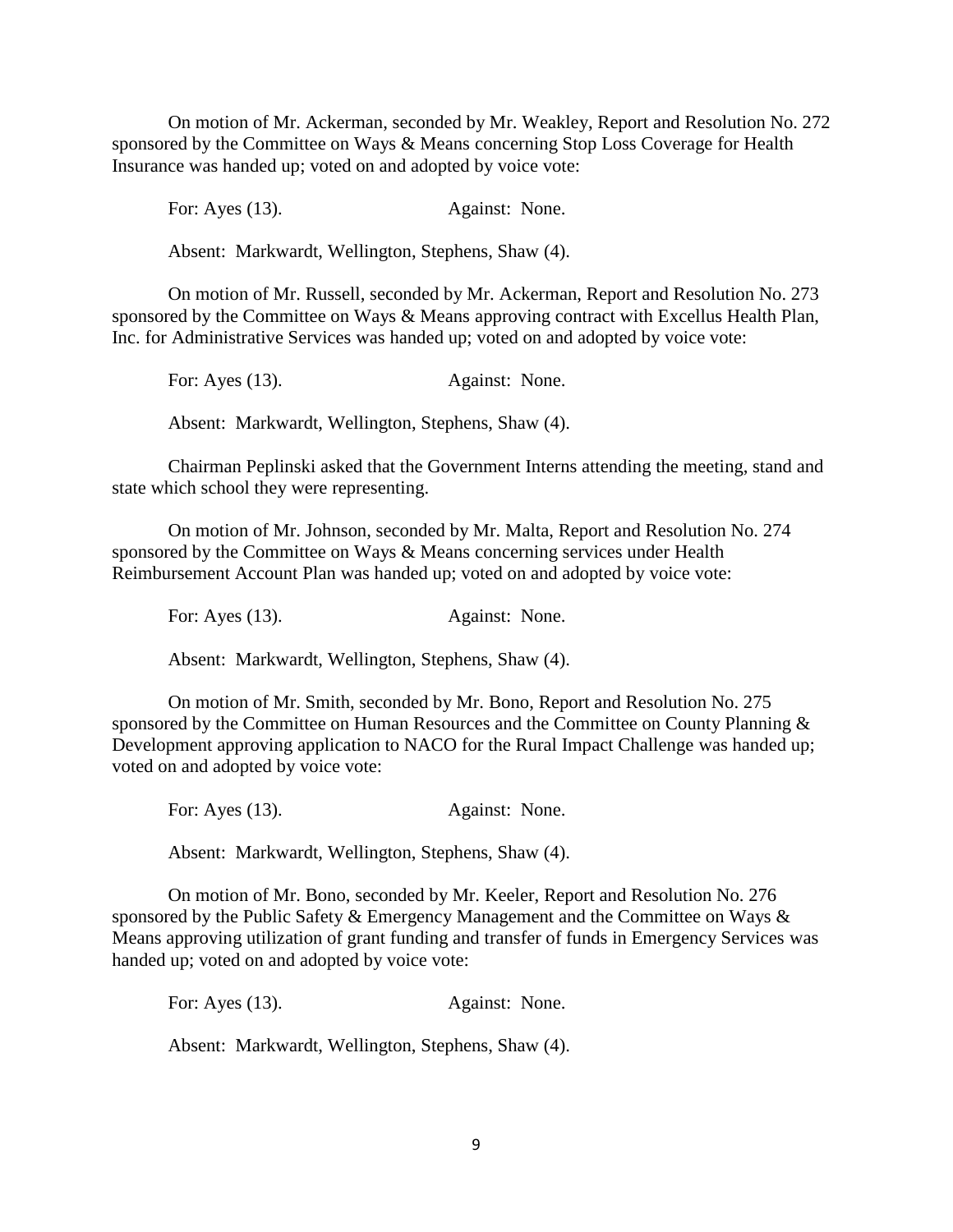On motion of Mr. Campione, seconded by Mr. Manno, Report and Resolution No. 277 sponsored by the Committee on Natural Resources and the Committee on Ways & Means awarding bid for chemical at Sewer District was handed up; voted on and adopted by voice vote:

For: Ayes (13). Against: None.

Absent: Markwardt, Wellington, Stephens, Shaw (4).

On motion of Mr. Ackerman, seconded by Mr. Campione, Report and Resolution No. 278 sponsored by the Committee on Natural Resources and the Committee on Ways & Means approving Sewer District resolution for user rate increase was handed up; voted on and adopted by voice vote:

For: Ayes (13). Against: None.

Absent: Markwardt, Wellington, Stephens, Shaw (4).

On motion of Mr. Smith, seconded by Mr. Ackerman, Report and Resolution No. 279 sponsored by the Committee on Human Resources and the Committee on Ways & Means accepting grant and amending budget for hiring of consultant was handed up; voted on and adopted by voice vote:

For: Ayes (13). Against: None.

Absent: Markwardt, Wellington, Stephens, Shaw (4).

On motion of Mr. Smith, seconded by Mr. Ackerman, Report and Resolution No. 280 sponsored by the Committee on Human Resources and the Committee on Ways & Means approving contract with Kids Oneida, Inc. for Healthy Families Program was handed up; voted on and adopted by voice vote:

For: Ayes (13). Against: None.

Absent: Markwardt, Wellington, Stephens, Shaw (4).

On motion of Mr. Smith, seconded by Mr. Weakley, Report and Resolution No. 281 sponsored by the Committee on Human Resources and the Committee on Ways & Means amending budget and authorizing contract for receipt of grant funds for Public Health Emergency Preparedness was handed up; voted on and adopted by voice vote:

For: Ayes (13). Against: None.

Absent: Markwardt, Wellington, Stephens, Shaw (4).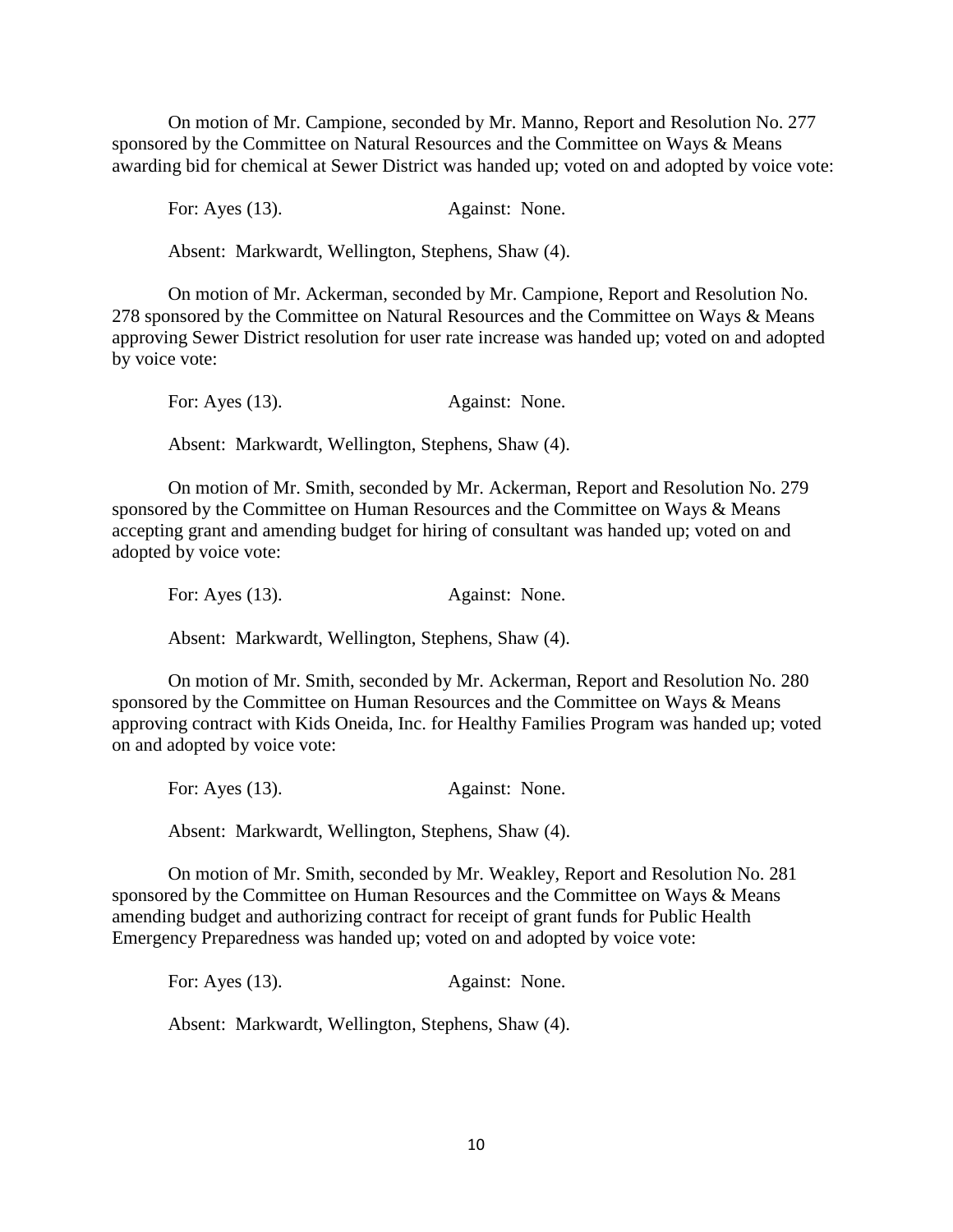On motion of Mr. Bono, seconded by Mr. Malta, Report and Resolution No. 282 sponsored by the Committee on Ways & Means adopting Salary Schedules for the year 2018 was handed up; voted on and adopted by a roll call vote:

For: Malta, Johnson, Keeler, Brezinski, Smith, Bono, Ackerman, Peplinski, Campione, Russell, Weakley (11).

Against: Schrader, Manno (2).

Absent: Markwardt, Wellington, Stephens, Shaw (4).

On motion of Mr. Russell, seconded by Mr. Ackerman, Report and Resolution No. 283 sponsored by the Committee on Ways & Means adjusting wages for hourly employees was handed up; voted on and adopted by a roll call vote:

For: Malta, Schrader, Johnson, Keeler, Brezinksi, Manno, Smith, Bono, Ackerman, Peplinski, Campione, Russell, Weakley (13).

Against: None. Absent: Markwardt, Wellington, Stephens, Shaw (4).

On motion of Mr. Manno, seconded by Mr. Malta, Report and Resolution No. 284 sponsored by the Committee on Information Services and the Committee on Ways & Means making appointment of Director of Information Services was handed up, discussion was held; voted on and adopted by a roll call vote:

For: Malta, Schrader, Johnson, Keeler, Brezinski, Manno, Smith, Bono, Ackerman, Peplinski, Campione, Russell, Weakley (13).

Against: None.

Absent: Markwardt, Wellington, Stephens, Shaw (4).

Kathy Wright expressed appreciation to the Legislature for the appointment and support.

On motion of Mr. Bono, seconded by Mr. Smith, Report and Resolution No. 285 sponsored by the Committee on Ways & Means accepting proposal of D'Arcangelo & Co., LLP to perform audit was handed up; voted on and adopted by voice vote:

For: Ayes (13). Against: None.

Absent: Markwardt, Wellington, Stephens, Shaw (4).

On motion of Mr. Johnson, seconded by Mr. Ackerman, Report and Resolution No. 286 sponsored by the Committee on Ways & Means approving contract with Three  $+$  One to provide cash management and investment consultation services was handed up; voted on and adopted by voice vote: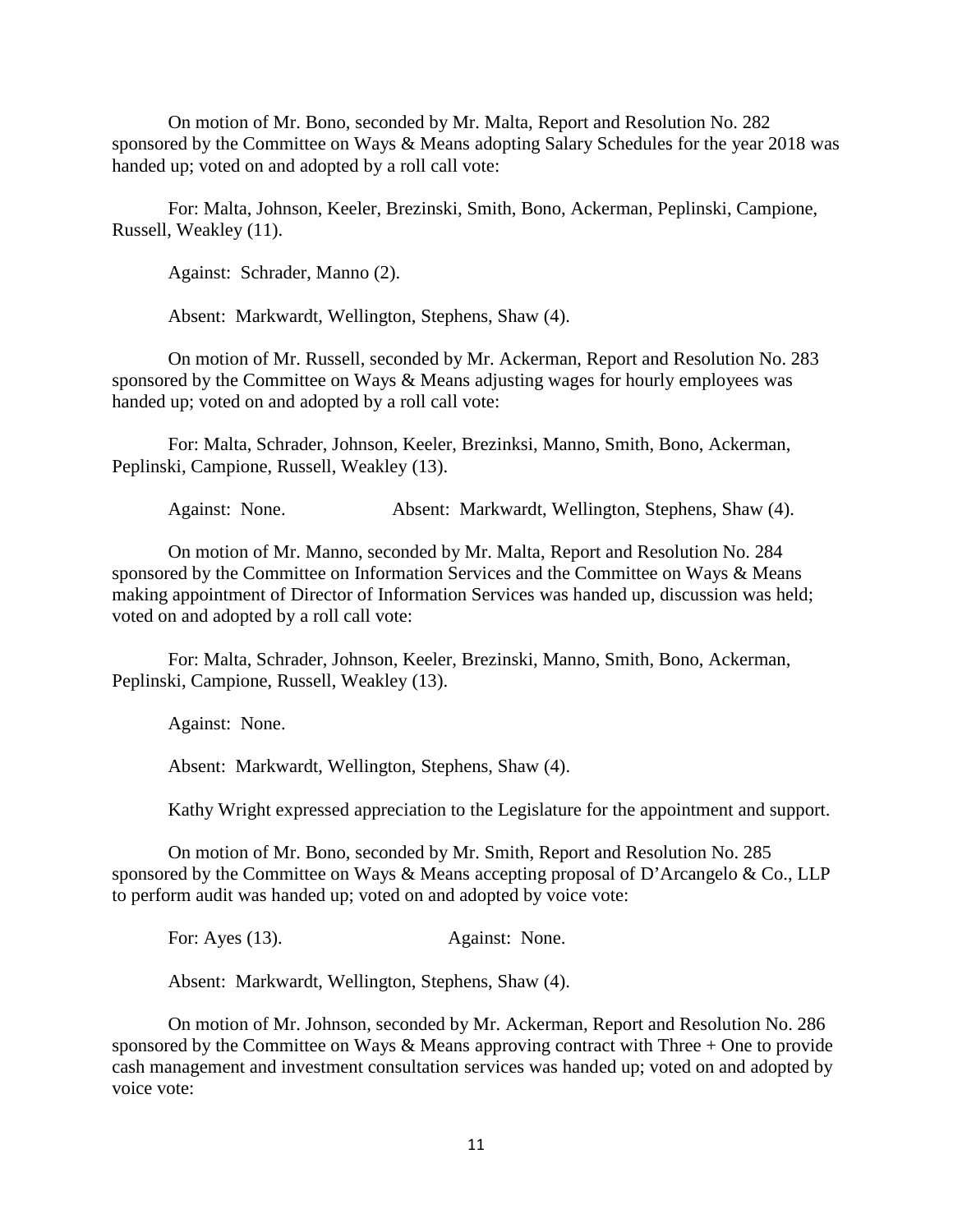For: Ayes (13). Against: None.

Absent: Markwardt, Wellington, Stephens, Shaw (4).

On motion of Mr. Bono, seconded by Mr. Smith, Resolution No. 287 sponsored by the Committee on Public Safety & Emergency Management and the Committee on Ways & Means authorizing retention of counsel in connection with Eminent Domain proceedings was requested by Legislator Russell as a roll call vote, handed up; voted on and adopted by a roll call vote:

For: Johnson, Keeler, Smith, Bono, Ackerman, Peplinski, Campione, Russell, Weakley (9).

Against: Malta, Schrader, Brezinski, Manno (4).

Absent: Markwardt, Wellington, Stephens, Shaw (4).

On motion of Mr. Campione, seconded by Mr. Johnson, Resolution No. 288 sponsored by the Committee on Administration/Veterans' Affairs in support of combining 2018 Federal and State Primaries was handed up, discussion was held; voted on and adopted by voice vote:

For: Ayes (13). Against: None.

Absent: Markwardt, Wellington, Stephens, Shaw (4).

On motion of Mr. Bono, seconded by Mr. Malta, Resolution No. 289 sponsored by the Committee on Ways & Means approving amendment to PILOT Agreement for Herkimer Housing Associates was handed up; voted on and adopted by voice vote:

For: Ayes (13). Against: None.

Absent: Markwardt, Wellington, Stephens, Shaw (4).

Chairman Peplinski stated that pursuant to Rule 6(12) they would proceed with comments by legislators. The following legislators made comments: Legislator Russell.

At 8:05 p.m. on motion of Mr. Manno, seconded by Mr. Malta, the Legislature adjourned to Wednesday, December 13, 2017 at 7:30 p.m., with a public hearing on the Sewer District Assessment Roll at 6:50 p.m., and a public hearing on the Proposed 2018 County Budget at 7:00 p.m.

> Sally Deming, Clerk Herkimer County Legislature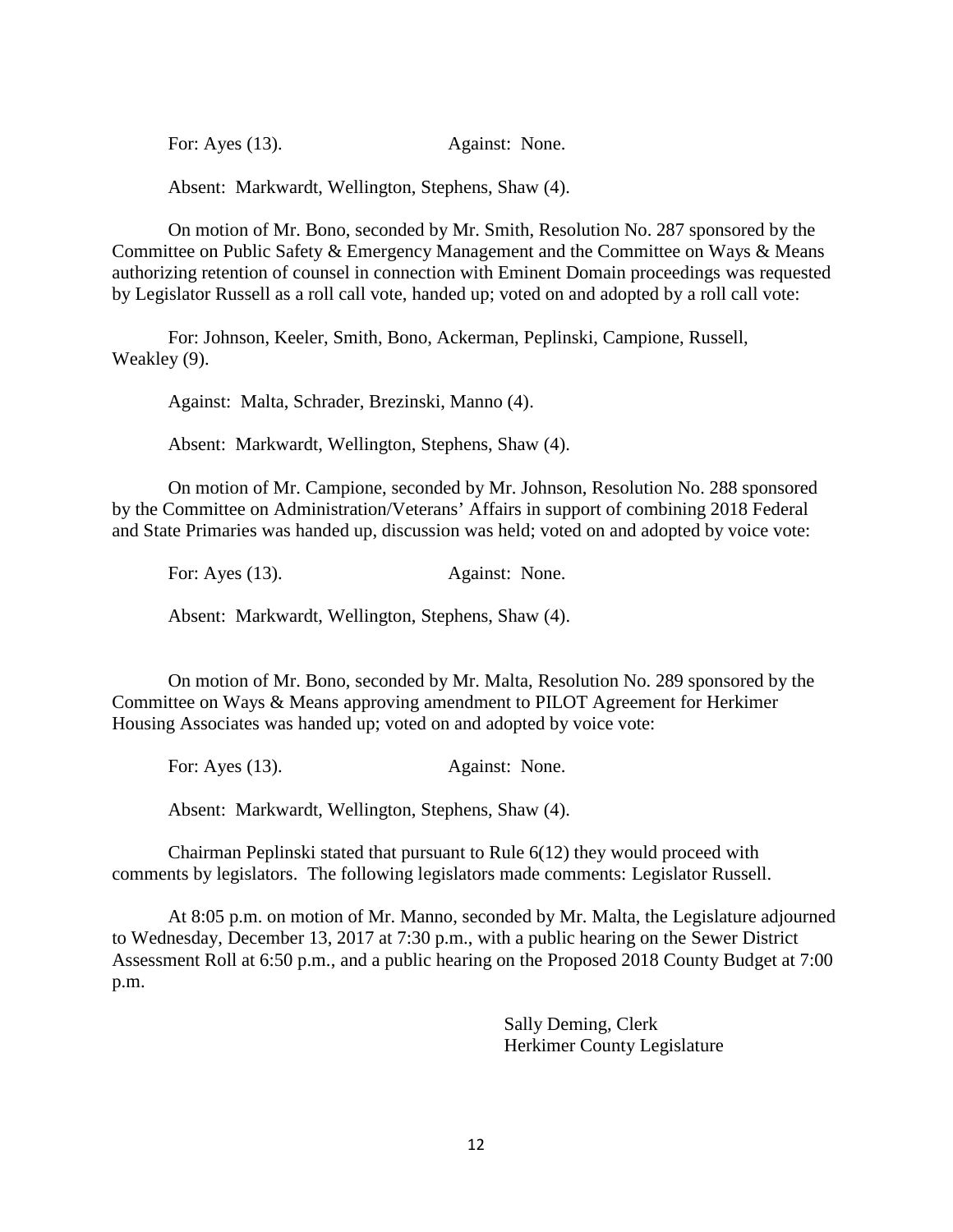No. 256

# REPORT AND RESOLUTION APPROVING CONTRACT FOR THIRD PARTY CLAIMS ADMINISTRATION SERVICES FOR THE FORMER HERKIMER COUNTY SELF-INSURANCE PLAN AND STAND ALONE PLAN

### Sponsored by: Committee on Ways and Means

WHEREAS, by Resolution No. 313 of 2008 this Legislature authorized a contract with Benetech, Inc., for third party administration services for the former Herkimer County Self-Insured Workers' Compensation Plan which has been extended and amended to include coverage for the Stand Alone Plan and extended by Resolution No. 213 of 2015 through December 31, 2017; and

WHEREAS, by letter dated September 26, 2017, Steven R. Billings, Personnel Officer, has requested to extend said agreement from January 1, 2018 through December 31, 2019, with the annual cost for the County Stand-Alone coverage to be at a rate of \$24,380.00 for the year 2018 and \$25,111.00 for the year 2019 and the former Herkimer County Self-Insurance Plan cost will be on a per claim basis of \$125.00 per medical only claim and \$406.00 per indemnity claim for both 2018 and 2019; now, therefore, be it

RESOLVED, an agreement with Benetech, Inc., One Dodge Street, PO Box 348, Wynantskill, NY 12198, for third party administrative services to the former Herkimer County Self-Insurance Plan and for the County's Stand-Alone coverage be approved for the period January 1, 2018 through December 31, 2019, at the above rates, with the terms and conditions of said contract to be subject to the approval of the County Attorney; and, be it further

RESOLVED, that certified copies of this Resolution be forwarded to the Herkimer County Treasurer, Auditor, Budget Officer, Personnel Officer and Benetech, Inc.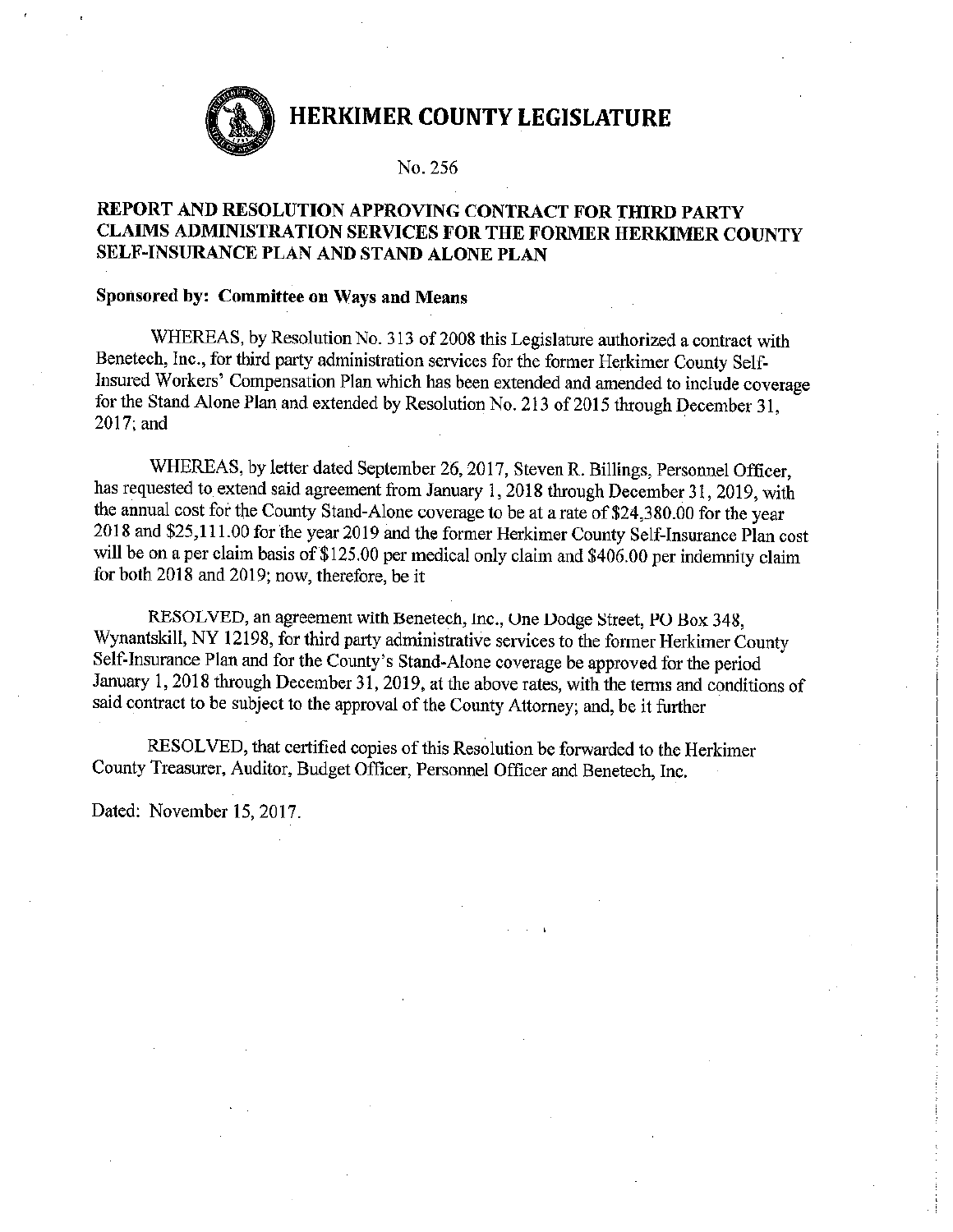

#### No. 257

### REPORT AND RESOLUTION ADOPTING INTRODUCTORY LOCAL LAW NO. 2 **FOR 2017**

#### Sponsored by: Committee on Ways and Means

Your Committee on Ways and Means of the Herkimer County Legislature desire to report that on the 15<sup>th</sup> day of November, 2017 pursuant to Resolution No. 250, they held a public hearing on the adoption of Introductory Local Law No. 2 for 2017 entitled, "A LOCAL LAW INCREASING THE SALARIES OF SOME ELECTED COUNTY OFFICERS AND COUNTY OFFICERS APPOINTED FOR A FIXED TERM DURING THEIR TERM OF OFFICE" and that there were (no) appearances and (no) objections at the said public hearing; that your Committee advises the adoption and enactment of the said Introductory Local Law and offers the following Resolution:

RESOLVED, that Introductory Local Law No. 2 for 2017 be adopted in form attached hereto.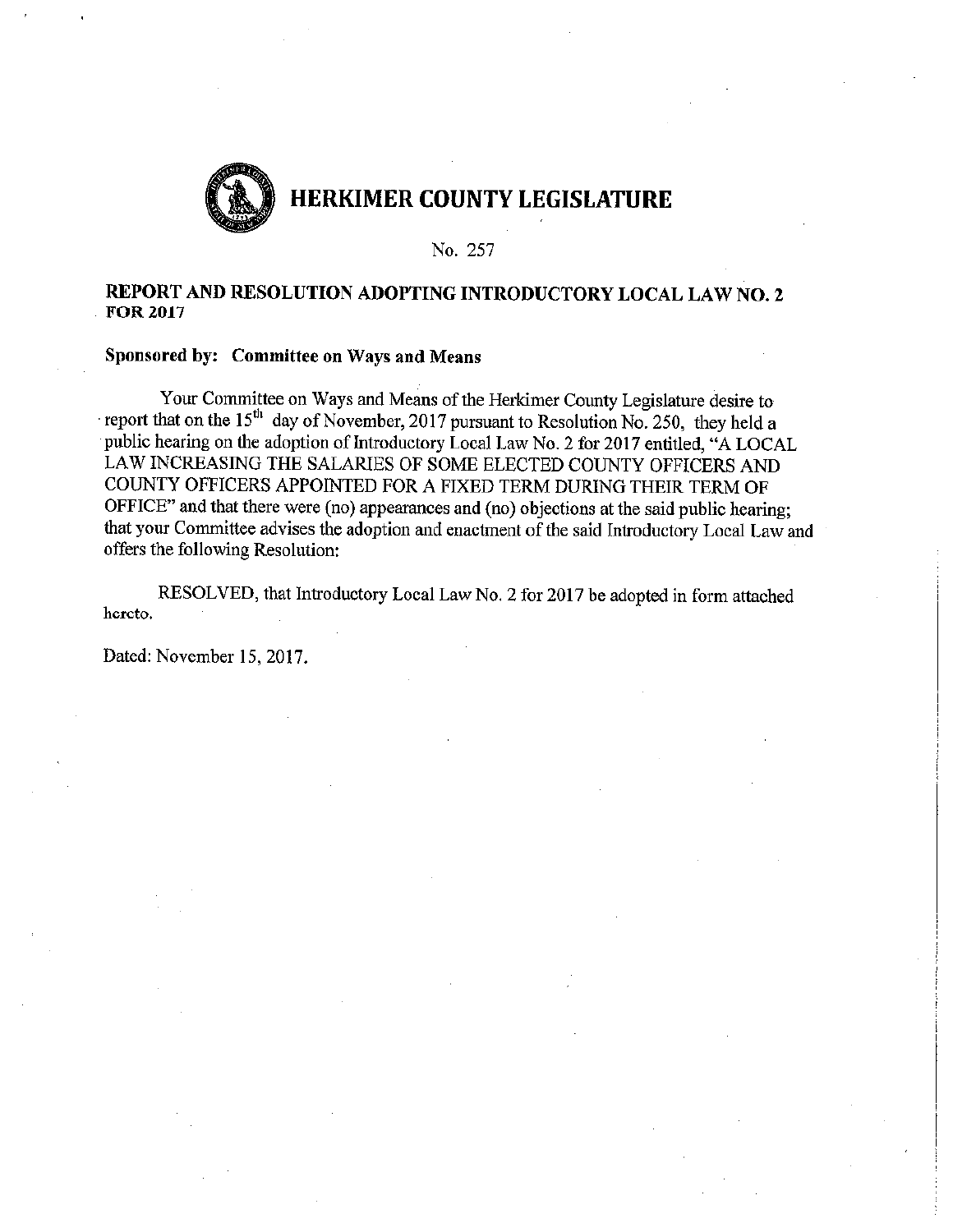#### **LOCAL LAW NO. 1 - 2018**

# A LOCAL LAW INCREASING THE SALARIES OF SOME ELECTED COUNTY OFFICERS AND COUNTY OFFICERS APPOINTED FOR A FIXED TERM DURING **THEIR TERM OF OFFICE**

BE IT ENACTED by the Herkimer County Legislature of the County of Herkimer as follows:

Section 1. The base annual salary of the Director of Public Health shall be the sum of Sixty Two Thousand Two Hundred Thirty Seven Dollars (\$67,237).

Section 2. The base annual salary of the County Treasurer shall be the sum of Fifty Six Thousand Six Hundred Seventy Four Dollars (\$56.674).

Section 3. The base annual salary of the Commissioners of Elections shall be the sum of Forty Three Thousand Nine Hundred Fifty Three Dollars (\$43,953).

Section 4. The base annual salary of the Commissioner of Social Services shall be the sum of Eighty Five Thousand Seven Hundred Thirty Dollars (\$85,730).

Section 5. The base annual salary of the Director of Real Property Tax Services shall be the sum of Fifty Three Thousand Four Hundred Six Dollars (\$53,406).

Section 6. The base annual salary of the County Highway Superintendent shall be the sum of Ninety-Two Thousand Eight Hundred Twenty Dollars (\$92,820)

Section 7. The base annual salary of the Personnel Officer shall be the sum of Seventy Three Thousand Sixty Nine Dollars (\$73,069).

Section 8. The salary of the county coroners shall be One Hundred Twenty-Nine Dollars (\$129) per call.

Section 9. This Local Law shall take effect forty-five days after its adoption and shall be subject to a permissive referendum.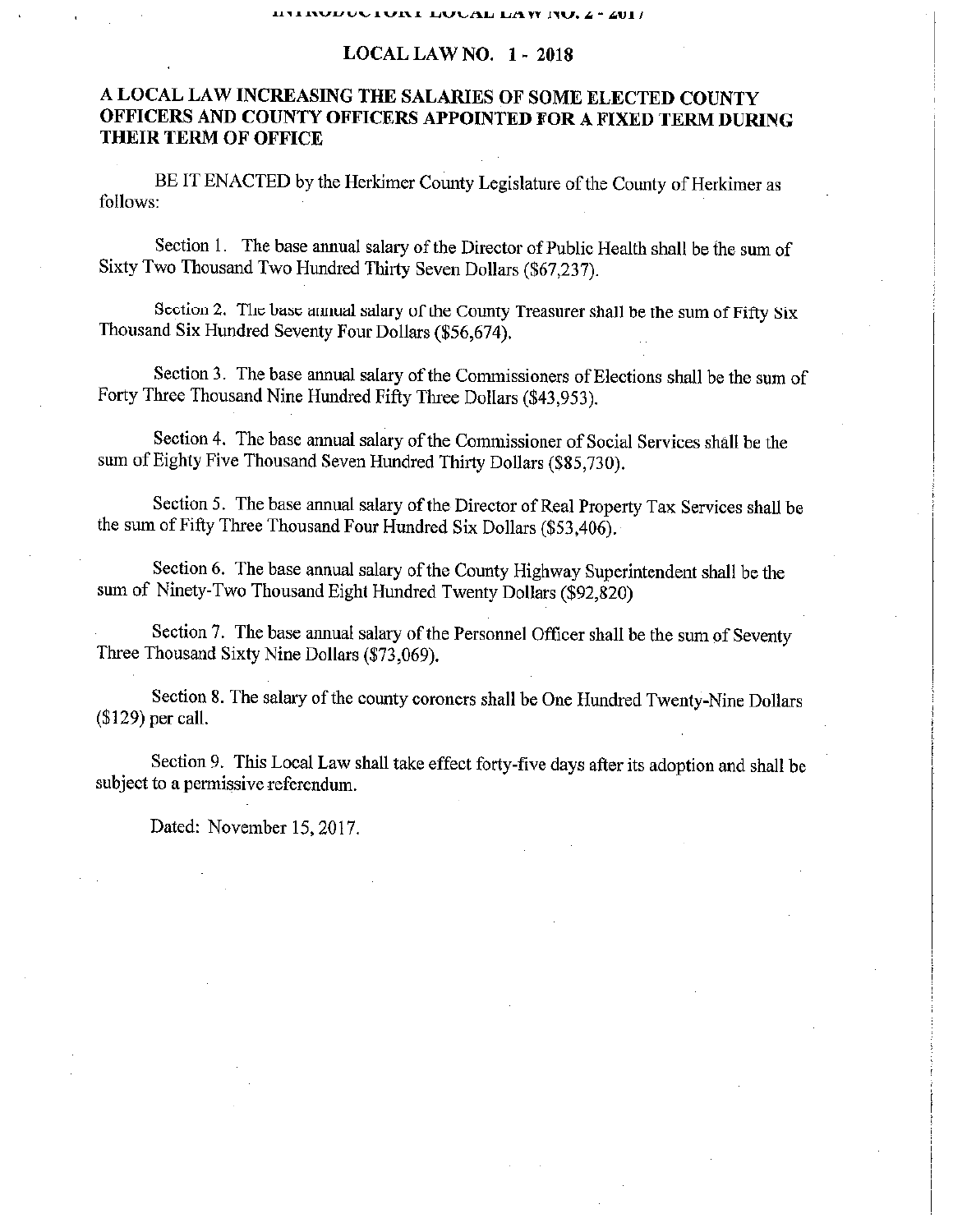

#### No. 258

# REPORT AND RESOLUTION AMENDING RESOLUTION NO. 240 RELATING TO **CANCELLED TAXES AND REJECTED TAXES**

### Sponsored by: Committee on Ways and Means

WHEREAS, Report and Resolution No. 240 of 2017 approved reports of the County Treasurer showing amounts of cancelled taxes and rejected taxes as of October 4, 2017 which should be charged back to the respective towns, municipalities and districts set forth on said account; and

WHEREAS, by Communication dated October 31, 2017, a revised Report of Cancelled Taxes has been submitted by the County Treasurer; now, therefore be it

RESOLVED, that the following revised amounts be charged to the respective towns, municipalities and districts as set forth on said account and that the portion of said canceled taxes and rejected taxes be included in the various towns' tax levies for the coming year as follows:

|                      | Rejected | Canceled |          | Town<br>Portion |  |
|----------------------|----------|----------|----------|-----------------|--|
|                      | Taxes    | Taxes    | Total    | For Levy        |  |
| City of Little Falls |          | 16.20    | 16.20    |                 |  |
| Frankfort            |          | 627.07   | 627.07   | 1.00            |  |
| Herkimer             |          | 3,033.00 | 3,033.00 | $207.84*$       |  |
| Litchfield           |          | 48.66    | 48.66    | 19.72           |  |
| Winfield             |          | 114.27   | 114.27   | 44,91           |  |
| Totals               |          | 3,839.20 | 3,839.20 | $-275.47$       |  |
|                      | . .<br>. |          |          |                 |  |

\*amount has changed by \$2.00 less

and, be it further

RESOLVED, that certified copies of this Resolution be forwarded to the Herkimer County Treasurer and Director of Real Property Tax Services.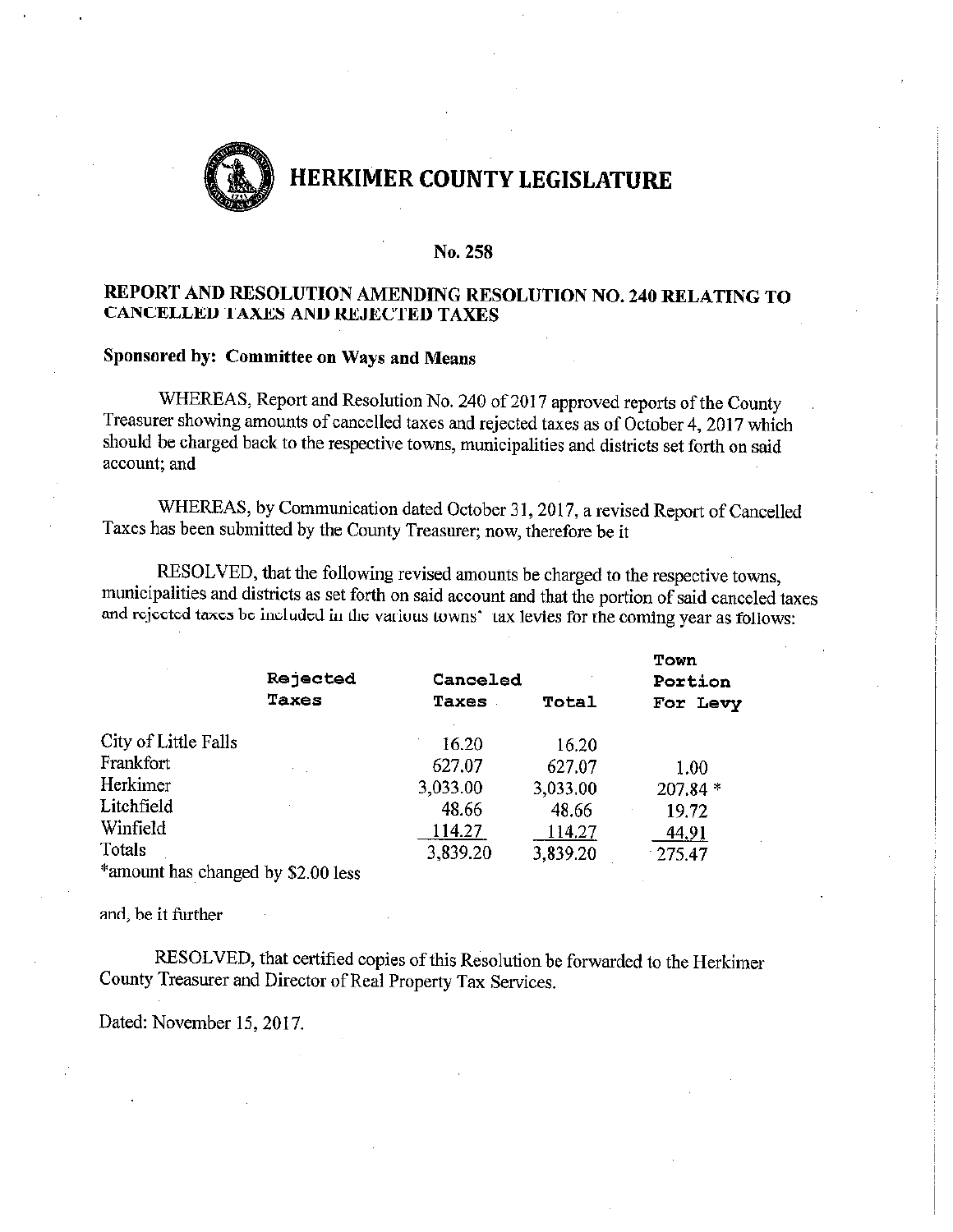

#### No. 259

### REPORT AND RESOLUTION FIXING TIME AND PLACE FOR THE PUBLIC HEARING ON THE ASSESSMENT ROLL OF THE PART COUNTY SEWER **DISTRICT**

### Sponsored by: Committee on Ways and Means **Committee on Natural Resources**

WHEREAS, the Herkimer County Sewer District has prepared an assessment roll pursuant to the provisions of Section 271 of the County Law; and

WHEREAS, this Legislature has been advised that the assessment roll has been submitted to the Herkimer County Budget Officer together with the estimate of revenues and expenditures: and

WHEREAS, the Herkimer County Budget Officer has transmitted the assessment roll together with the tentative budget to the Clerk of the Legislature; now, therefore, be it

RESOLVED, that the Herkimer County Legislature shall cause a notice to be published stating the time, place and purpose of a public hearing on the said assessment roll; and, be it further

RESOLVED, that the Herkimer County Legislature shall hold such public hearing at the Legislative Chambers of the Herkimer County Office Building in the Village of Herkimer, County of Herkimer, New York, on the 13<sup>th</sup> day of December, 2017 at 6:50 p.m., pursuant to the provisions of Section 271 of the County Law.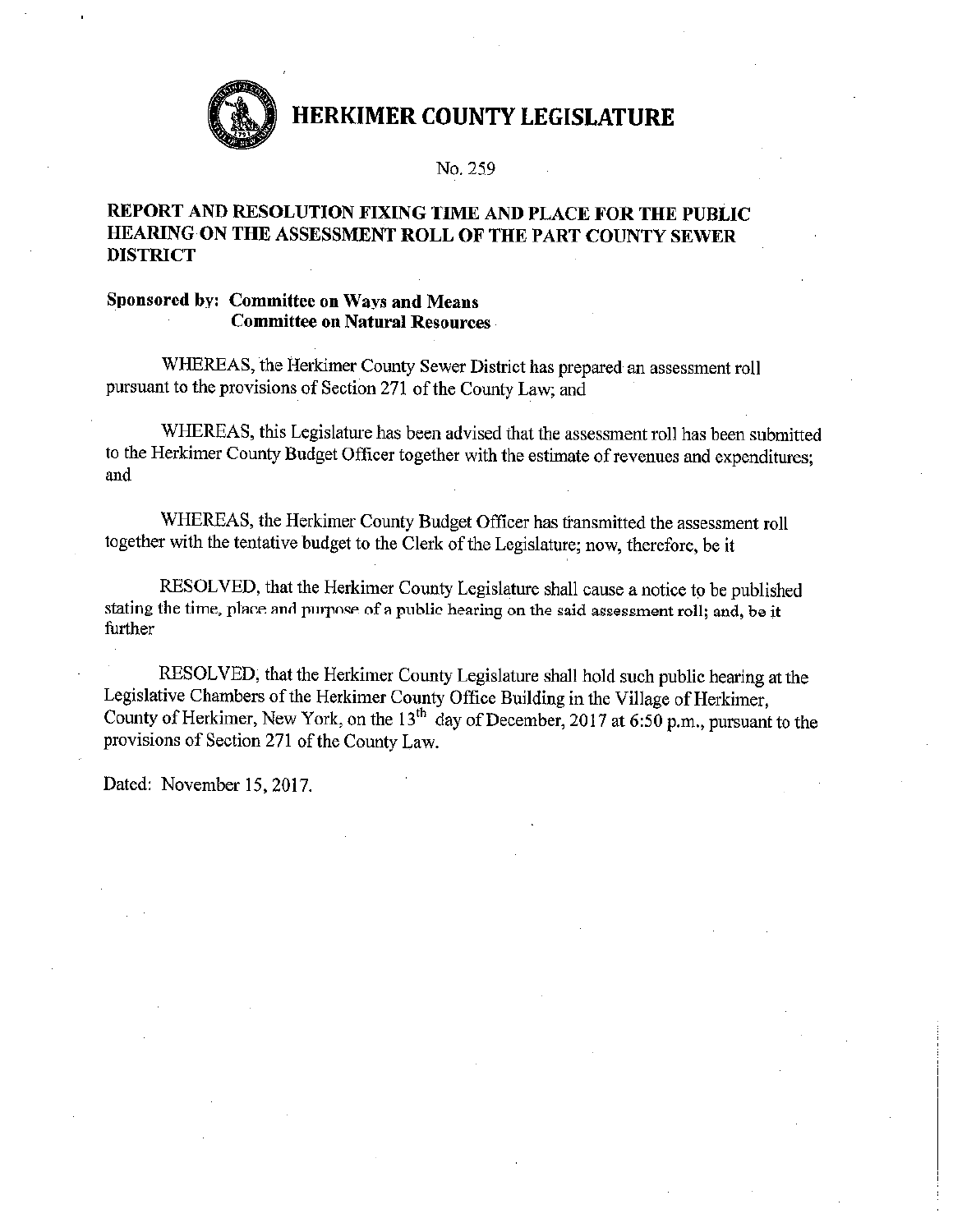

No. 260

# REPORT AND RESOLUTION ACCEPTING TENTATIVE BUDGET AND FIXING TIME AND PLACE FOR PUBLIC HEARING

#### Sponsored by: Committee on Ways and Means

Your Committee on Ways and Means, which was the Committee designated to review the tentative budget for the year 2018 pursuant to the provisions of Section 357 of the County Law, respectfully reports that there was transmitted to the Chairman of said Committee by the Clerk a copy of the tentative budget; now, therefore, be it

RESOLVED, that the County Legislature of the County of Herkimer accepts the tentative budget for the year 2018 as filed, and the Clerk of the Legislature shall cause a notice to be published stating the time and place and purpose of a public hearing on the tentative budget as filed; and, be it further

RESOLVED, that such public hearing shall be held in the Legislative Chambers of the County Office Building in the Village of Herkimer, County of Herkimer, State of New York, on the 13th day of December, 2017 at 7:00 p.m., pursuant to the provisions of Section 359 of the County Law.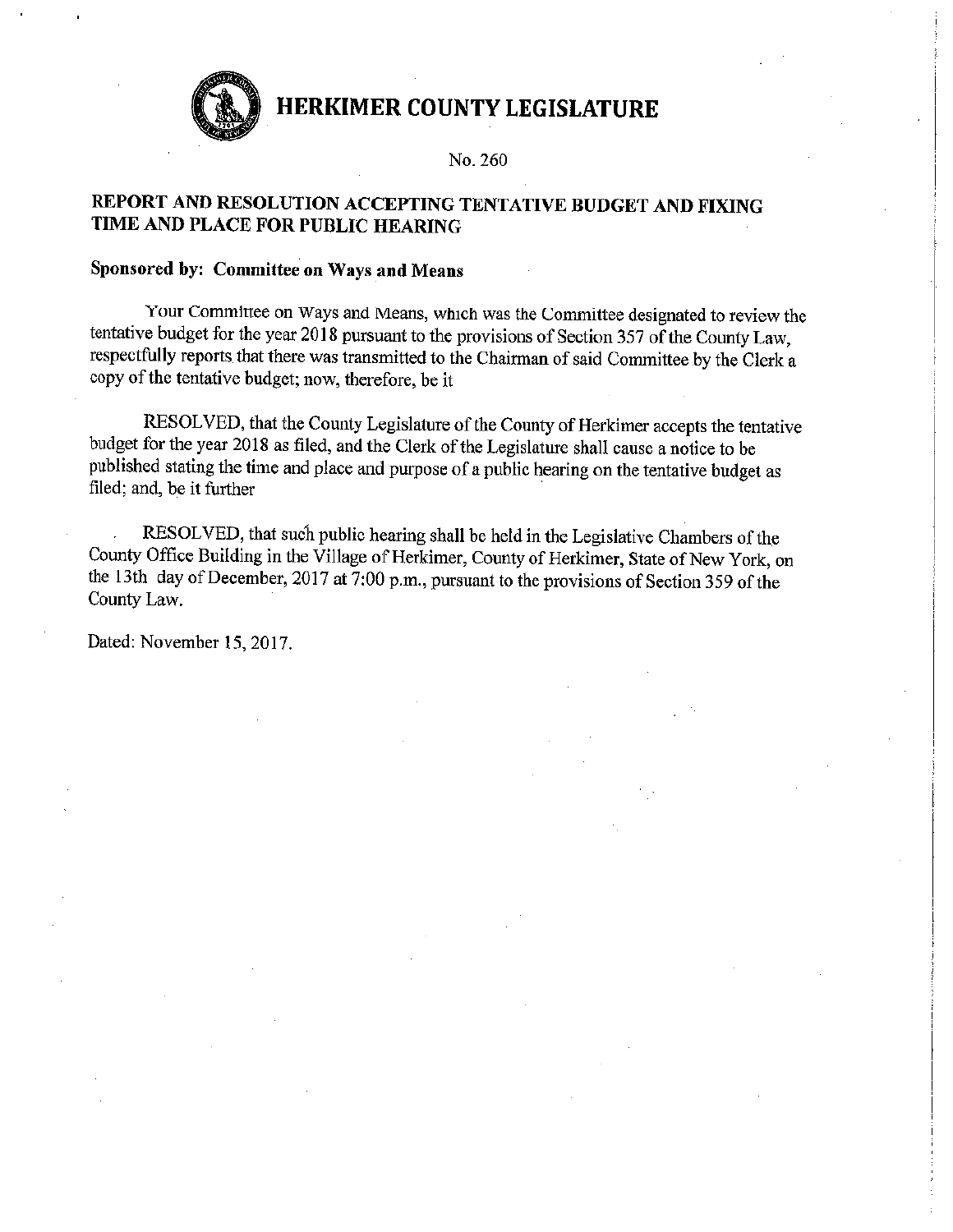

### No. 261

# REPORT AND RESOLUTION AUTHORIZING PREPARATION OF TENTATIVE **COPIES OF BUDGET**

# Sponsored by: Committee on Ways and Means

RESOLVED, that the Budget Officer of the County of Herkimer prepare up to seventy five (75) copies of the tentative budget for the County Legislature; and, be it further

RESOLVED, that the Committee on Ways and Means of this Legislature is hereby designated as the Committee to review the tentative budget pursuant to the provisions of Section 357 of the County Law of the State of New York.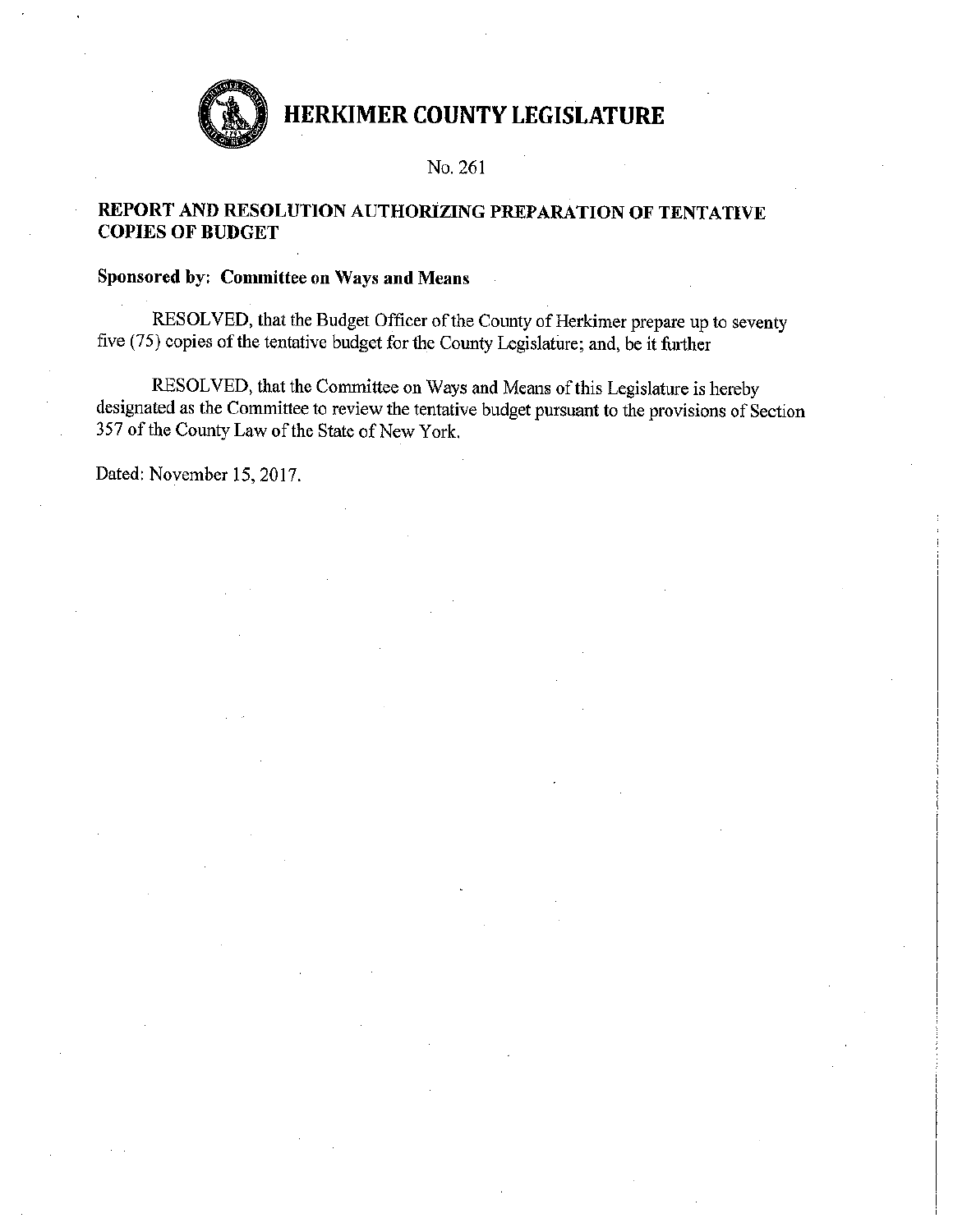

#### No. 262

# REPORT AND RESOLUTION AUTHORIZING EXTENSION OF CONTRACTS WITH THE TOWNS OF COLUMBIA, LITCHFIELD AND WINFIELD TO PROVIDE **ASSESSMENT SERVICES**

### Sponsored by: Committee on Ways and Means

WHEREAS, this Legislature has authorized by resolution, contracts with certain towns of the County, whereby the County would provide assessment services to the towns for the sum of \$12.00 for each parcel on the final assessment roll of the town; and

WHEREAS, by letter dated October 24, 2017, Beth Sadlon, Director of the Real Property Tax Service Agency, has requested approval of renewal of the contracts to provide assessment services to the Towns of Columbia, Litchfield and Winfield; and

WHEREAS, it is the opinion of your Committee that it is to the mutual benefit of the County of Herkimer and the aforesaid towns for the County of Herkimer to continue to provide said assessment services to said towns; now, therefore, be it

RESOLVED, that the Chairman of this Legislature is hereby authorized to enter into extensions of the agreements to provide assessment services to the Towns of Columbia, Litchfield and Winfield for the period from December 31, 2017 to December 31, 2018, with the final form of said agreements to be subject to the approval of the County Attorney; and, be it further

RESOLVED, that the Chairman of this Legislature is further authorized to enter into annual renewals of said assessment agreements, after the expiration of the current agreements, upon the same or more favorable terms and conditions; and, be it further

RESOLVED, that certified copies of this Resolution be forwarded to the Herkimer County Treasurer, Auditor, Budget Officer, Director of Real Property Tax Services and the Towns of Columbia, Litchfield and Winfield.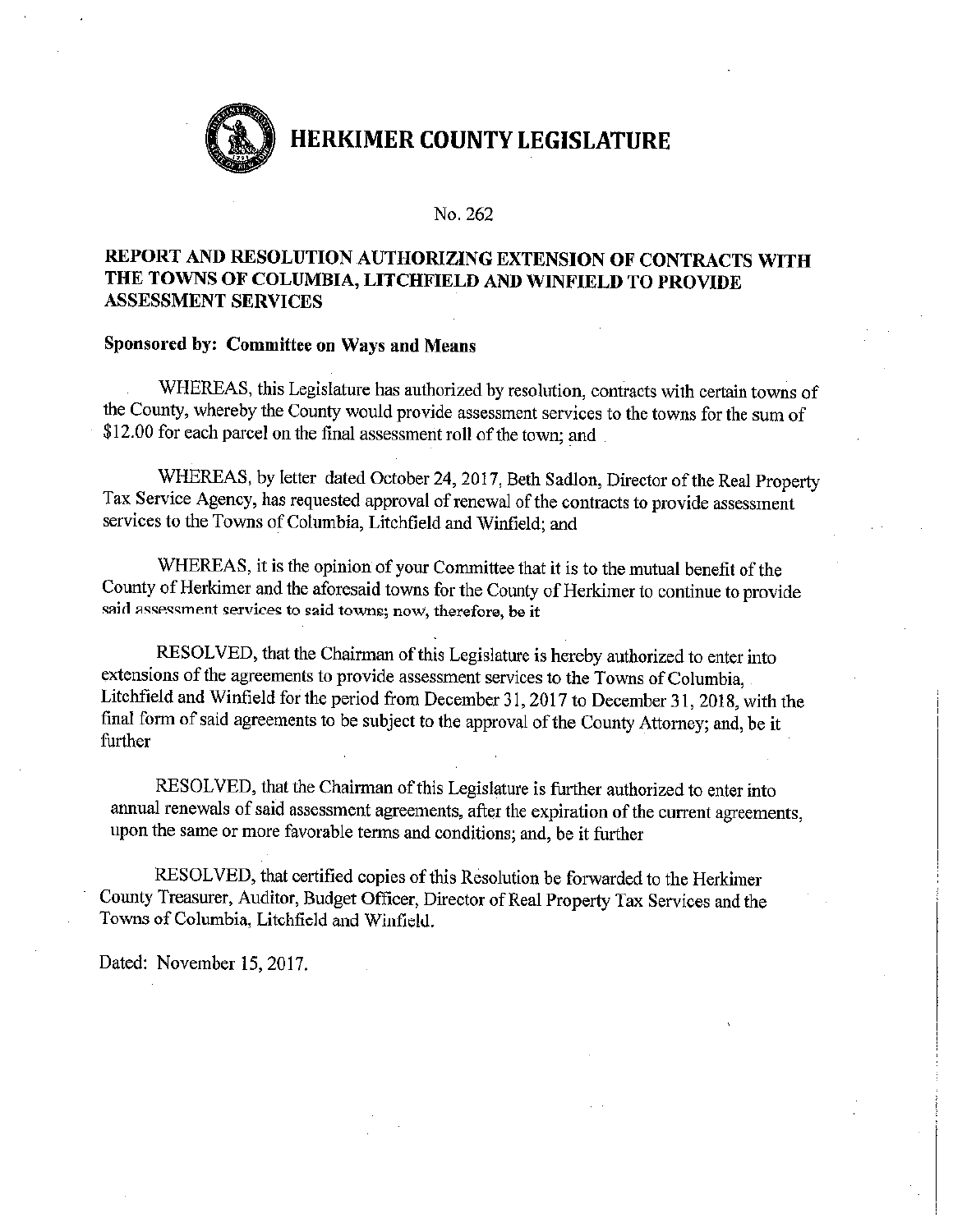

#### No. 263

# REPORT AND RESOLUTION AUTHORIZING INSURANCE COVERAGES

# Sponsored by: Committee on Ways and Means

WHEREAS, this Legislature is informed by communication from Sheri Ferdula, Budget Officer and Purchasing Agent, dated November 1, 2017 of a request that certain policies for insurance coverages be approved for the year beginning December 9, 2017 through December 9, 2018, that an overall increase in premiums is noted, with the county adding a small Cyber policy, and that the totals for each Agency will not exceed the amount listed; and

WHEREAS, sufficient monies are available to cover said expense; and

RESOLVED, that policies of insurance beginning December 9, 2017, are authorized by this Legislature as follows:

**NYMIR** 

c/o Mang/NBT Insurance Agency 56 North Main Street Gloversville, NY 12078

|                                          | .              |
|------------------------------------------|----------------|
| <b>COVERAGE</b>                          | PREMIUM        |
| Property                                 |                |
| Boiler & Machinery                       | \$48,780.60    |
| General Liability                        | \$10,032.00    |
| <b>OCP</b>                               | \$73,488.80    |
| Auto                                     | 275.00<br>S    |
|                                          | \$62,304.00    |
| Public Officials Liability               | \$23,690.70    |
| Law Enforcement Liability                | \$31,046.40    |
| Inland Marine                            | \$22,660.00    |
| Healthcare Gen. & Professional Liability | \$25,578.35    |
| <b>Excess Catastrophe Liability</b>      | \$42,236,70    |
| <b>Excess Employers Liability</b>        | \$9,368.00     |
| Fire Fee                                 | \$.            |
| Motor Vehicle Fee                        | 223.04         |
| Crime Insurance                          | \$1,140.00     |
|                                          | \$6,199.60     |
| Cyber Policy                             | 8,944.00<br>S. |
| <b>NYMIR Total</b>                       | \$365,967.19   |

2018

#### and, be it further

RESOLVED, that the Chairman of this Legislature be and he hereby is, authorized to execute any documents on behalf of the County of Herkimer in order to purchase said insurance coverages; and, be it further

RESOLVED, that certified copies of this Resolution be forwarded to the Herkimer County Treasurer, Auditor, Budget Officer and Mang/NBT Insurance Agency.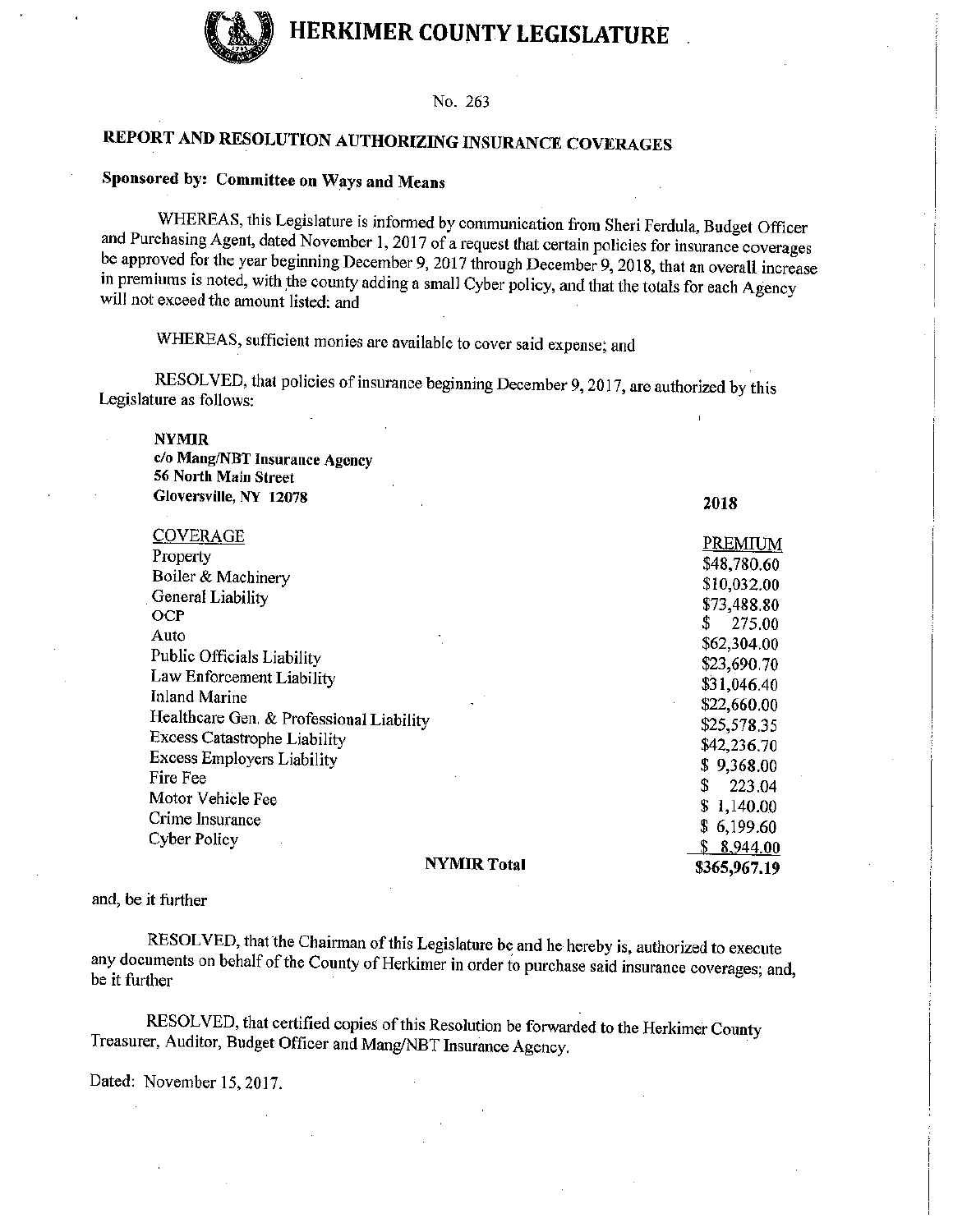

No. 264

# REPORT AND RESOLUTION AUTHORIZING COUNTY AUDITOR TO PROCESS REAL PROPERTY TAX REFUND APPLICATIONS AND TO CORRECT ERRORS ON **TAX ROLLS**

#### Sponsored by: Committee on Ways and Means

WHEREAS, Section 556 (8) of the Real Property Tax Law authorizes this Legislature to delegate, by resolution, to an appropriate official who is either empowered to authorize payment of bills without prior audit by this Legislature or to an official responsible for the payment of bills upon audit by this Legislature to perform the duties set forth in said section related to the refund of taxes, when the refund recommended by the Director of Real Property Tax Service is less than \$2,500.00; and

WHEREAS, Section 554 (9) of the Real Property Tax Law authorizes this Legislature to, by resolution, delegate the authority to perform corrections of errors in the tax roll to an appropriate official who is either empowered to authorize payment of bills without prior audit by this Legislature or to an official responsible for the payment of bills upon audit by this Legislature, provided said correction is \$2,500 or less; and

WHEREAS, by letter dated October 25, 2017, the Director of the Real Property Tax Service Agency has requested approval for said procedures for the year 2018; now, therefore, be it

#### **RESOLVED:**

- 1. That pursuant to Real Property Tax Law Section 556(8) the County Auditor is hereby authorized to perform the duties set forth in Section 556 of the Real Property Tax Law for the Legislature to perform, when the refund recommended by the Director of Real Property Tax Services is \$2,500 or less;
- 2. That pursuant to Real Property Tax Law Section 554(9) the County Auditor is hereby authorized to perform the duties set forth in Section 554 of the Real Property Tax Law when the recommended correction is \$2,500 or less;
- 3. That the County Auditor, in performing such duties, shall be governed by the provisions of Real Property Tax Section 554 and Section 558 and shall make reports to the Legislature as provided in said Sections;
- 4. That certified copies of this Resolution be forwarded to the Herkimer County Treasurer, Auditor and Director of Real Property Tax Services.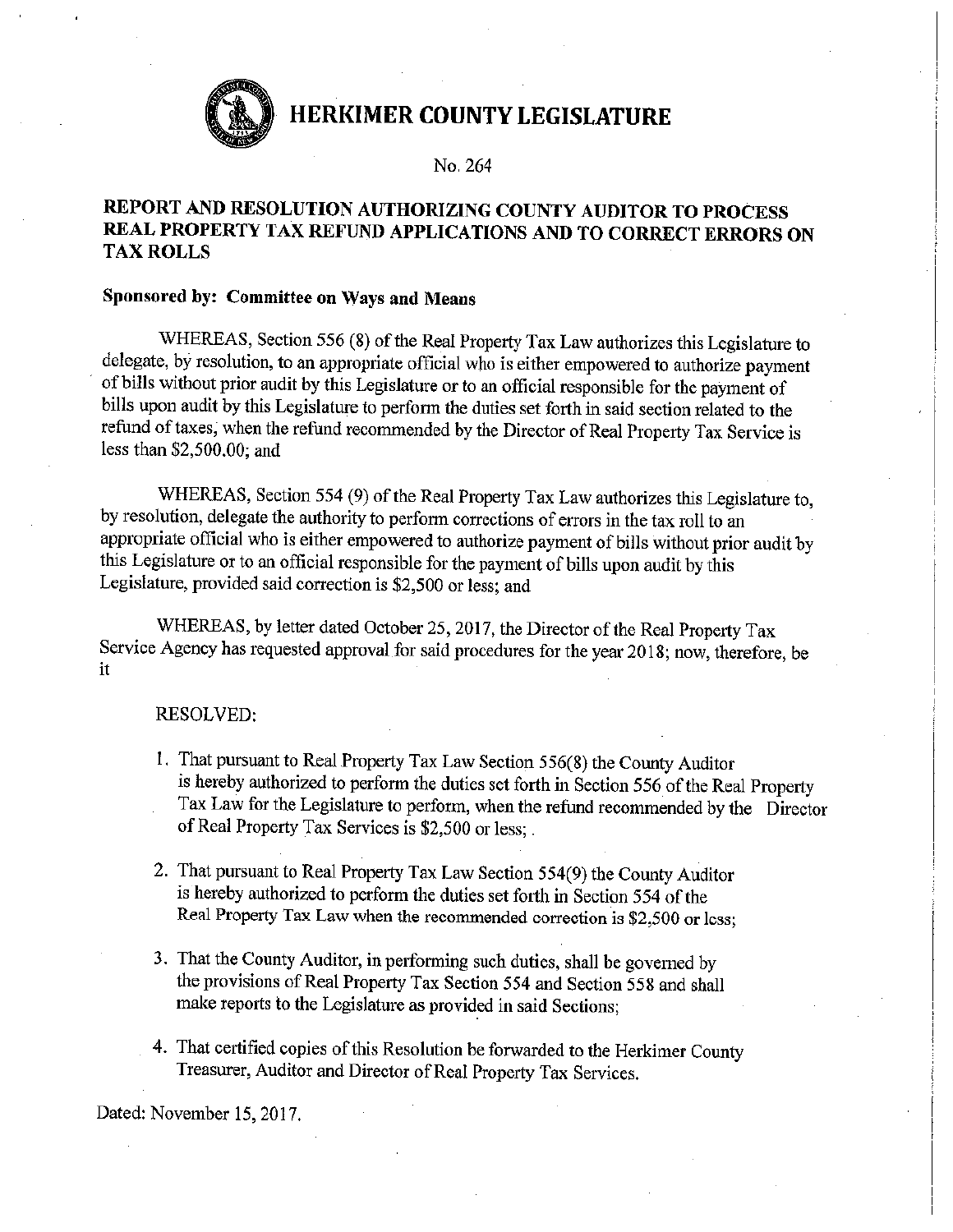

No. 265

# REPORT AND RESOLUTION APPORTIONING MORTGAGE TAX

#### Sponsored by: Committee on Ways and Means

Your Committee on Ways and Means, to which was referred the report of the Recording Officer and County Treasurer showing the amounts received from the mortgage taxes, respectfully reports that we have examined the report containing the list of mortgages as kept by the Herkimer County Clerk, and herewith submit the following report showing the apportionment to the several towns, villages and the City in the County. Your Committee recommends that the Herkimer County Treasurer be authorized to draw warrants payable to the supervisors of the several towns and to the City of Little Falls, and to the treasurers of the incorporated villages in an amount apportioned as indicated on the tabulated statement recommended by the Committee herewith, and your Committee offers the following Resolution:

RESOLVED, that the Herkimer County Treasurer be, and she hereby is, authorized and directed to draw warrants payable to the Supervisors of the several towns in Herkimer County and to the Treasurer of the City of Little Falls and the Treasurers of the incorporated villages in the County of Herkimer entitled to a portion thereof, in the amounts of mortgage taxes apportioned respectively, and that a certified copy of the Resolution be served by the Clerk of this Legislature on the Herkimer County Treasurer.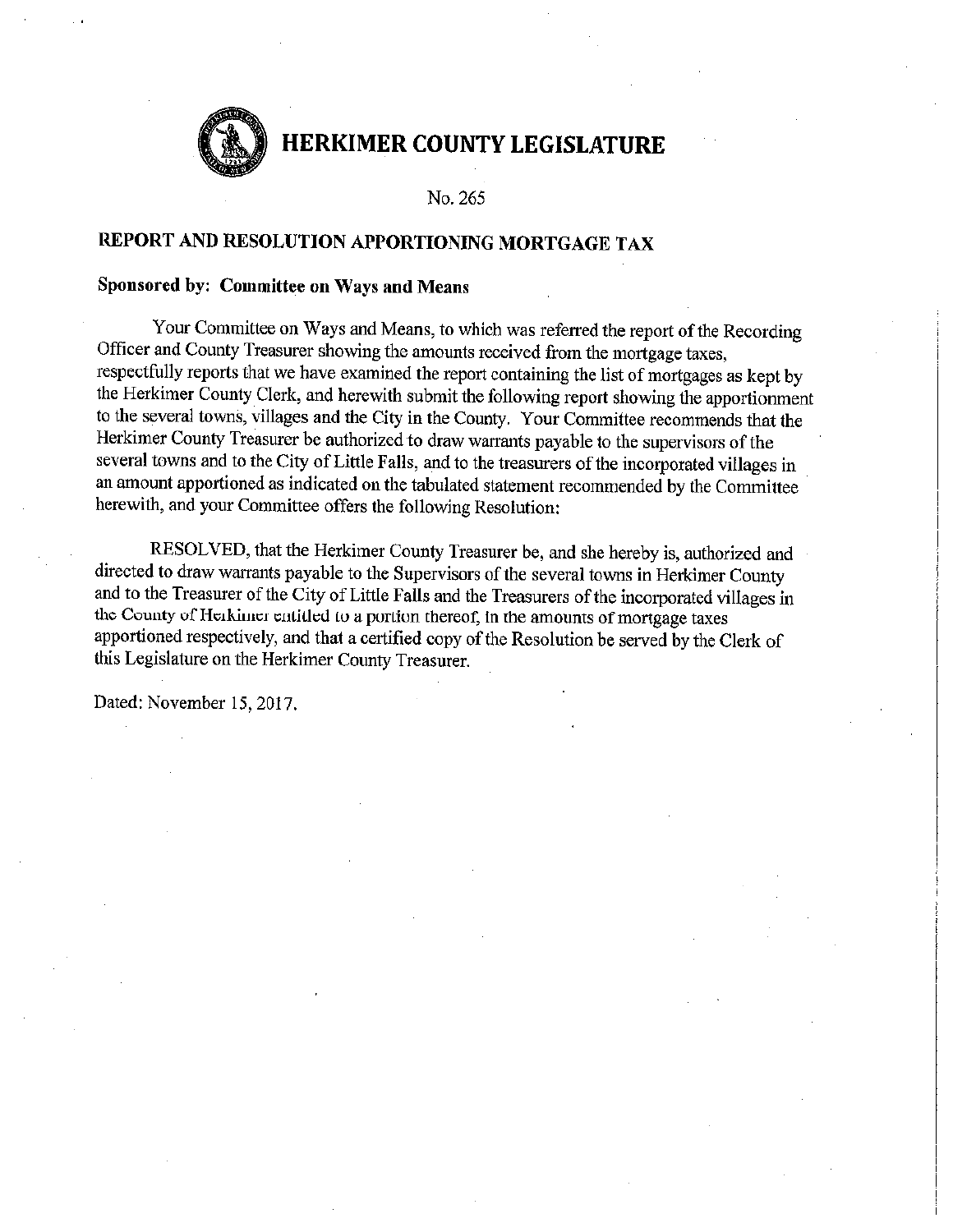# APPORTIONMENT OF MORTGAGE TAX<br>April 1, 2017 – September 30, 2017

| TOWNS                | TOTAL TAX       | TOWN         | <b>INCLUDING</b>       | <u>VILLAGES</u> |
|----------------------|-----------------|--------------|------------------------|-----------------|
|                      | <b>RECEIVED</b> | <b>SHARE</b> | VILLAGES               | <u>SHARES</u>   |
|                      |                 |              |                        |                 |
| <b>COLUMBIA</b>      | \$7,682.12      | \$7,682.12   |                        |                 |
| <b>DANUBE</b>        | 3,813.88        | 3,813.88     |                        |                 |
| FAIRFIELD            | 9,759.04        | 8,996.27     | <b>MIDDLEVILLE</b>     | S<br>762.77     |
| FRANKFORT            | 34,066.41       |              | 30,564.16 FRANKFORT    | 3439.00         |
|                      |                 |              | <b>ILION</b>           | 63.25           |
| <b>GERMAN FLATTS</b> | 52,494.72       | 33,130.05    | <b>ILION</b>           | 14,589.88       |
|                      |                 |              | MOHAWK                 | 4,774.79        |
| HERKIMER             | 49,263.40       | 33,768.06    | <b>HERKIMER</b>        | 15,495.34       |
| LITCHFIELD           | 11,250.16       | 11,250.16    |                        |                 |
| CITY OF LITTLE FALLS | 21,449.81       | 21,449.81    |                        |                 |
| TOWN OF LITTLE FALLS | 10,227.99       | 10,227.99    |                        |                 |
| <b>MANHEIM</b>       | 10,674.31       | 8,761.67     | <b>DOLGEVILLE</b>      | 1,912.64        |
| <b>NEWPORT</b>       | 12,413.20       | 10,610.10    | MIDDLEVILLE            | 267.34          |
|                      |                 |              | NEWPORT                | 1,326.88        |
|                      |                 |              | POLAND                 | 208.88          |
| <b>NORWAY</b>        | 4,263.54        | 4,263.54     |                        |                 |
| OHIO                 | 6,423.83        | 6,423.83     |                        |                 |
| <b>RUSSIA</b>        | 14,711.08       | 13,728.80    | <b>COLD BROOK</b>      | 355.68          |
|                      |                 |              | POLAND                 | 626.60          |
| SALISBURY            | 11,362.82       | 11,362.82    |                        |                 |
| <b>SCHUYLER</b>      | 26,338.73       | 26,338.73    |                        |                 |
| <b>STARK</b>         | 4,572.49        | 4,572.49     |                        |                 |
| WARREN               | 10,083.16       | 10,083.16    |                        |                 |
| WEBB                 | 82,653.02       | 82,653.02    |                        |                 |
| WINFIELD             | 7,588.11        | 6,514.71     | WEST WINFIELD 1,073.40 |                 |
| TOTAL                | \$391,091.82    | \$346,195.37 |                        | \$44,896.45     |

Herkimer County Treasurer \$619.09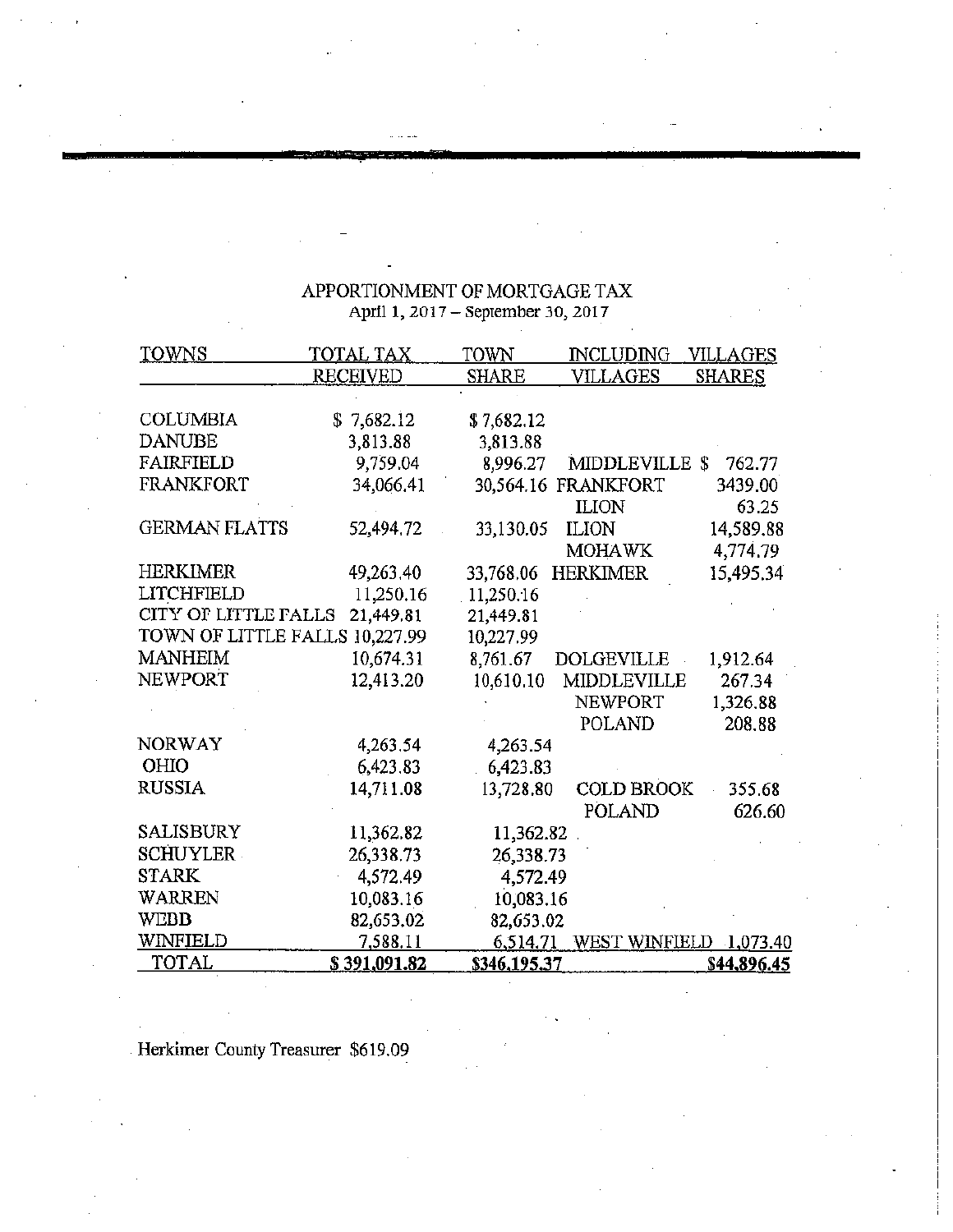

### No. 266

# REPORT AND RESOLUTION AMENDING BUDGET IN CONNECTION WITH FALLS PREVENTION GRANT FOR OFFICE FOR THE AGING

# Sponsored by: Committee on Human Resources **Committee on Ways and Means**

WHEREAS, by letter dated October 26, 2017, Kathy L. Fox, Director of the Office for the Aging, has advised this Legislature of the receipt of a grant from the Community Foundation of Herkimer and Oneida Counties, Inc., which grant will provide transportation for shopping and errands in Middleville, Poland, and Ohio areas; and

WHEREAS, by letter dated October 26, 2017, the Budget Officer has requested establishment of new Revenue and Expense accounts and further requests the 2017 Herkimer County Budget be amended in connection with the receipt of said Grant; now, therefore, be it

RESOLVED, that the 2017 Herkimer County Budget is hereby amended as follows:

#### **REVENUE**

| A6772E.1989A, Aging, Community Foundation Grant                  | \$0<br>From:<br>To:<br>\$5,275 |
|------------------------------------------------------------------|--------------------------------|
| <b>EXPENSE</b>                                                   |                                |
| A6772E.10000, Aging, Community Foundation Grant, Salaries        | From: \$0                      |
|                                                                  | To:<br>\$844                   |
| A6772E.10100, Aging, Community Foundation Grant, Temp Emp        | From: \$0                      |
|                                                                  | To:<br>\$1,998                 |
| A6772E.46000, Aging, Community Foundation Grant, Misc Exp        | From: \$0                      |
|                                                                  | \$300<br>To:                   |
| A6772E.46200, Aging, Community Foundation Grant, Auto Expense    | \$0<br>From:                   |
|                                                                  | \$1,800<br>To:                 |
| A6772E.81000, Aging, Community Foundation Grant, Retirement      | \$0<br>From:                   |
|                                                                  | To:<br>\$75                    |
| A6772E.83000, Aging, Community Foundation Grant, Social Security | \$0<br>From:                   |
|                                                                  | To:<br>\$169                   |
| A6772E.83500, Aging, Community Foundation Grant, Medicare        | \$0<br>From:                   |
|                                                                  | To:<br>\$41                    |
| A6772E.84000, Aging, Community Foundation Grant, Workers Comp    | \$0<br>From:                   |
|                                                                  | To:<br>\$48                    |

and, be it further

RESOLVED, that the Chairman of the Legislature be authorized to sign all documents relating to this grant; and, be it further

RESOLVED, that certified copies of this Resolution be forwarded to the Herkimer County Treasurer, Auditor, Budget Officer and Director of the Office for the Aging.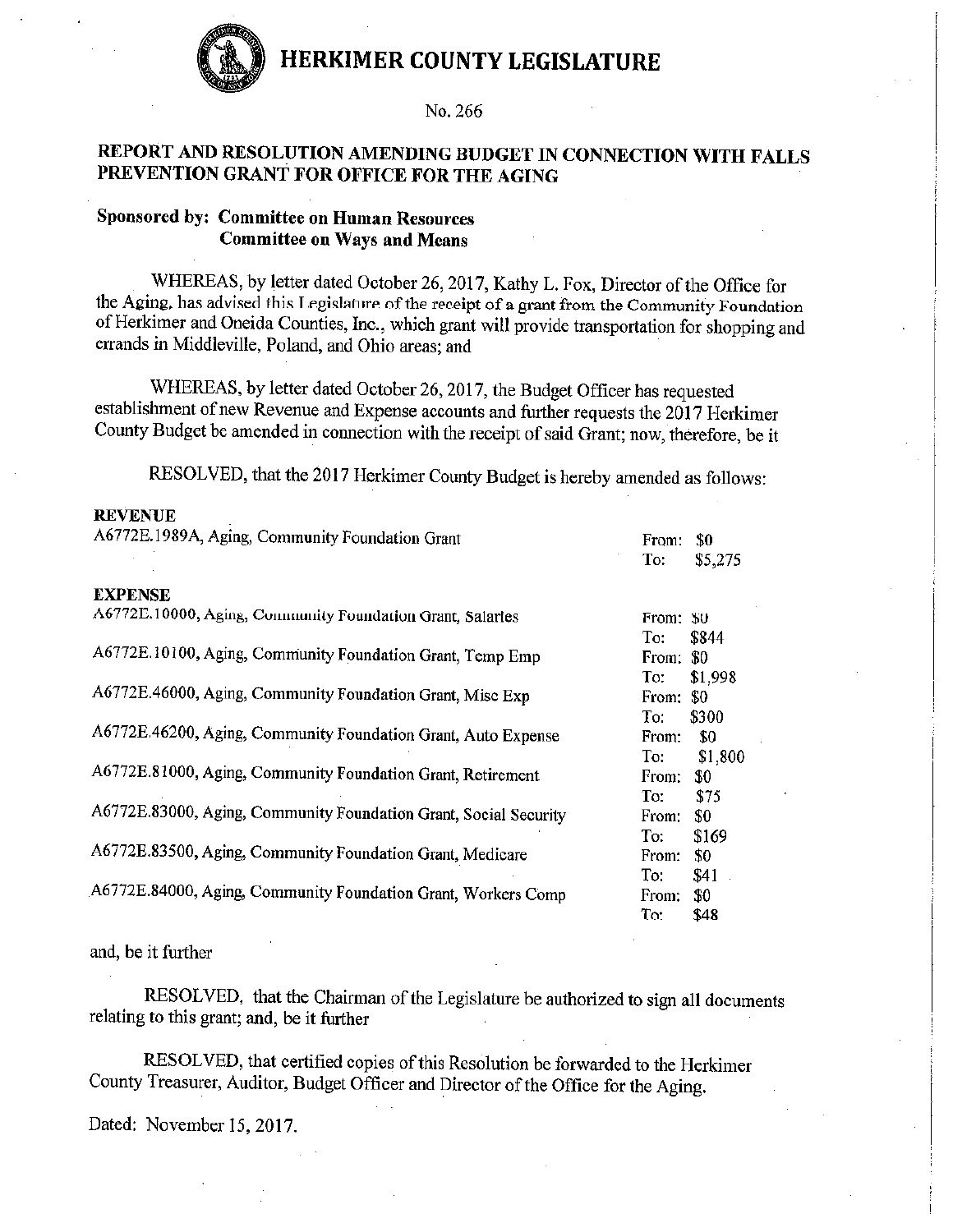

No. 267

### REPORT AND RESOLUTION AUTHORIZING TRANSFERS OF FUNDS IN 2017 **BUDGET**

# Sponsored by: Committee on Ways & Means

WHEREAS, your Committee on Ways and Means, to which was referred a communication from Sheri Ferdula, Budget Officer, dated October 25, 2017 submitting a request for transfers of funds, reports that we have examined said communication, inquired into the subject matter thereof, and recommend that said transfers be made and offer the following Resolution:

RESOLVED, that the Herkimer County Treasurer be, and she hereby is, authorized and directed to transfer the following sum from and to the following accounts in the 2017 Budget:

#### **Transfer:**

| \$21,000                       | From:<br>To: | A6055.44000, Day Care, Contracted Services<br>A6010.22000, DSS Admin, Computer Equipment                           |
|--------------------------------|--------------|--------------------------------------------------------------------------------------------------------------------|
| \$9,500                        | From:<br>To: | A6055.44000, Day Care, Contracted Services<br>A6010.40700, DSS Admin, Computer Software                            |
| \$3,500                        | From:<br>To: | A6055.44000, Day Care, Contracted Services<br>A6010A.10000-001, WMS, Salaries                                      |
| \$225,000                      | From:<br>To: | A6109.40000, Family Assistance, Contractual<br>A6119.40000, Foster Care, Contractual                               |
| \$5,000                        | To:          | From: A6109.40000, Family Assistance, Contractual<br>A6119A.40000, Foster Care Non-Secure Detention, Contractual   |
| \$5,500                        | To:          | From: A6109.40000, Family Assistance, Contractual<br>A6142.40000, Emergency Aid For Adults, Contractual            |
| \$985.00<br>and, be it further | To:          | From: A1040.41000, Clerk of the Legislature, Supplies<br>A1040.22000, Clerk of the Legislature, Computer Equipment |

RESOLVED, that certified copies of this Resolution be forwarded to the Herkimer County Treasurer, Auditor, Budget Officer and Commissioner of Social Services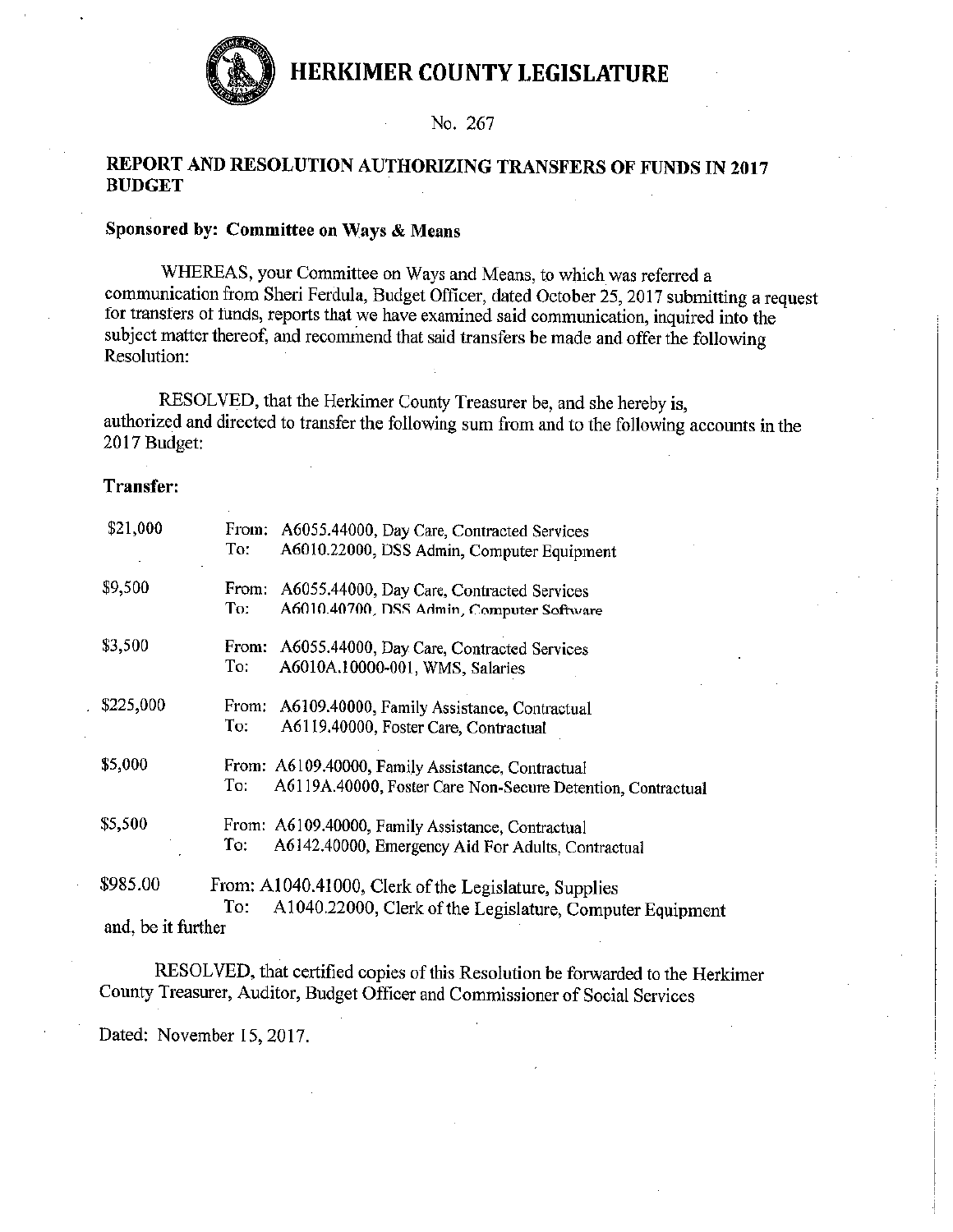

#### No. 268

#### REPORT AND RESOLUTION AWARDING CONTRACT FOR MEALS ON WHEELS FOR THE NEWPORT, MIDDLEVILLE AND OHIO AREAS

#### Sponsored by: Committee on Human Resources **Committee on Ways and Means**

WHEREAS, this Legislature is informed by communication dated October 23, 2017 from Kathy Fox, Director of the Office for the Aging, that the Herkimer County Office for the Aging, through federal grants received and local sharing, has funds for the Meals on Wheels Programs and reports that the lowest bid price, including the cost of transportation and delivery, has been calculated by and provided by the Office for the Aging; now, therefore, be it

RESOLVED, that the Herkimer County Legislature hereby authorizes a catering contract for the Meals on Wheels and Congregate Meals programs for the year 2017 with an option for a one year renewal contract with a cost of living increase, and with said contract to contain a 60 day termination of contract provision:

| Area:                                       | <b>Number of meals:</b> | Cost:                                        |
|---------------------------------------------|-------------------------|----------------------------------------------|
| Newport, Middleville, Ohio:<br>Crazy Otto's | Up to 50 meals/day      | \$4.65 meal, up to \$57,892.50  <br>annually |

And, be it further

RESOLVED, that the Chairman of the Herkimer County Legislature is hereby authorized to execute said contract on behalf of the County of Herkimer; and, be it further

RESOLVED, that certified copies of this Resolution be forwarded to the Herkimer County Treasurer, Auditor, Budget Officer, Director of the Office for the Aging and Crazy Otto's.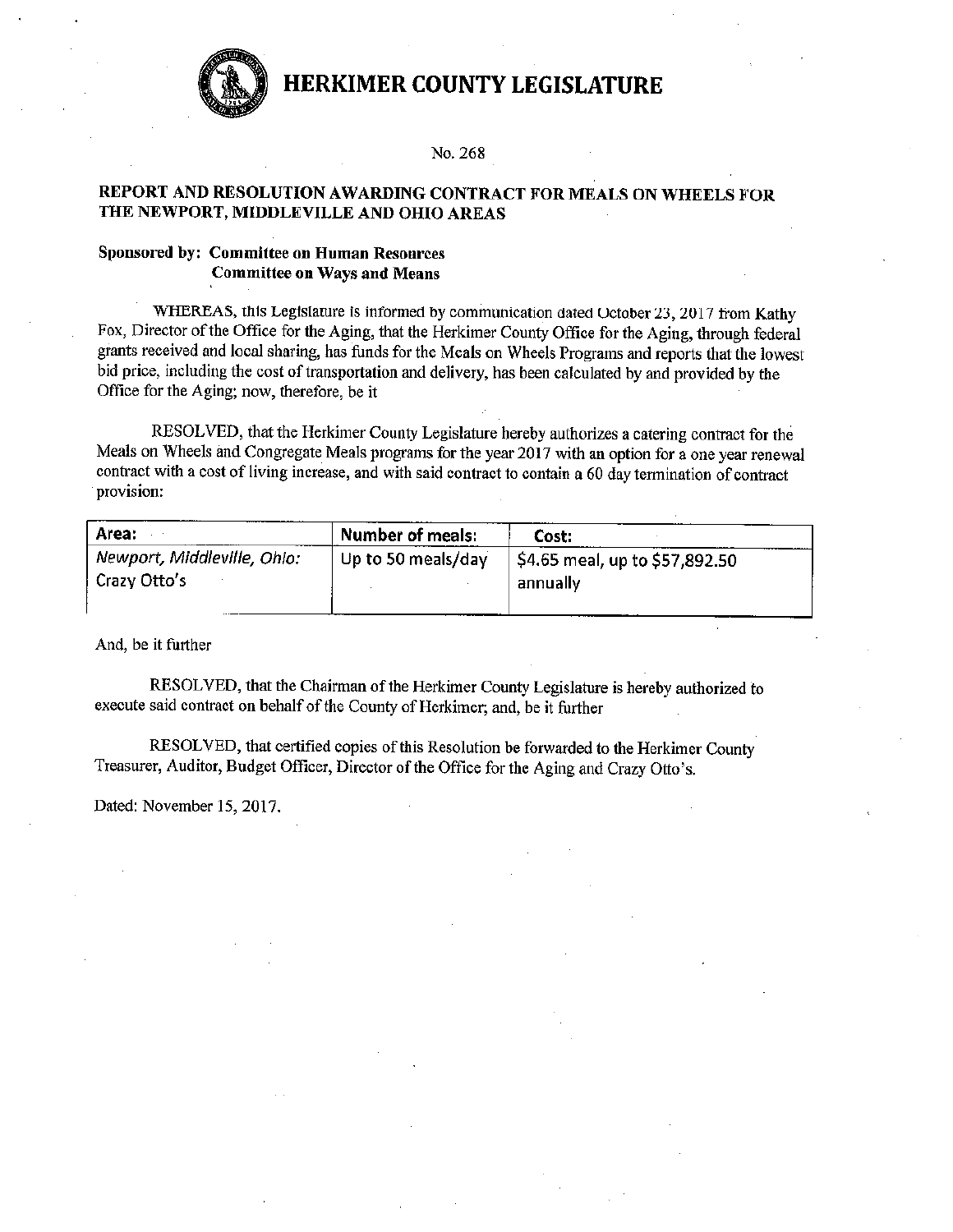

#### No. 269

### REPORT AND RESOLUTION AWARDING CONTRACT FOR MEALS ON WHEELS FOR THE OLD FORGE AREA

### Sponsored by: Committee on Human Resources **Committee on Ways and Means**

WHEREAS, this Legislature is informed by communication dated October 23, 2017 from Kathy Fox, Director of the Office for the Aging, that the Herkimer County Office for the Aging, through federal grants received and local sharing, has funds for the Meals on Wheels Programs and reports that the lowest bid price, including the cost of transportation and delivery, has been calculated by and provided by the Office for the Aging; now, therefore, be it

RESOLVED, that the Herkimer County Legislature hereby authorizes a catering contract for the Meals on Wheels and Congregate Meals programs for the year 2017 with an option for a one year renewal contract with a cost of living increase, and with said contract to contain a 60 day termination of contract provision:

| Area:                          | Number of meals:   | Cost:                                                          |
|--------------------------------|--------------------|----------------------------------------------------------------|
| Old Forge area:<br>Mom's meals | Up to 15 meals/day | $_{\rm i}$ \$6.80 meal, up to \$25,398.00 annually $^{\prime}$ |
|                                |                    |                                                                |

And, be it further

RESOLVED, that the Chairman of the Herkimer County Legislature is hereby authorized to execute said contract on behalf of the County of Herkimer; and, be it further

RESOLVED, that certified copies of this Resolution be forwarded to the Herkimer County Treasurer, Auditor, Budget Officer, Director of the Office for the Aging and Mom's meals.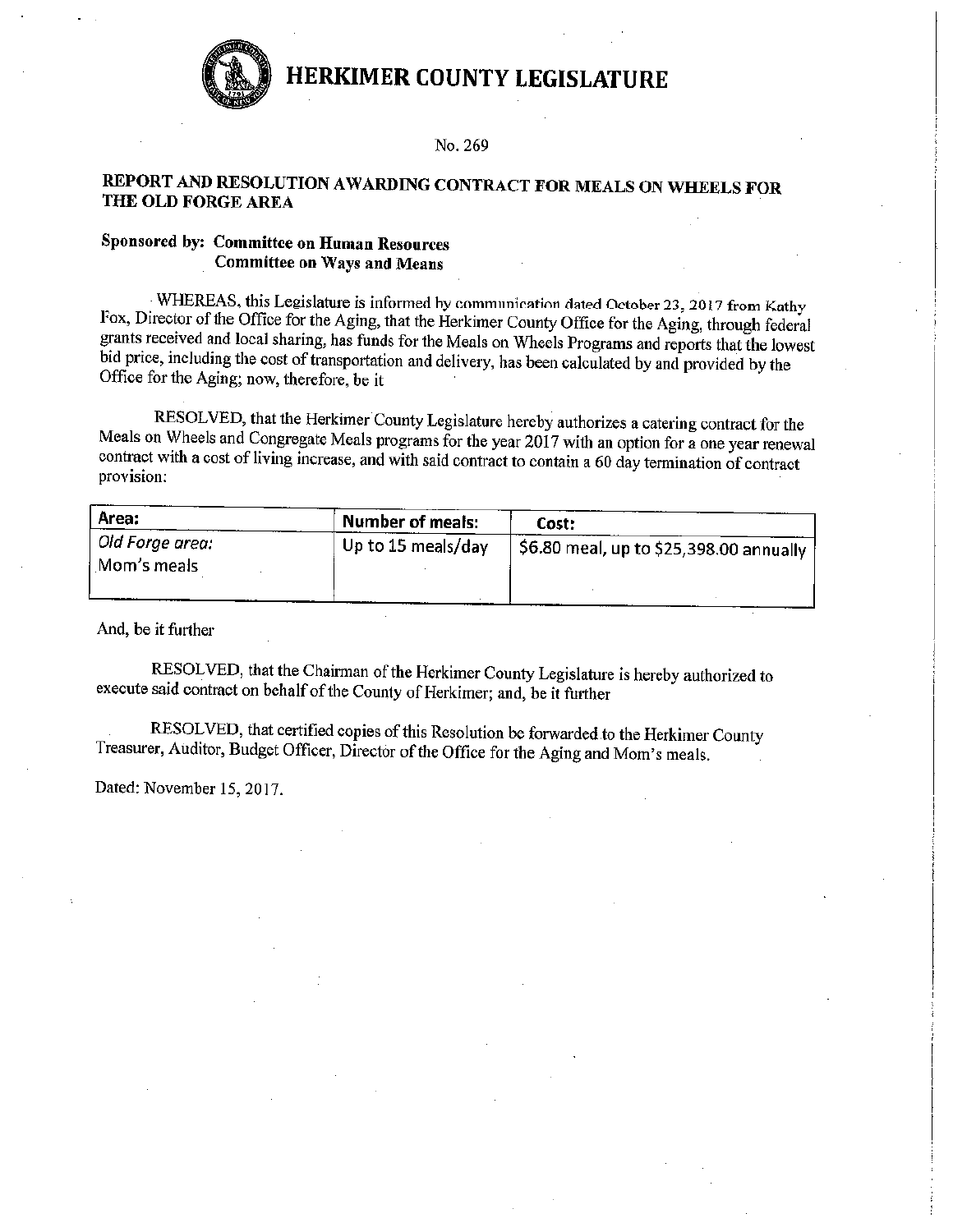

#### No. 270

#### REPORT AND RESOLUTION AWARDING CONTRACT FOR MEALS ON WHEELS FOR THE DOLGEVILLE AND LITTLE FALLS AREAS

#### **Sponsored by: Committee on Human Resources Committee on Ways and Means**

WHEREAS, this Legislature is informed by communication dated October 23, 2017 from Kathy Fox, Director of the Office for the Aging, that the Herkimer County Office for the Aging, through federal grants received and local sharing, has funds for the Meals on Wheels Programs and reports that the lowest bid price, including the cost of transportation and delivery, has been calculated by and provided by the Office for the Aging; now, therefore, be it

RESOLVED, that the Herkimer County Legislature hereby authorizes a catering contract for the Meals on Wheels and Congregate Meals programs for the year 2017 with an option for a one year renewal contract with a cost of living increase, and with said contract to contain a 60 day termination of contract provision:

| Area:                     | <b>Number of meals:</b> | Cost:                                    |
|---------------------------|-------------------------|------------------------------------------|
| Dolgeville area:          | Up to 50 meals/day      | \$4.19/ meal, up to \$52,165.50          |
| American Food and Vending |                         | annually                                 |
| (Herkimer College)        |                         |                                          |
| Little Falls area:        | Up to 75 meals/day      | \$4.19 /meal, up to \$78,248.25 annually |
| American Food and Vending |                         |                                          |
| (Herkimer College)        |                         |                                          |

and, be it further

RESOLVED, that the Chairman of the Herkimer County Legislature is hereby authorized to execute said contract on behalf of the County of Herkimer; and, be it further

RESOLVED, that certified copies of this Resolution be forwarded to the Herkimer County Treasurer, Auditor, Budget Officer, Director of the Office for the Aging and American Food and Vending.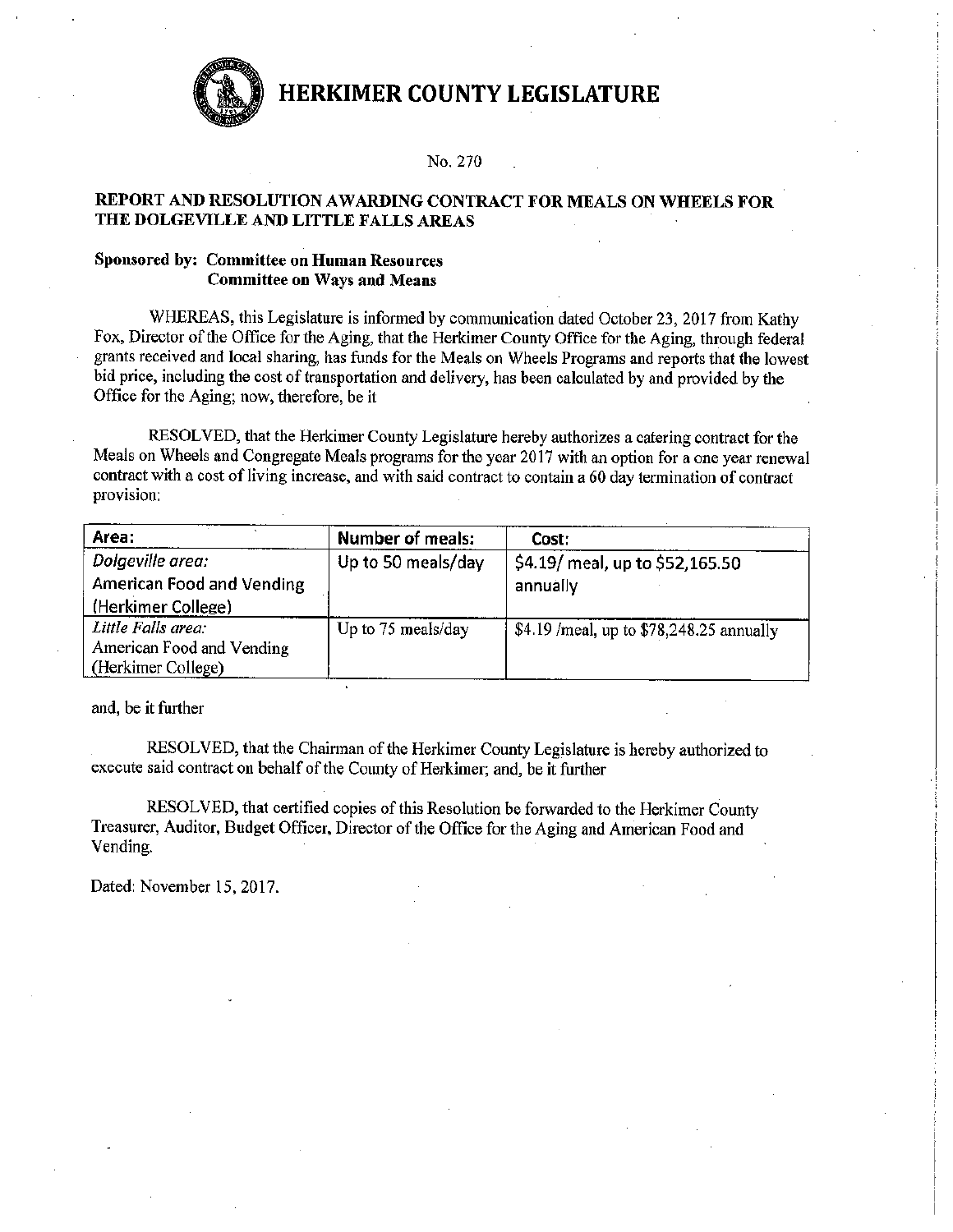

#### No. 271

### REPORT AND RESOLUTION APPROVING HERKIMER COUNTY COMMUNITY COLLEGE RESOLUTION RECOMMENDING ROOF REPLACEMENT ON THE ROBERT MCLAUGHLIN COMMUNITY CENTER AND TECHNOLOGY CENTER AND **APPROPRIATING FUNDING**

# Sponsored by: Committee on Ways and Means

WHEREAS, by request dated September 29, 2017 from Nicholas F. Laino, Senior Vice President for Administration and Finance at Herkimer County Community College, this Legislature is advised that at its meeting held on August 30, 2017, the College Board of Trustees approved by Resolution No. 16-24, Replace RMCC and Technology Center Roofs; and

WHEREAS, by Resolution No. 193 of 2017, this Legislature established a Reserve account for the project in the 2017 Herkimer County budget; and

WHEREAS, by letter dated October 25, 2017 from Sheri Ferdula, Budget Officer, an appropriation is needed so funding is in place for the project and the college may apply for the 50% funding match; now, therefore, be it

RESOLVED, that an appropriation to the Roof Replacement Project at Herkimer County Community College is hereby established in the amount of \$100,000 and the following transfers approved:

#### Appropriation:

| \$100,000<br>Transfers: | From: 1990.46000, Contingent Fund, Miscellaneous Expense<br>To:<br>A878B, Reserve for College Roof         |
|-------------------------|------------------------------------------------------------------------------------------------------------|
| \$200,000               | From: A3170.44000, Correctional Institution, Contracted Services<br>To:<br>A878B, Reserve for College Roof |
| \$150,000               | From: A2490.44000, Community College Tuition, Contracted Services<br>To: A878B, Reserve for College Roof   |
| \$100,000               | From: A6010.86000, DSS Admin, Health Insurance<br>To:<br>A878B, Reserve for College Roof                   |
| \$130,000               | From: A3150.86000, Jail, Health Insurance<br>To:<br>A878B, Reserve for College Roof                        |
| \$70,000                | From: A4059.86000, Early Intervention, Health Insurance<br>To:<br>A878B, Reserve for College Roof          |

RESOLVED, that certified copies of this Resolution be forwarded to the Herkimer County Treasurer, Auditor, Budget Officer, President and Senior Vice President for Administration and Finance at Herkimer County Community College.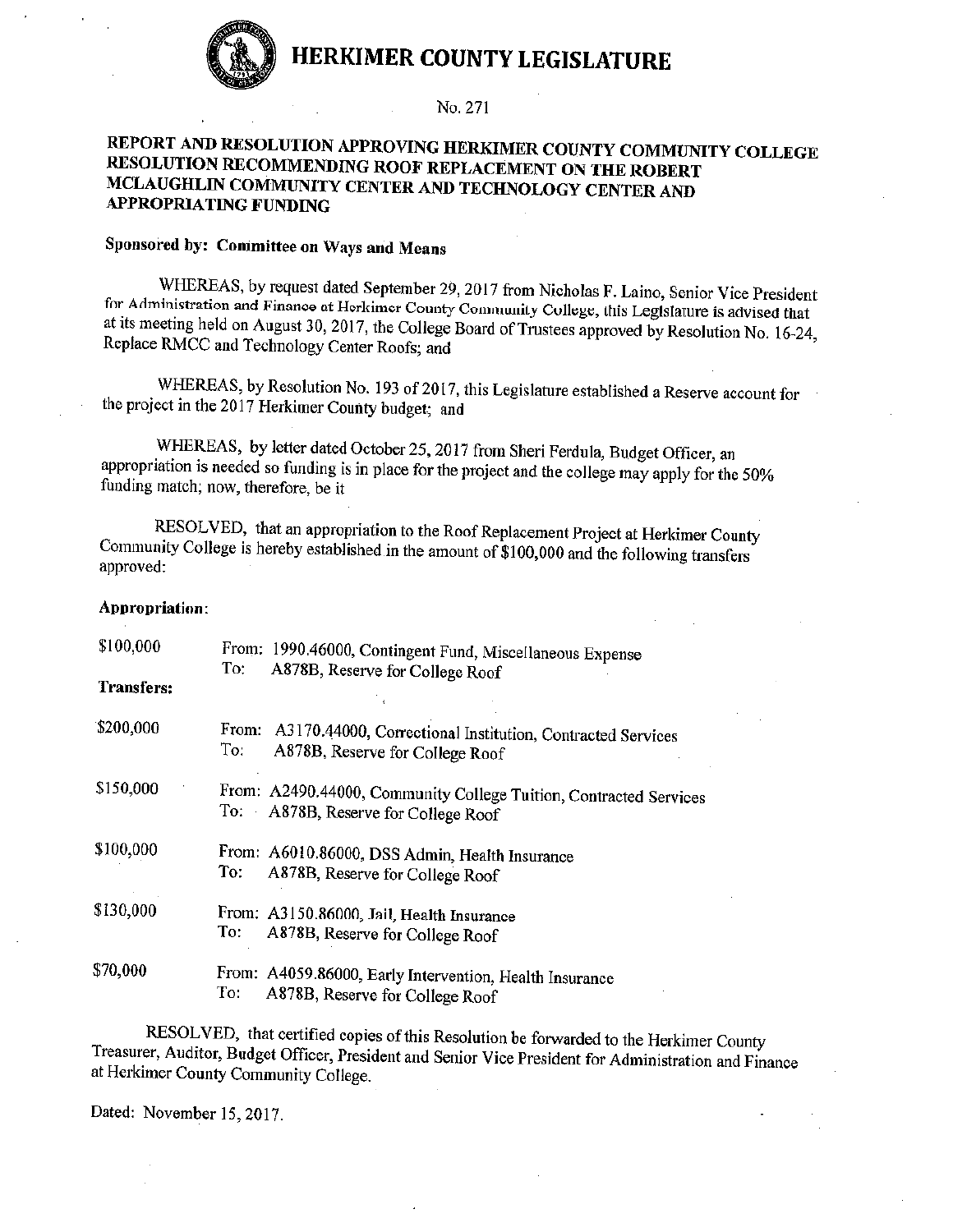No. 272

# REPORT AND RESOLUTION CONCERNING STOP LOSS COVERAGE FOR **HEALTH INSURANCE**

# Sponsored by: Committee on Ways and Means

WHEREAS, by letter dated October 19, 2017 from Steven R. Billings, Personnel Officer, this Legislature is advised that your Committee has determined that stop-loss insurance coverage for the County's minimum premium health insurance plans for 2018 would best be provided by Excellus Health Plan, Inc.; now, therefore, be it

RESOLVED, that a contract be entered into with Excellus Health Plan, Inc., Utica Business Park; 12 Rhoads Drive, Utica, NY 13502, for health insurance stop loss coverage for the County of Herkimer for the period January 1, 2018 through December 31, 2018 at a quoted annual premium of \$26.45 per participant per month, with an annual deductible of \$225,000; and, be it further

RESOLVED, that the Chairman of this Legislature is hereby authorized to execute said contract on behalf of the County of Herkimer; and, be it further

RESOLVED, that certified copies of this Resolution be forwarded to the Herkimer County Treasurer, Auditor, Budget Officer, Personnel Officer and Excellus Health Plan, Inc.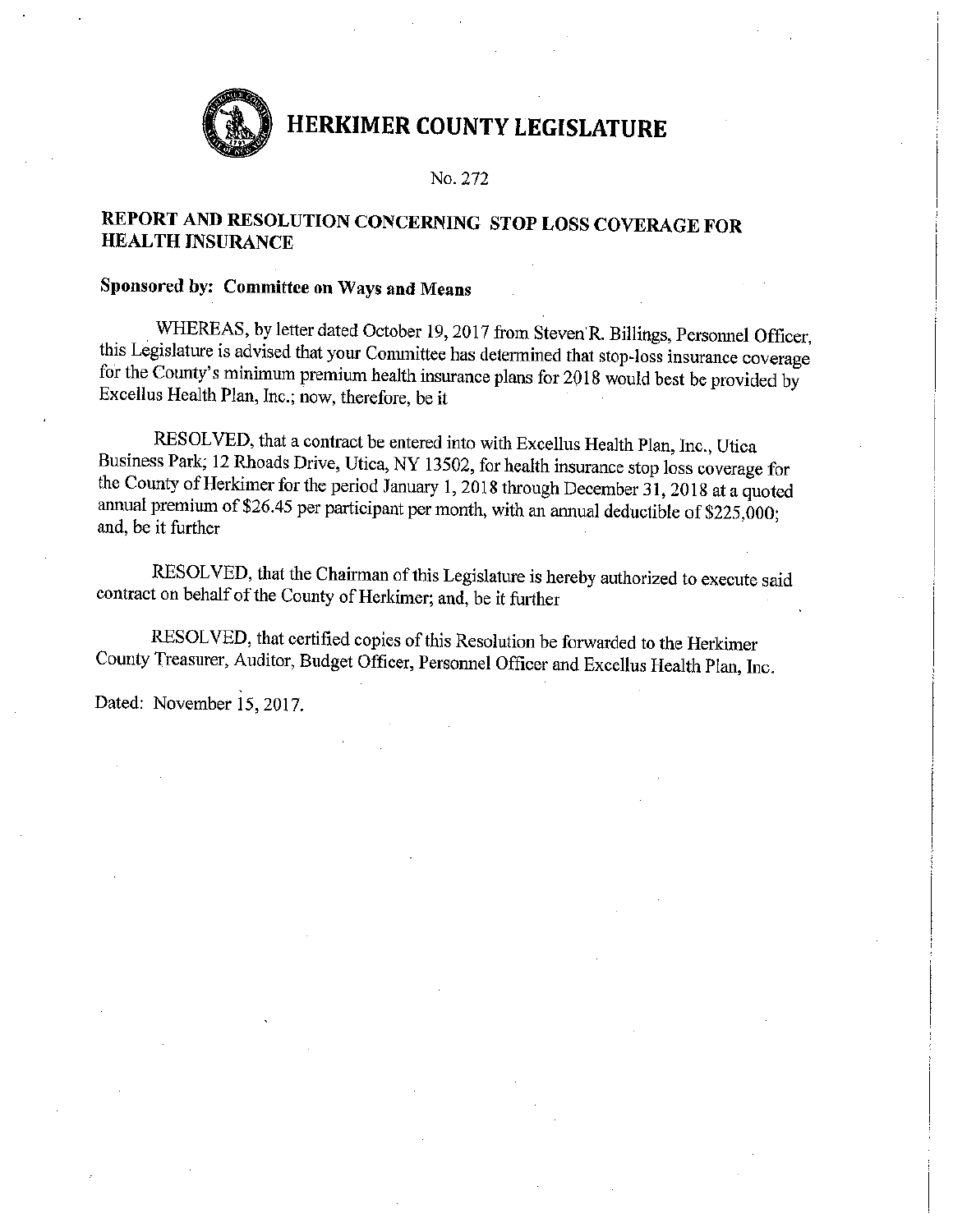

#### No. 273

# REPORT AND RESOLUTION APPROVING CONTRACT WITH EXCELLUS HEALTH PLAN, INC. FOR ADMINISTRATIVE SERVICES

# Sponsored by: Committee on Ways and Means

WHEREAS, by letter dated October 16, 2017, from Steven R. Billings, Personnel Officer, this Legislature is advised of a request for an Administrative Services Contract with Excellus Health Plan, Inc. for group health care benefits for officers and employees of the county, to provide claims processing, administrative services, medical review and managed care services for the county's health insurance program; and

WHEREAS, said contract would be effective January 1, 2018; and

WHEREAS, the administrative fees for the 2018 Classic Blue Plan is \$46.27 per employee per month and \$49.42 per employee per month for the Blue Preferred PPO and Health Choices EPO Plans, with the Medicare Supplement Plan for retirees to carry an administrative fee of \$37.00 per month; now, therefore, be it

RESOLVED, that the Chairman of this Legislature is hereby authorized to enter into an Administrative Services Contract with Excellus Health Plan, Inc., 12 Rhoads Drive, Utica, New York 13502, for group health care benefits for officers and employees of the county in the amounts as listed above, to be effective January 1, 2018; and, be it further

RESOLVED, that the terms and conditions of said contracts be subject to the approval of the County Attorney; and, be it further

RESOLVED, that certified copies of this Resolution be forwarded to the Herkimer County Treasurer, Auditor, Budget Officer, Personnel Officer and Excellus Health Plan, Inc.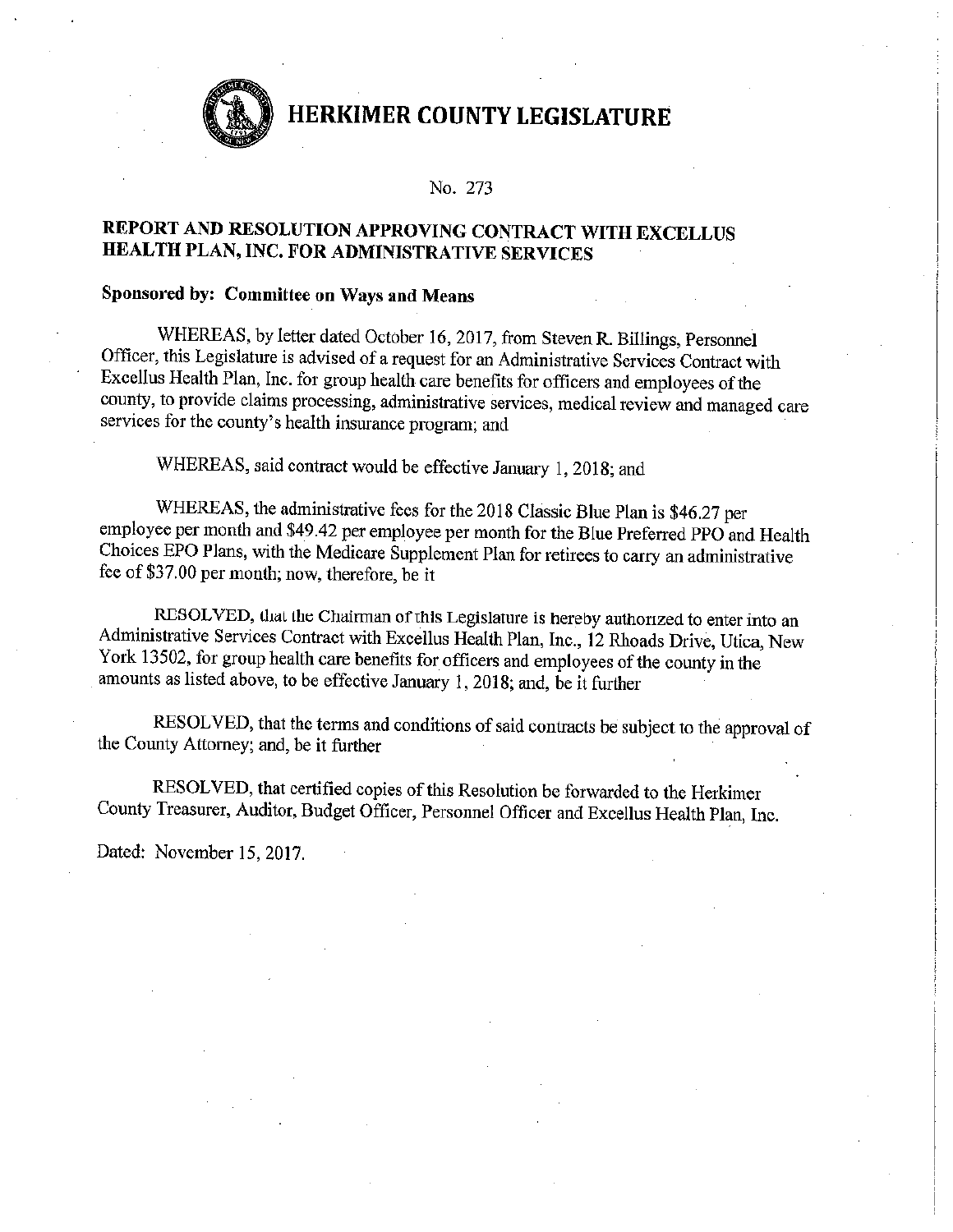

No. 274

# REPORT AND RESOLUTION CONCERNING SERVICES UNDER HEALTH REIMBURSEMENT ACCOUNT PLAN

### Sponsored by: Committee on Ways and Means

WHEREAS, by letter dated October 16, 2017, Steven R. Billings, Personnel Officer, advises that it is the recommendation of your Committee that a contract for the period commencing January 1, 2018 through December 31, 2018, be entered into with Benefit Resources, Inc. for administration of a Health Reimbursement Account Plan under Internal Revenue Code Section 105(h); and

WHEREAS, the Health Reimbursement Account is available to county employees who opt for health insurance under the Excellus-Healthy Choices Plan and can be used to reimburse a portion of employees' out-of-pocket medical expenses; now, therefore, be it

RESOLVED, that a contract be entered into with Benefit Resources, Inc., 2320 Brighton-Henrietta Towline Road, Rochester, NY 14623, for January 1, 2018 through December 31, 2018 to provide services in the area of administration of a Health Reimbursement Account Plan under Internal Revenue Code Section 105(h), at a cost of \$3.75 per month per participant, with a compliance administration fee of \$475.00, with the terms and conditions of said contract to be subject to the approval of the County Attorney; and, be it further

RESOLVED, that the Chairman of this Legislature is hereby authorized to execute said contract on behalf of the County of Herkimer; and, be it further

RESOLVED, that certified copies of this Resolution be forwarded to the Herkimer County Treasurer, Auditor, Budget Officer, Personnel Officer and Benefit Resources, Inc.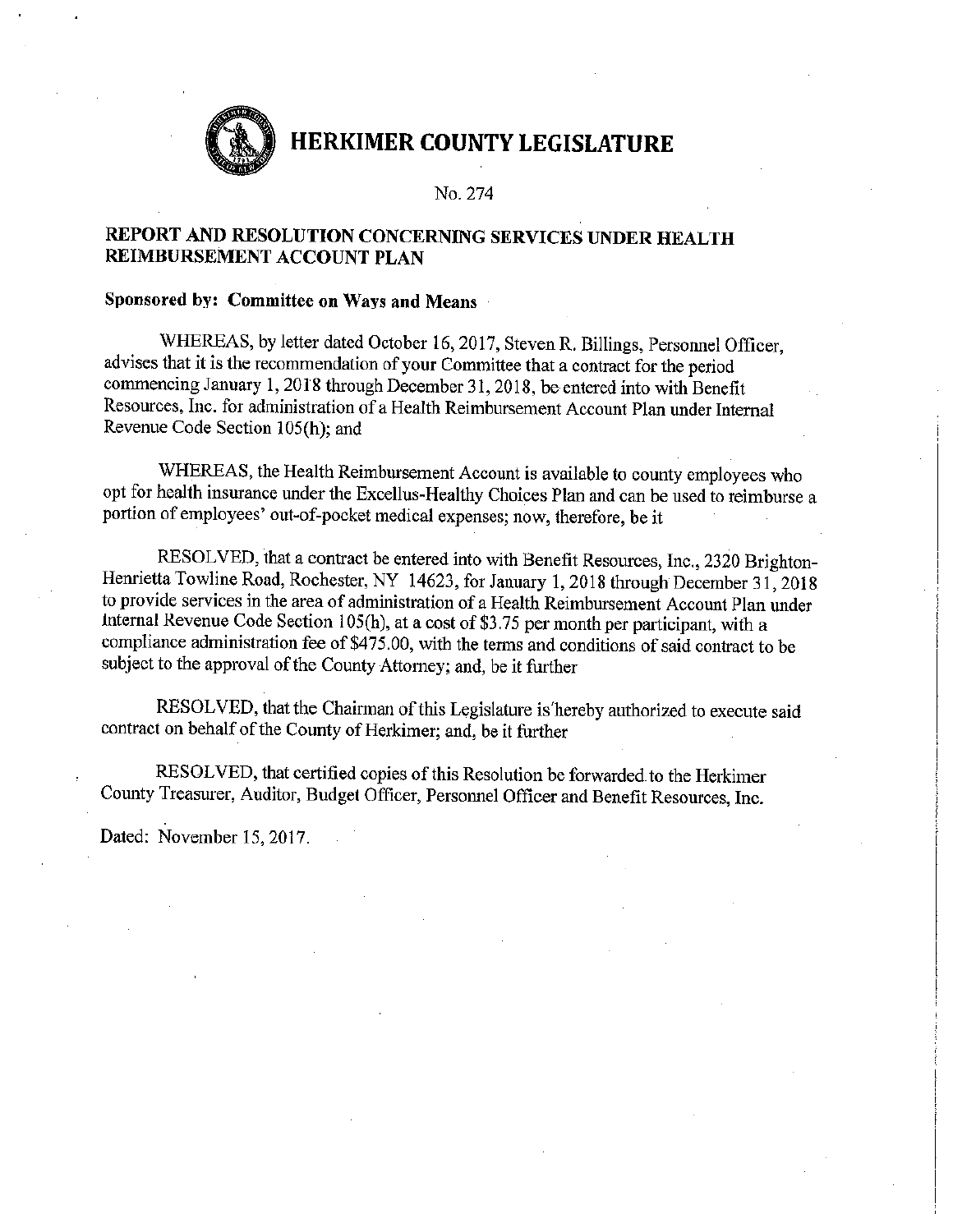

#### No. 275

# RESOLUTION APPROVING APPLICATION TO NACO FOR THE RURAL IMPACT **CHALLENGE ON POVERTY**

# Sponsored by: Committee on Human Resources **Committee on County Planning & Development**

WHEREAS, small towns and rural communities are home to millions of Americans and are a vibrant part of our nation's economy; and

WHEREAS, in 2014, approximately 1.4 million children in rural areas were poor and over 700,000 children lived in rural families with cash incomes that fell below half of the poverty line; and

WHEREAS, high rates of poverty have persisted for generations, including over 300 rural counties with poverty rates of over 20 percent in every Census since 1980; and

WHEREAS, investing in poor children and their families not only reduces poverty in the near term, but also improves children's education, health and earnings outcomes later in life; and

WHEREAS, rural and tribal communities face distinct challenges, including limited access to critical services, fewer job prospects, and in some places, relative lack of institutional capacity and

WHEREAS, no matter where they live, all families aspire for the cornerstones of economic security: a well-paying job, child care, a college education, health care, a home, and retirement; and

WHEREAS, Herkimer County and all counties recognize that a child's zip code should not determine their destiny, and that every child should have the opportunity to succeed; and

WHEREAS, the tax structure in New York State is one failure that has led to an exodus of companies that provided excellent job (salaries and fringe benefits) for our residents; and

WHEREAS, we are seeing a tremendous increase of over 60% in child poverty for our children ages 0 to 5 in our main corridor of villages and our city; and

WHEREAS, Herkimer County has been providing integrated planning for our children and families for nearly 20 years; and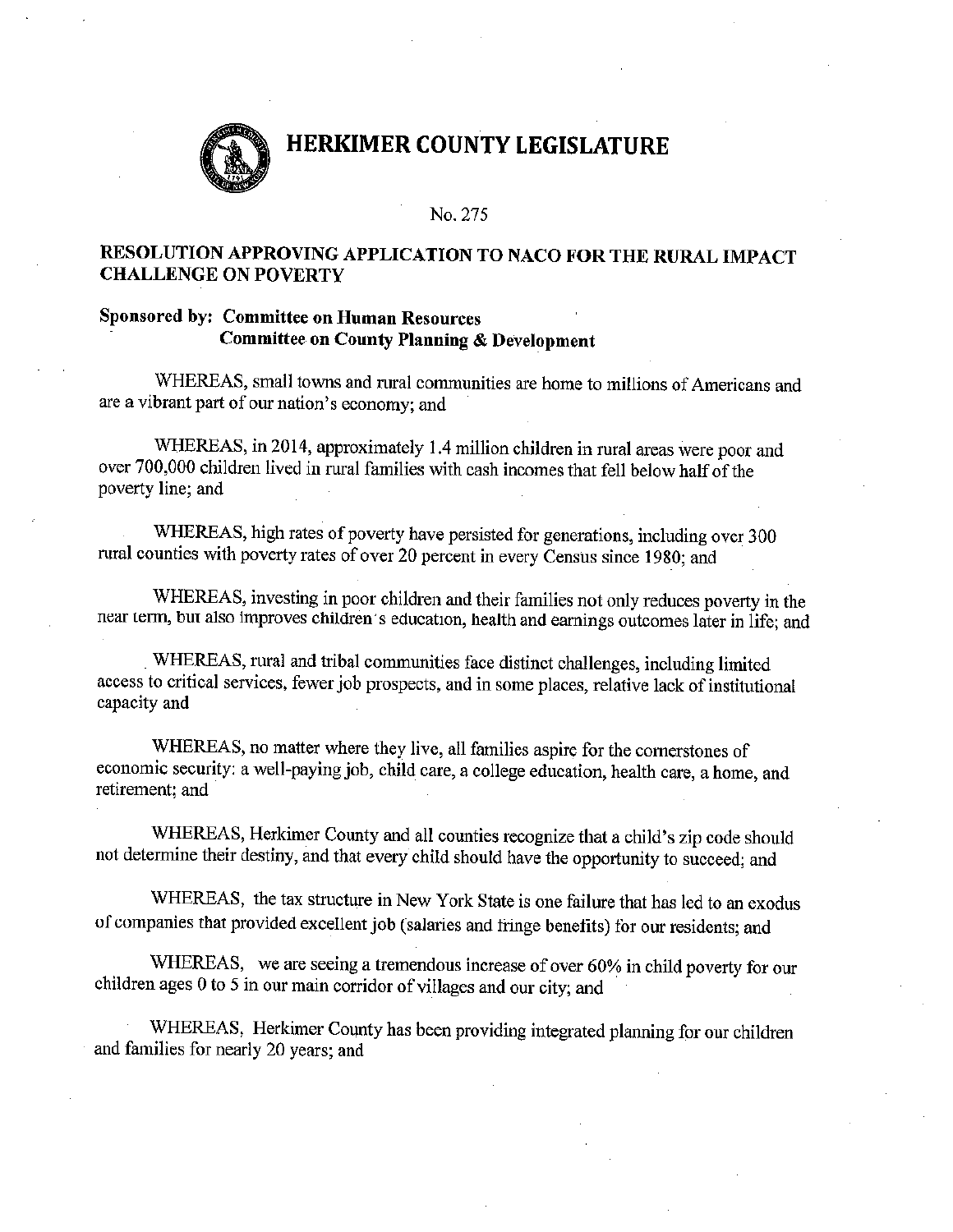WHEREAS, Herkimer County, along with twelve other communities across the country, has been recognized by President Obama's Council on Community Solutions for our ongoing efforts and the excellent work our county has done for families and our communities; and

WHEREAS, we are dealing with the loss of our only birthing hospital in the County; there has been a mass exodus of providers and service related to child health in the County; and

WHEREAS, through The Rural Impact County Challenge, the National Association of Counties and the White House Rural Council are encouraging public, private and nonprofit leaders to reduce the number of children living in poverty in rural areas; now, therefore, be it

RESOLVED, the Herkimer County Legislature does hereby sign on to the Call to Action to reduce the number of children living in poverty, commits to sharing lessons learned with other counties in our state and across the country to support a national initiative and encourages all county officials, employees and residents to participate in The Rural Impact County Challenge. We resolve to utilize the resources available through The Rural Impact County Challenge to:

- Convene or draw on a diverse team of leaders and decision makers from multiple agencies committed to reducing the number of children and families in rural areas living in poverty.
- Develop a plan with measurable outcomes that improve access, participation, and/or impact evidence-based and other promising practices in one or more of the following areas early childhood education, nutrition, workforce development, and health and human services.
- Implement research-based approached that advance the plan.
- Create a process to track progress using data and information systems, and to report on successes.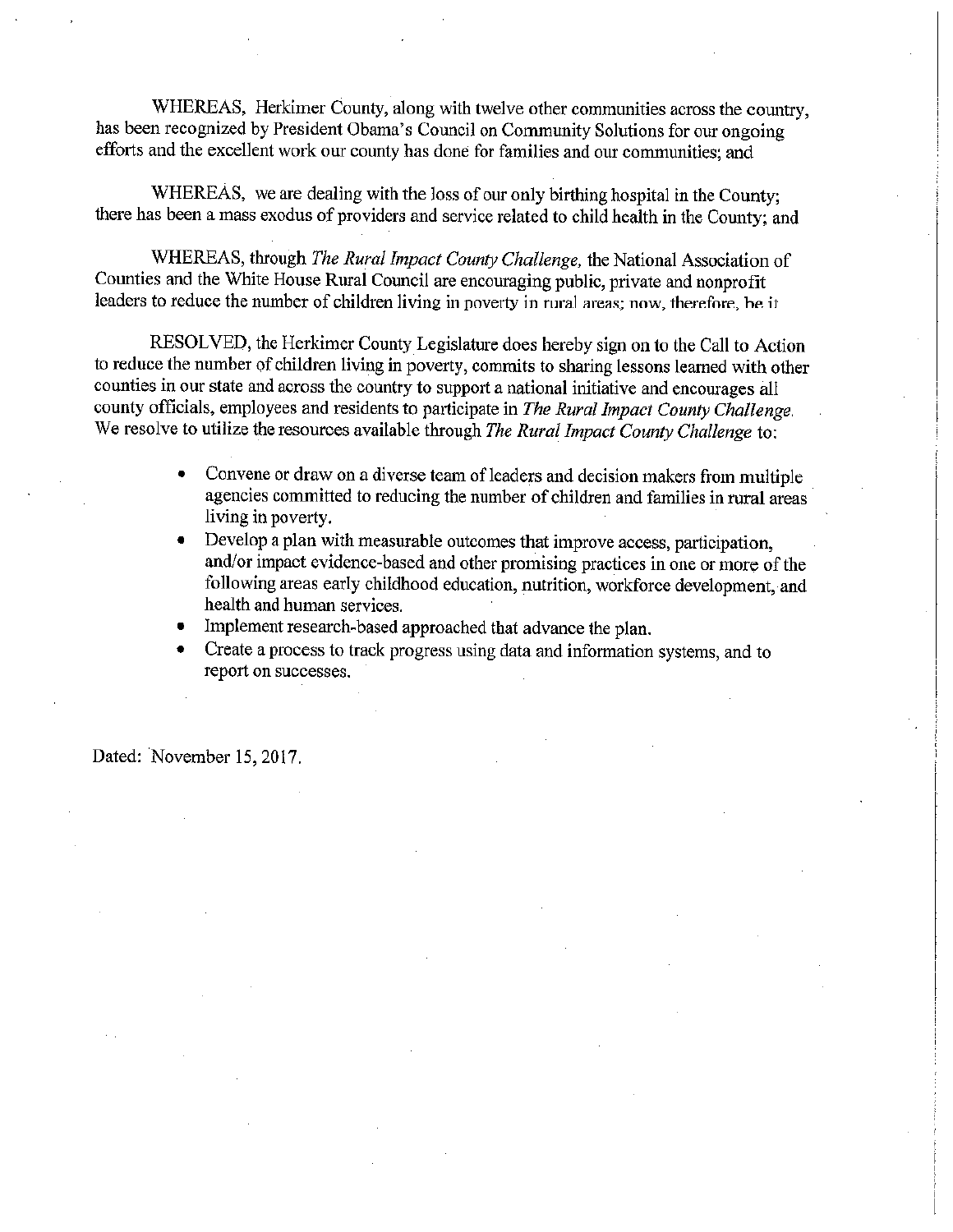

#### No. 276

# REPORT AND RESOLUTION APPROVING THE UTILIZATION OF GRANT FUNDING AND APPROVING THE TRANSFER OF FUNDS FOR THE PURCHASE OF ZETRON COMPUTER AUTOMATED DISPATCH AND SERVER

# Sponsored by: Committee on Public Safety/Emergency Management **Committee on Ways and Means**

WHEREAS, by letter received October 24, 2017, from Matthew Palumbo, Director of Emergency Services, this Legislature is advised of a request to purchase a Zetron Computer Automated Dispatch (CAD) and CAD Server by utilizing SHSP FY 2015, 2016 and 2017 grant funding; and

WHEREAS, by letter dated October 25, 2017, Sheri A. Ferdula, Budget Officer/Purchasing Agent has requested transfers in the Emergency Services Department for proper accounting purposes as follows:

| \$67,480 | From: A3020A.25000, Emergency Management, Other Equipment,<br>A3020A.22000, Emergency Management, Computer Equipment.<br>To: |
|----------|------------------------------------------------------------------------------------------------------------------------------|
| \$4,075  | From: A3021.45000.645, Public Safety Communications, Info Services<br>A3020.22000, Public Safety, Computer Equipment<br>To:  |
| \$2,265  | From: A3020.25000, Public Safety, Other Equipment<br>A3020.22000, Public Safety, Computer Equipment.<br>To:                  |

now, therefore be it

RESOLVED, that certified copies of this Resolution be forwarded to the Herkimer County Treasurer, Auditor, Budget Officer and Director of Emergency Services.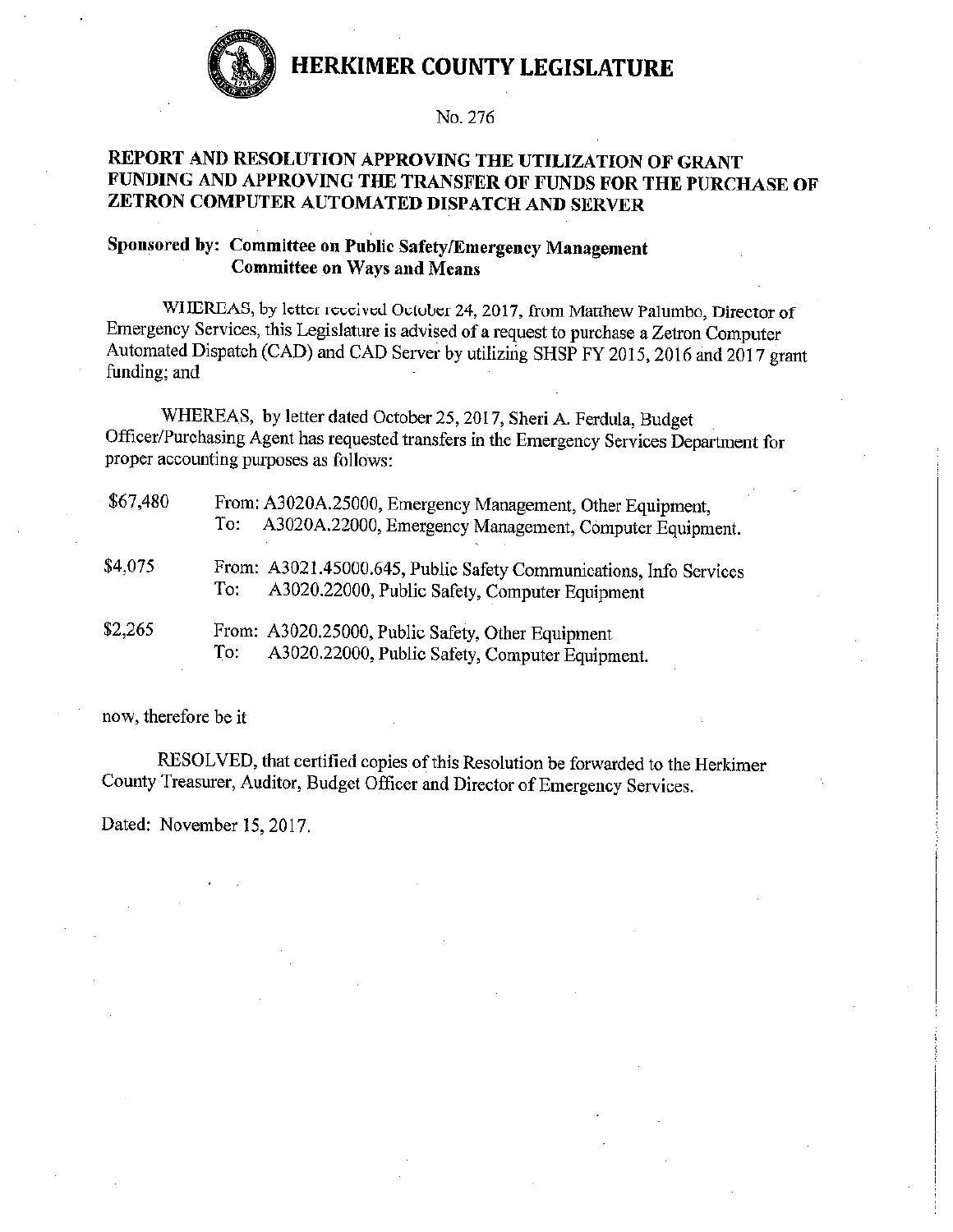

No. 277

# REPORT AND RESOLUTON AWARDING BID FOR CHEMICAL AT HERKIMER **COUNTY SEWER DISTRICT**

#### **Sponsored by: Committee on Natural Resources Committee on Ways & Means**

WHEREAS, by letter dated October 25, 2017, the Budget Officer/Purchasing Agent has advised that bids were received in accordance with law for the provision of hydrated lime for the Herkimer County Sewer District; and

WHEREAS, by said letter it is recommended that the bid be awarded to the lowest bidder, Graymont Inc., 196 Match Factory Place, Bellefonte, PA 16823, in the amount of \$225.65 per delivered ton; now, therefore, be it

RESOLVED, that the bid for the provision of hydrated lime for the Herkimer County Sewer District be awarded to Graymont Inc., 196 Match Factory Place, Bellefonte, PA 16823, in the amount of \$225.65 per delivered ton; and, be it further

RESOLVED, that certified copies of this Resolution be forwarded to the Herkimer County Treasurer, Auditor, Budget Officer, Herkimer County Sewer District, and Graymont Inc.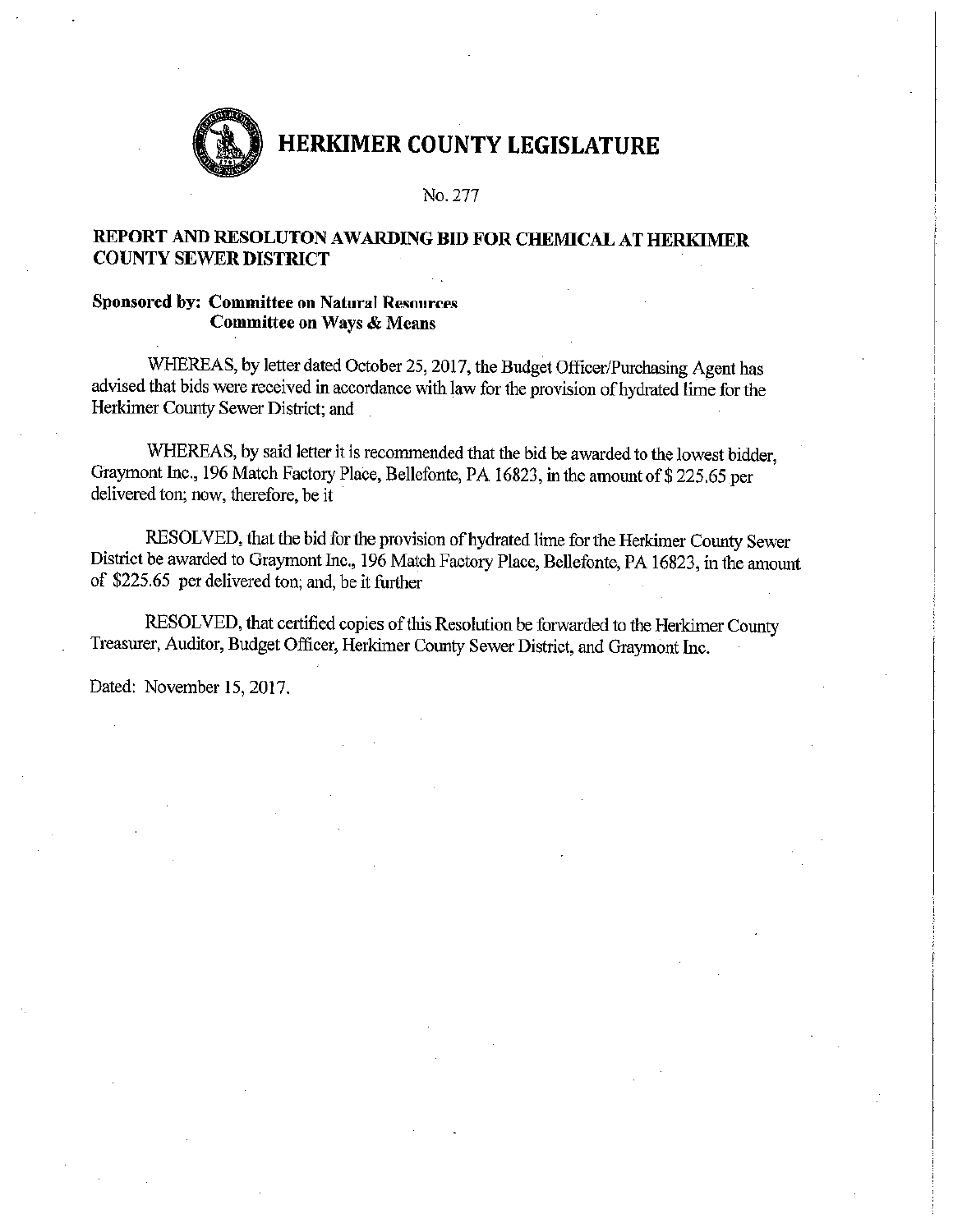

### No. 278

# REPORT AND RESOLUTION APPROVING SEWER DISTRICT RESOLUTION CONCERNING SEWER USER RATE INCREASE

### **Sponsored by: Committee on Natural Resources Committee on Ways and Means**

WHEREAS, by letter dated October 26, 2017, Frank Spatto, Chairman of the Herkimer County Sewer District Board, has advised that by action on November 18, 2017, the Herkimer County Sewer District Board adopted a resolution approving an increase to the per-gallon user rate/sewer rent from \$1.30 per unit (one thousand gallons) to \$1.35 per unit (one thousand gallons); and

WHEREAS, this Resolution has been forwarded to the Herkimer County Legislature for approval prior to its becoming effective; now, therefore, be it

RESOLVED, that this Legislature hereby approves a resolution duly adopted by the Herkimer County Sewer District Board on October 18, 2017, approving an increase to the pergallon user rate/sewer rent from \$1.30 per unit (one thousand gallons) to \$1.35 per unit (one thousand gallons); and, be it further

RESOLVED, that certified copies of this Resolution be forwarded to the Herkimer County Treasurer, Auditor, Budget Officer and the Herkimer County Sewer District.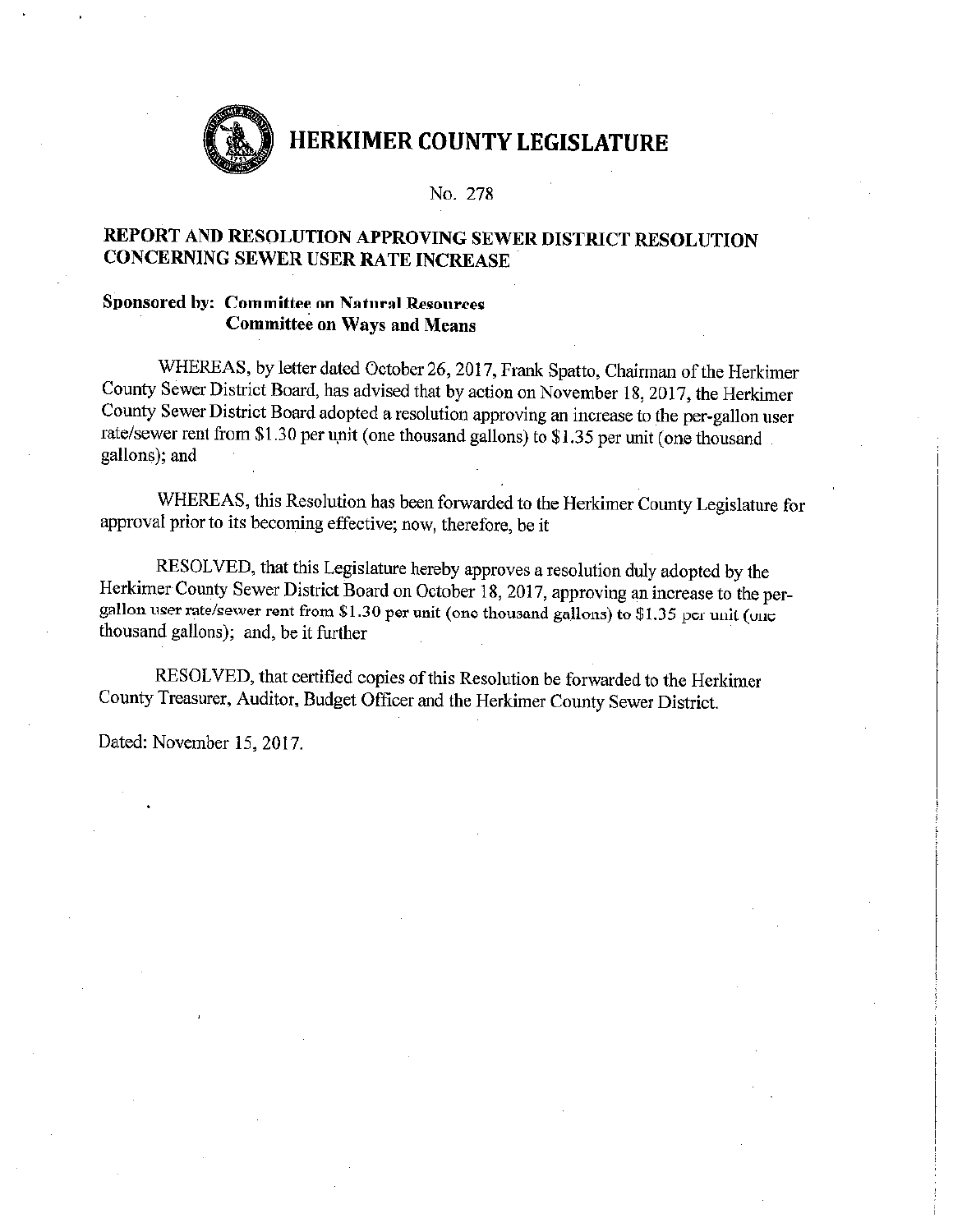

#### No. 279

# REPORT AND RESOLUTION ACCEPTING GRANT AND AMENDING BUDGET FOR **HIRING OF CONSULTANT**

# Sponsored by: Committee on Human Resources **Committee on Ways and Means**

WHEREAS, by letter dated October 18, 2017, Christina Cain, Director of Public Health, has advised that a grant in the amount of \$7,000 was received from the Health Foundation of Central and Western New York, which funding would supplement or enhance the services already provided to the families of Herkimer County by the Healthy Families Program; and

WHEREAS, by letter dated October 25, 2017, Sheri Ferdula, Budget Officer and Purchasing Agent, has advised that an amendment to the 2017 budget is necessary in order for the Public Health Nursing Department to hire a consultant to compare evidence based models and to create a campaign to engage the County's unique employer landscape; now, therefore, be  $\mathbf{H}$ 

RESOLVED, that approval is hereby authorized to accept a grant from the Health Foundation of Central and Western New York and amend the 2017 budget, in the amount of \$7,000 as follows:

| Revenue Account:        | A4010.3401, Public Health Nurses, Public Health | From:<br>To: | \$516,675<br>\$523,675 |
|-------------------------|-------------------------------------------------|--------------|------------------------|
| <b>Expense Account:</b> | A4010.44000, Public Health Nurse, Cont. Svs.    | From:<br>To: | \$16,100<br>\$23,100   |

RESOLVED, that certified copies of this Resolution be forwarded to the Herkimer County Treasurer, Auditor, Budget Officer and Director of Public Health Nursing Services.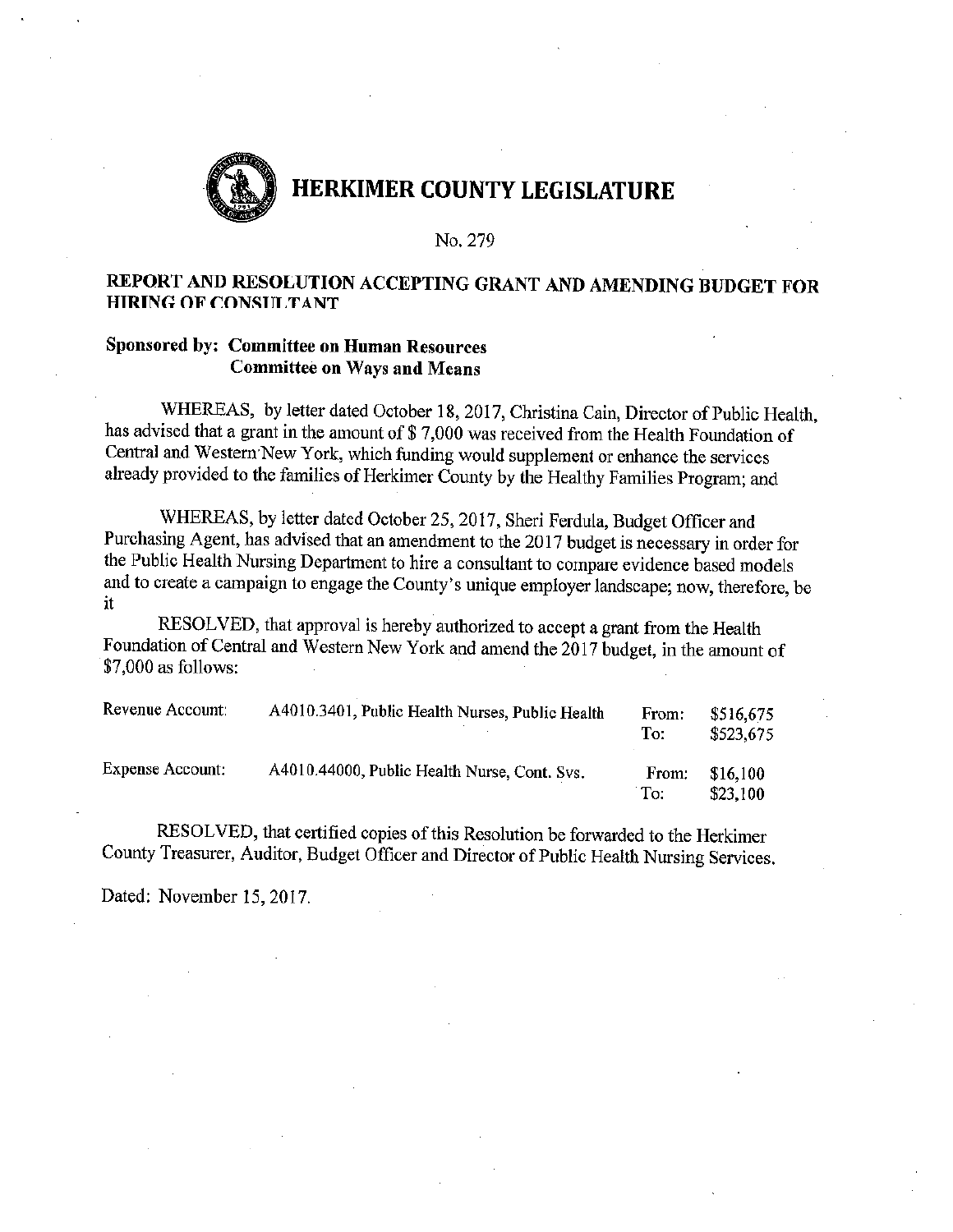

#### No. 280

#### REPORT AND RESOLUTION APPROVING CONTRACT WITH KIDS ONEIDA, INC., FOR HEALTHY FAMILIES PROGRAM

#### Sponsored by: Committee on Human Resources **Committee on Ways and Means**

WHEREAS, by Resolution No. 180 of 2017, this legislature approved acceptance and amended the 2017 budget for the Healthy Families Program; and

WHEREAS, by letter dated October 16, 2017, Christina Cain, Director of Public Health, has requested renewal of a contract with Kids Oneida for the Healthy Families New York Home Visiting Program, to provide for home visit services for individuals and families who are eligible for preventive services and/or in receipt of TANF benefits or are at the 200% poverty level; now, therefore be it

RESOLVED, that the Chairman of this Legislature is hereby authorized to execute a contract for the above described purposes with Kids Oneida, 310 Main Street, Utica, NY 13501, in the amount of \$284,434.00 for the period September 1, 2017 to August 31, 2022; and, be it further

RESOLVED, that certified copies of this Resolution be forwarded to the Herkimer County Treasurer, Auditor, Budget Officer, Director of Public Health and Kids Oneida.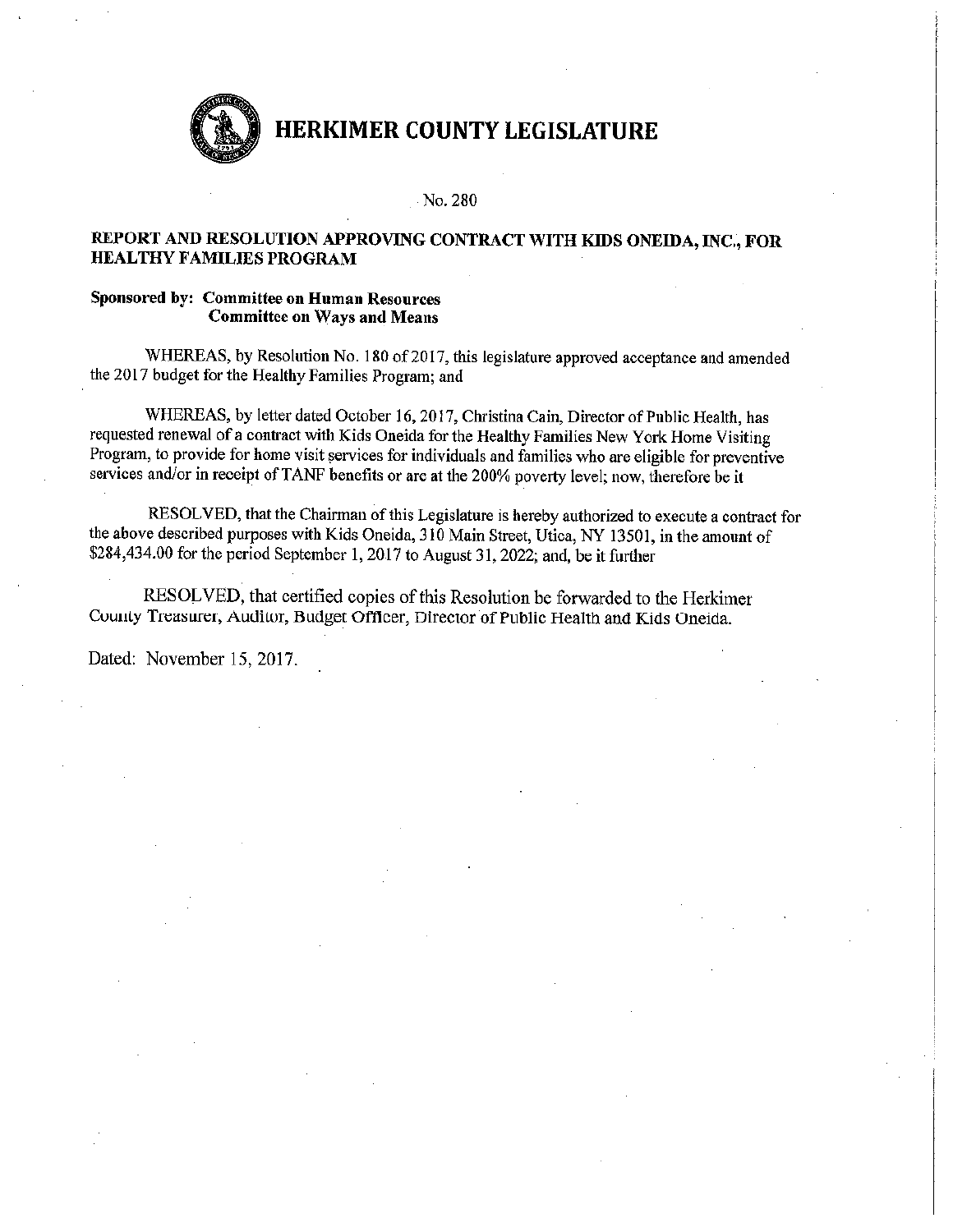

No. 281

# REPORT AND RESOLUTION AMENDING BUDGET AND AUTHORIZING CONTRACT IN CONNECTION WITH RECEIPT OF GRANT FUNDS FOR PUBLIC **HEALTH EMERGENCY PREPAREDNESS**

### Sponsored by: Committee on Human Resources **Committee on Ways and Means**

WHEREAS, by letter dated October 18, 2017, Christina Cain, Director of Public Health, this has advised of receipt of a Public Health Emergency Preparedness Grant for the period from July 1, 2017 to June 30, 2018 in the amount of \$52,096 and requests a contract with the State of New York to provide reimbursement of expenses incurred by Herkimer County in the development of plans under said grant; and

WHEREAS, by letter dated October 25, 2017 from Sheri A. Ferdula, Budget Officer, this Legislature is advised of a request to amend the 2017 Operating Budget (PH01-14) in connection with the receipt of said funding; now, therefore, be it

RESOLVED, that the Chairman of this Legislature is hereby authorized to execute a contract with the State of New York for a Public Health Emergency Preparedness Grant for the period from July 1, 2017 to June 30, 2018 in the amount of \$52,096, to provide reimbursement for expenses incurred by Herkimer County in the development of a Public Health Emergency Preparedness Plan; and, be it further

RESOLVED, that the 2017 Herkimer County Budget is hereby amended as follows:

| <b>Revenue Account:</b> | A4188-4033-PH01-15, Bioterrorism                  | From:<br>To: | \$0<br>\$52,096 |
|-------------------------|---------------------------------------------------|--------------|-----------------|
| <b>Expense Account:</b> | A4188.10000-PH01-15, Bioterrorism, Salaries       | From:        | \$0             |
|                         |                                                   | To:          | \$43,898        |
|                         | A4188.41000-PH01-15, Bioterrorism, Supplies       | From:        | \$0             |
|                         |                                                   | To:          | \$5,948         |
|                         | A4188.46000-PH01-15, Bioterrorism, Misc. Exp.     | From:        | \$0             |
|                         |                                                   | To:          | \$1,750         |
|                         | A4188-46100-PH01-15, Bioterrorism, Mileage/Travel | From:        | \$0             |
|                         |                                                   | To:          | \$500           |

and, be it further

RESOLVED, that certified copies of this Resolution be forwarded to the Herkimer County Treasurer, Auditor, Budget Officer and Director of Public Health.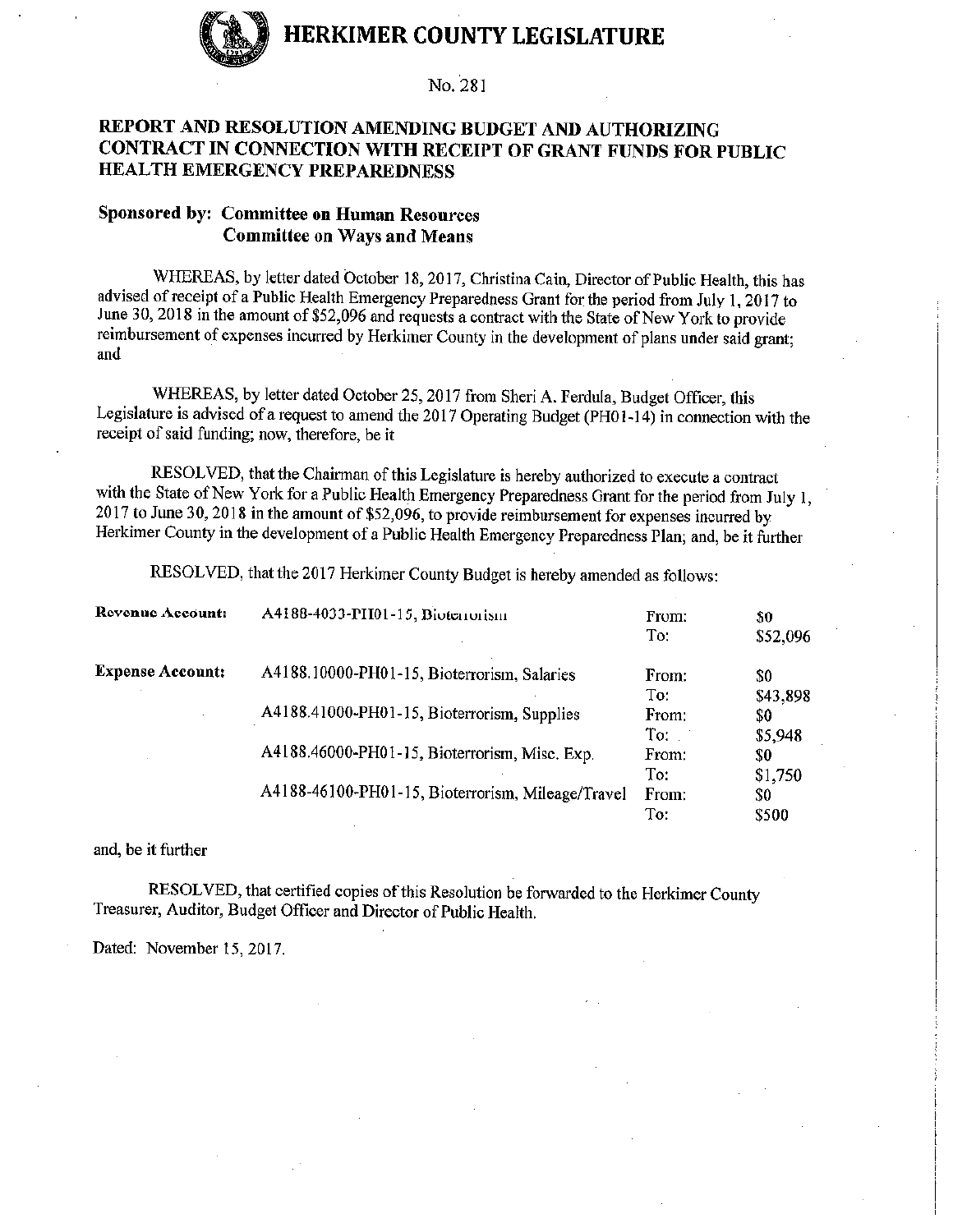

#### No. 282

### RESOLUTION OF THE COMMITTEE ON WAYS AND MEANS ADOPTING SALARY **SCHEDULES FOR THE YEAR 2018**

### Sponsored by: Committee on Ways and Means

Your Committee on Ways and Means respectfully reports the following Salary Schedule for the year 2018:

We recommend that the county officers and employees be paid equal bi-weekly installments on Thursday, or as near thereto as holidays and other conditions permit, pursuant to the Rules and Regulations of the Herkimer County Legislature and the Herkimer County Personnel Civil Service Rules. These salary schedules reflect salaries for personnel as follows:

| Salary Schedule No. 1 - | 2018 Legislators and Department Heads |
|-------------------------|---------------------------------------|
| Salary Schedule No. 2 - | 2018 Officers & Non-Union             |
| Salary Schedule No. 3 - | 2018 CSEA                             |
| Salary Schedule No. 4 - | 2018 Highway                          |
| Salary Schedule No. 5 - | 2018 Deputy Sheriffs                  |

now, therefore, be it

RESOLVED, that the recommendations of the Committee on Ways and Means as set forth above be, and they hereby are adopted; and, be it further

RESOLVED, that certified copies of this Resolution be forwarded to the Herkimer County Treasurer, Auditor, Budget Officer and Personnel Officer.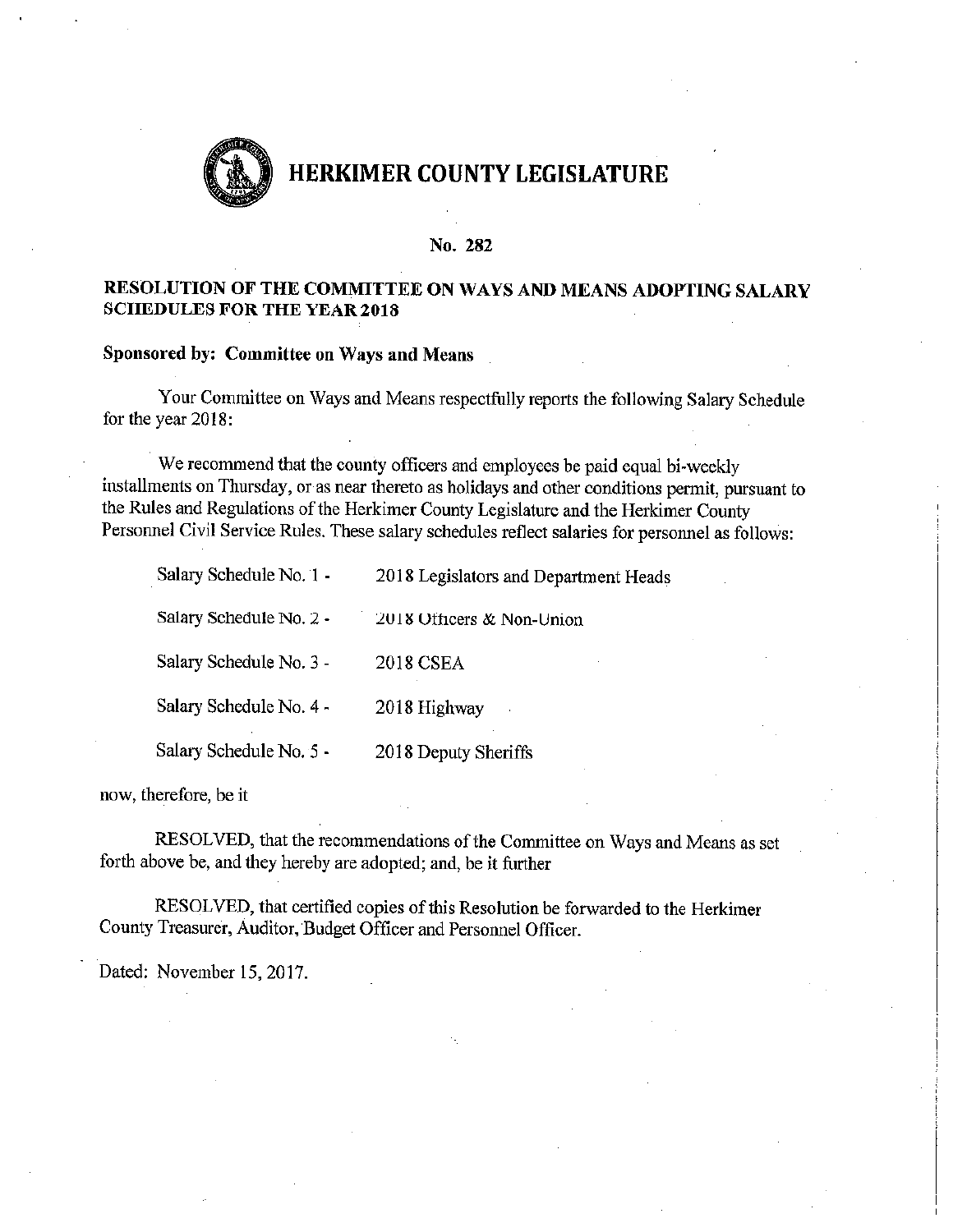

No. 283

# REPORT AND RESOLUTION ADJUSTING WAGES FOR HOURLY EMPLOYEES

### Sponsored by: Committee on Ways and Means

WHEREAS, by letter dated November 6, 2017 from James W. Wallace, Jr., County Administrator, this Legislature is advised that adjustments must be made to the salaries for the year 2018 for certain employees of the County in various departments who are paid on an hourly basis; now, therefore, be it

RESOLVED, that the wages of all employees of the County of Herkimer paid pursuant to the hourly scale for graded employees be and hereby are, established for the year 2018 as follows:

| Grade  | Hourly Wage 2018              |
|--------|-------------------------------|
| ٠      | 10.00<br>$\cdot$              |
| 2      | 10.40                         |
| 3      | 10.65                         |
| 4      | 10.81                         |
|        | 10.88<br>$\cdot$              |
| 6      | 11.00                         |
|        | 11.10                         |
| 8      | 11.27<br>$\ddot{\phantom{0}}$ |
| 9<br>٠ | 12.00<br>٠                    |

#### and, be it further

RESOLVED, that the following rates are hereby established for the following positions for the year 2018:

| Title                                             | 2017 Rate       |
|---------------------------------------------------|-----------------|
| Part-time Motor Vehicle Clerk                     | \$13.64/hr.     |
| Court Attendants (per diem)                       | \$62.84 per day |
| **Part-time Building Maintenance Worker (Jail)    | \$10.40/hr.     |
| Part-time Senior Telecommunicator                 | \$14.76/hr.     |
| Part-time Public Safety Telecommunicator (E-911)  | \$13.91/hr.     |
| Part-time Account Clerk (A4010)                   | \$13.62/hr.     |
| Part-time Alcohol Abuse Counselor (Mental Health) | \$26.40/hr.     |
|                                                   |                 |

Page II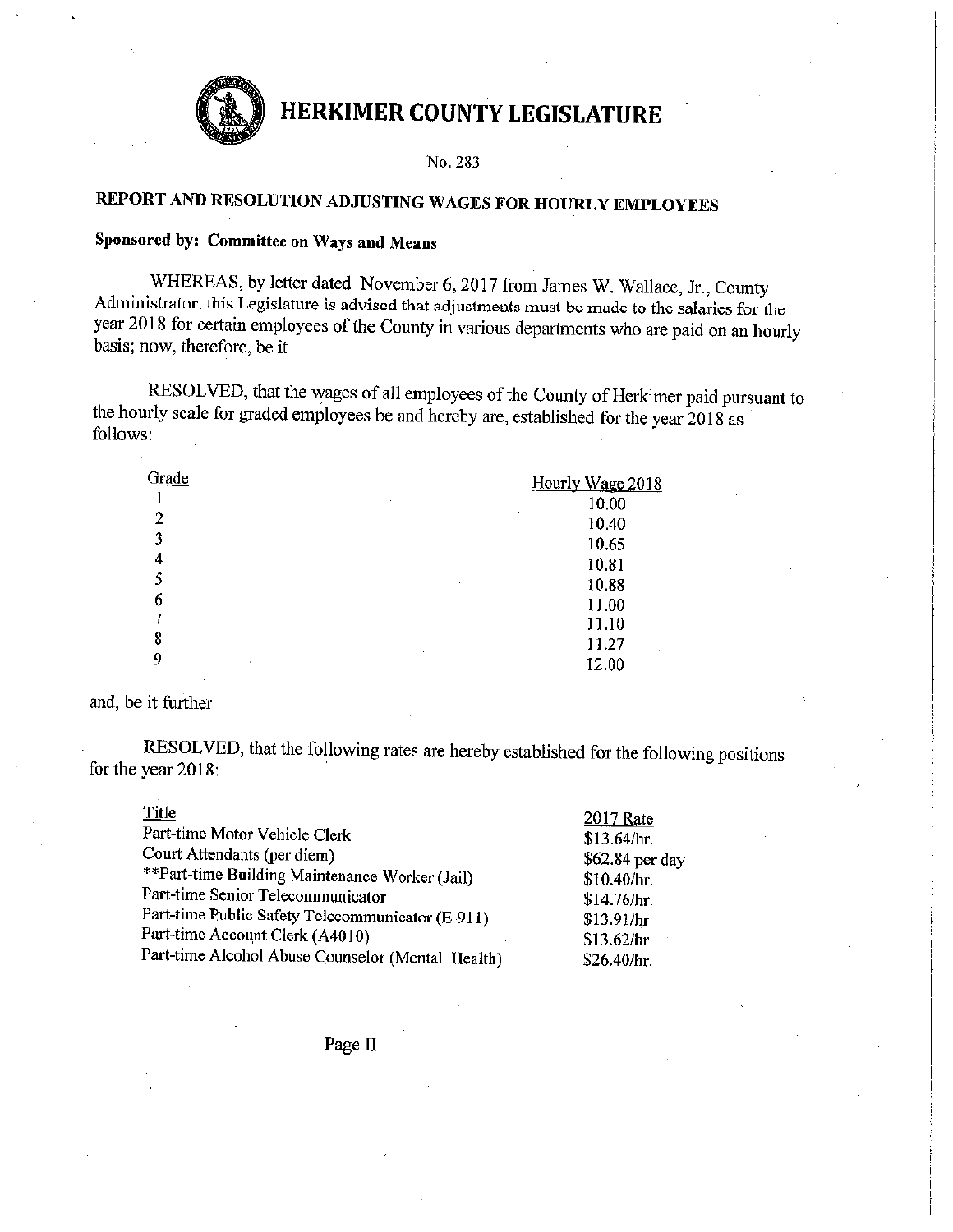| Title                                          | 2018 Rate   |
|------------------------------------------------|-------------|
| Part-time Clerk (A3110)                        | \$14.01/hr. |
| Polling Site Coordinator (Board of Elections)  | \$15.00/hr. |
| Voting Machine Technician (Board of Elections) | \$25.00/hr. |
| Part-time Registered Professional Nurse        | \$21.16/hr. |
| Part-time Recording Clerk (19 1/2 hours/week)  | \$14.22/hr. |
| Hearing Officer                                | \$15.76/hr. |
| Nurse Practitioner                             | \$50.00/hr. |
| Part-time Psychiatric Social Worker            | \$38.57/hr. |
| Psychiatric Nurse Practitioner                 | \$65.00/hr. |

\*\* Changed due to minimum wage

and, be it further

RESOLVED, that certified copies of this Resolution be forwarded to the Herkimer County Treasurer, Auditor, Budget Officer, Personnel Officer and all other department heads.

Dated: November 15, 2017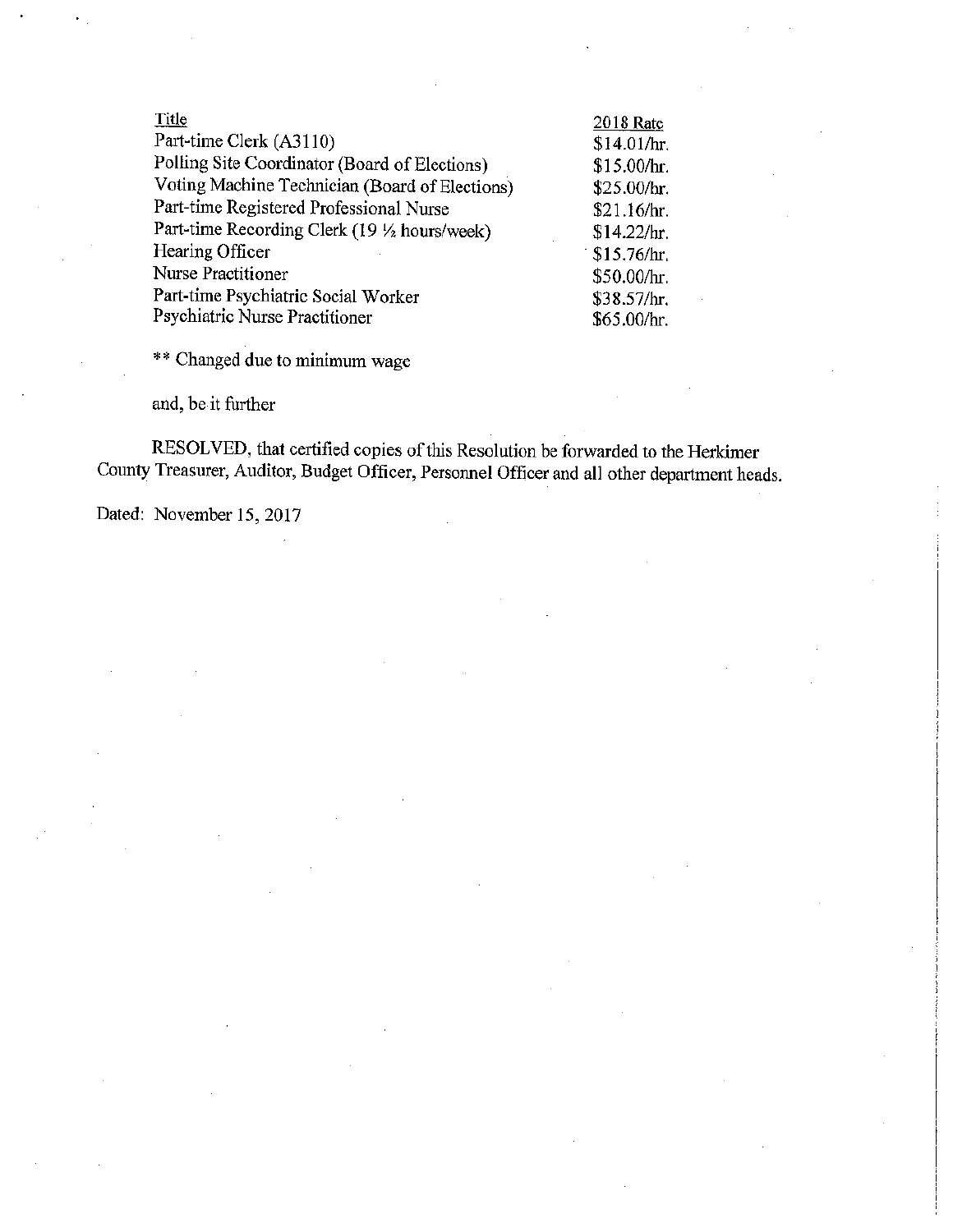

No. 284

# REPORT AND RESOLUTION MAKING APPOINTMENT OF DIRECTOR OF **INFORMATION SERVICES**

Sponsored by: Committee on Information Services Committee on Ways & Means

WHEREAS, by letter dated November 8, 2017 from Steven R. Billings, Personnel Officer, this Legislature is advised that a vacancy exists in the position of Director of Information Services and it is the recommendation of your Committee that Kathy Wright, 108 Murphy Road, Little Falls, NY 13365 be appointed to said position; and

WHEREAS, Kathy Wright has previously qualified in the appropriate civil service exam for the position and is eligible for permanent appoint under NYS Civil Service Law Section 52.7; now, therefore, be it

RESOLVED, that Kathy Wright, 108 Murphy Road, Little Falls, NY 13365, be appointed to the position of Director of Information Services for the County of Herkimer at the base annual salary of \$62,000, effective November 20, 2017; and, be it further

RESOLVED, that certified copies of this Resolution be forwarded to the Herkimer County Treasurer, Auditor, Budget Officer, Personnel Officer and Kathy Wright.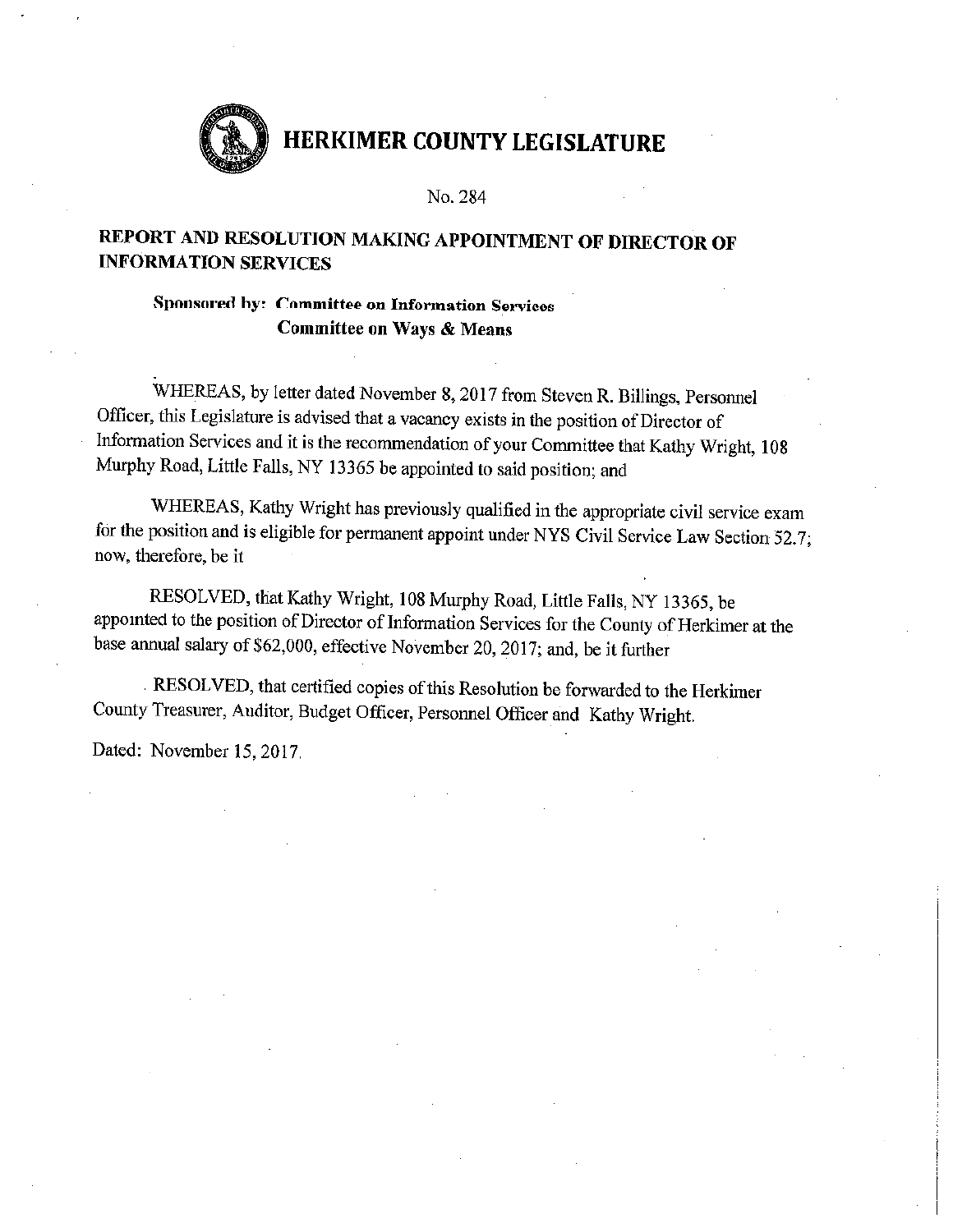No. 285

# REPORT AND RESOLUTION ACCEPTING PROPOSAL OF D'ARCANGELO & CO. **LLP TO PERFORM AUDIT**

# Sponsored by: Committee on Ways and Means

WHEREAS, pursuant to Resolution No. 62 of 2010 a contract was entered into with D'Arcangelo & Co., LLP, of Utica, to perform certain audits of the financial affairs of the County as required by state and federal statutes, for the years ending December 31, 2009, 2010 and 2011, which contract was extended by Resolution No. 251 of 2012 and Resolution No. 232 of 2014; and

WHEREAS, by letter dated November 8, 2017, Kimberlee A. Enea, County Treasurer, has advised the Ways & Means Committee has approved a contract for audits the fiscal years ending December 31, 2014, 2017 through 2021, with D'Arcangelo & Co., LLP, 120 Lomond Court, Utica, New York, in accordance with the proposal made by said firm to the County; now, therefore, be it

RESOLVED, that the Chairman of this Legislature is hereby authorized to execute a contract between the County of Herkimer and D'Arcangelo & Co., L.L.P. Certified Public Accountants & Consultants, 120 Lomond Court, Utica, New York, to perform auditing services for the County, and to perform other services if authorized, all in accordance with a proposal made by said firm to the County, at a fee of \$66,250 for the fiscal years ending December 31, 2017 and 2018; and \$67,575 for the fiscal year ending December 31, 2019, \$68,925 for the fiscal year ending December 31, 2020 and \$70,300 for the fiscal year ending December 2020; and, be it further

RESOLVED, that said contract to be subject to the approval of the Herkimer County Attorney; and, be it further

RESOLVED, that certified copies of this Resolution be forwarded to the Herkimer County Treasurer, Auditor, Budget Officer and D'Arcangelo & Co., L.L.P., Certified Public Accountants & Consultants.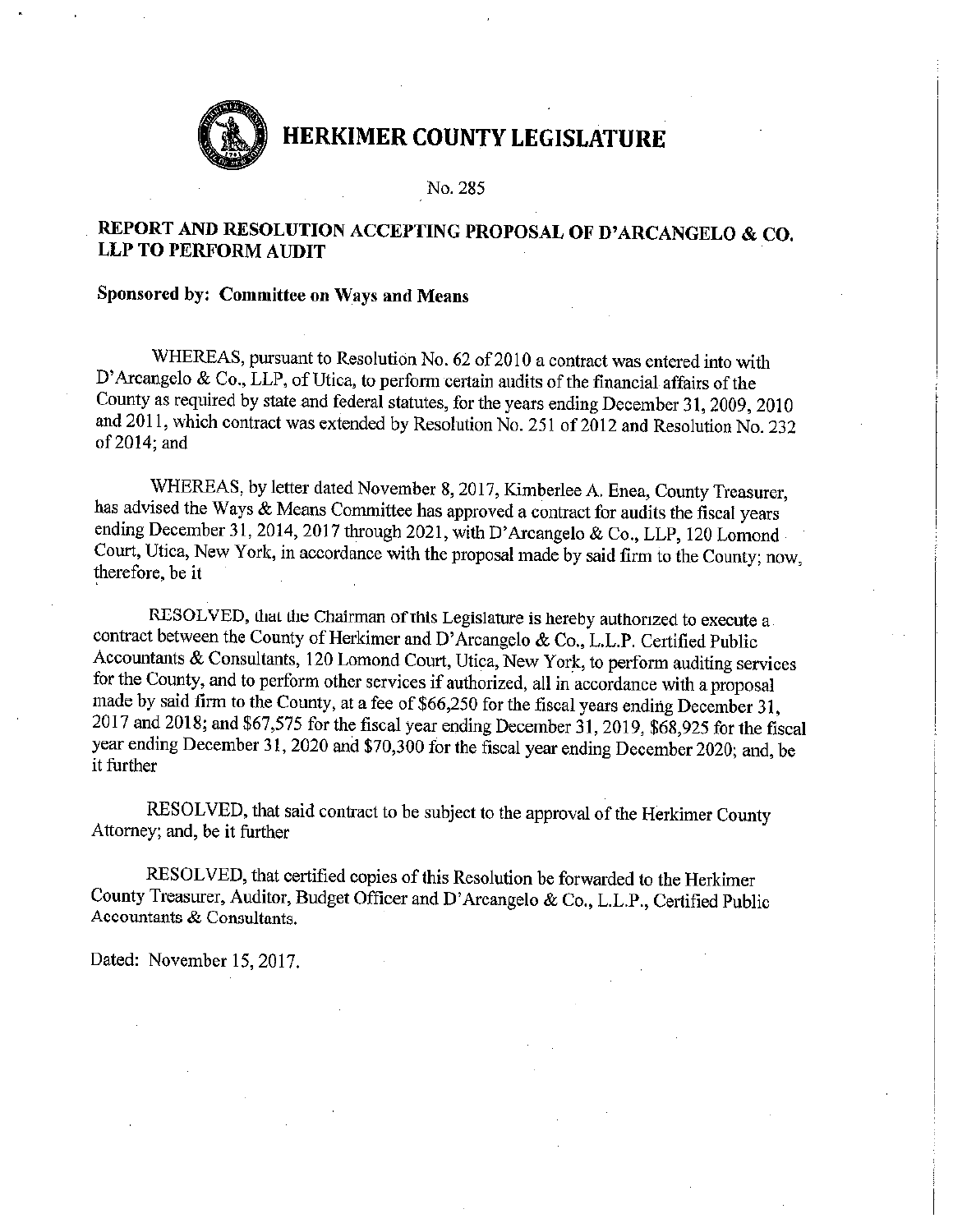No. 286

# REPORT AND RESOLUTION APPROVING CONTRACT WITH THREE + ONE TO PROVIDE CASH MANAGEMENT AND INVESTMENT CONSULTATION SERVICES TO HERKIMER COUNTY

# Sponsored by: Committee on Ways and Means

WHEREAS, by letter dated November 8, 2017, Kimberlee A. Enea, County Treasurer, has requested a contract be entered into with Three + One to provide professional cash management/investment consultation services to Herkimer County for a one year period at the following fee schedule:

Base rate - \$9,900 paid only after at least \$50,000 in new earnings or savings; Quarterly liquidity monitoring and reporting fee - .0125% per million dollars of low or non-performing monies; now, therefore, be it

RESOLVED, that the Chairman of this Legislature is hereby authorized to execute a contract between the County of Herkimer and Three + One, Tobey Village Office Park, 180 Office Parkway, Pittsford, NY 14534, to provide professional cash management/investment consultation services to Herkimer County for a one year period at the following fee schedule: Base rate - \$9,900 paid only after at least \$50,000 in new earnings or savings; Quarterly liquidity monitoring and reporting fee - .0125% per million dollars of low or non-performing monies; and, be it further

RESOLVED, that said contract to be subject to the approval of the Herkimer County Attorney; and, be it further

RESOLVED, that certified copies of this Resolution be forwarded to the Herkimer County Treasurer, Auditor, Budget Officer and Three + One.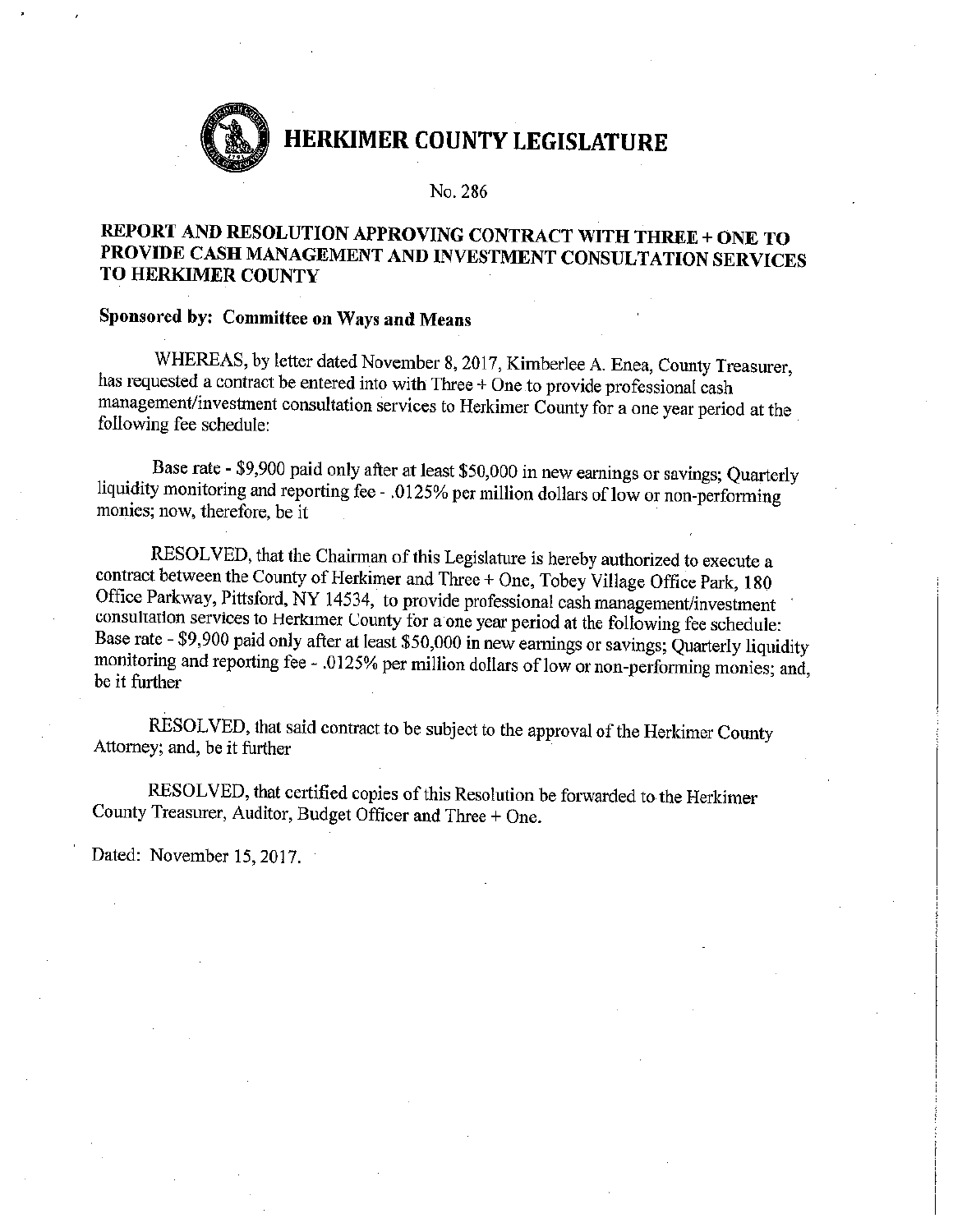

No. 287

### RESOLUTION AUTHORIZING RETENTION OF COUNSEL IN CONNECTION WITH EMINENT DOMAIN PROCEEDING FOR NEW COUNTY CORRECTIONAL **FACILITY**

#### Sponsored by: Public Safety/Emergency Management Ways & Means

WHEREAS, the county has commenced the eminent domain process for the construction of the new Herkimer County Correctional Facility on a parcel located on NYS Route 28 in the Village and Town of Herkimer, New York; and

WHEREAS, a proposal has been received from the West Firm, 677 Broadway, 8<sup>th</sup> Floor. Albany, NY 12207 to represent the County in connection with these proceedings at the rate of \$350 per hour for partner time and \$225 and \$210 per hour for associate time, with a projected cost of \$15,300 in the event of a contest of the County's Findings and Determinations; and \$31,315 for acquisition and valuation court proceedings; now, therefore be it

RESOLVED, that the West Firm is retained to render legal services in connection with the above matters at the above rates, at the maximum amount of \$15,300 for contest of Findings and Determinations if necessary and a maximum amount of \$31,315 for acquisition and valuation court proceedings;

RESOLVED, that certified copies of this Resolution be sent to the County Treasurer, Auditor, Budget Officer and County Attorney's office.